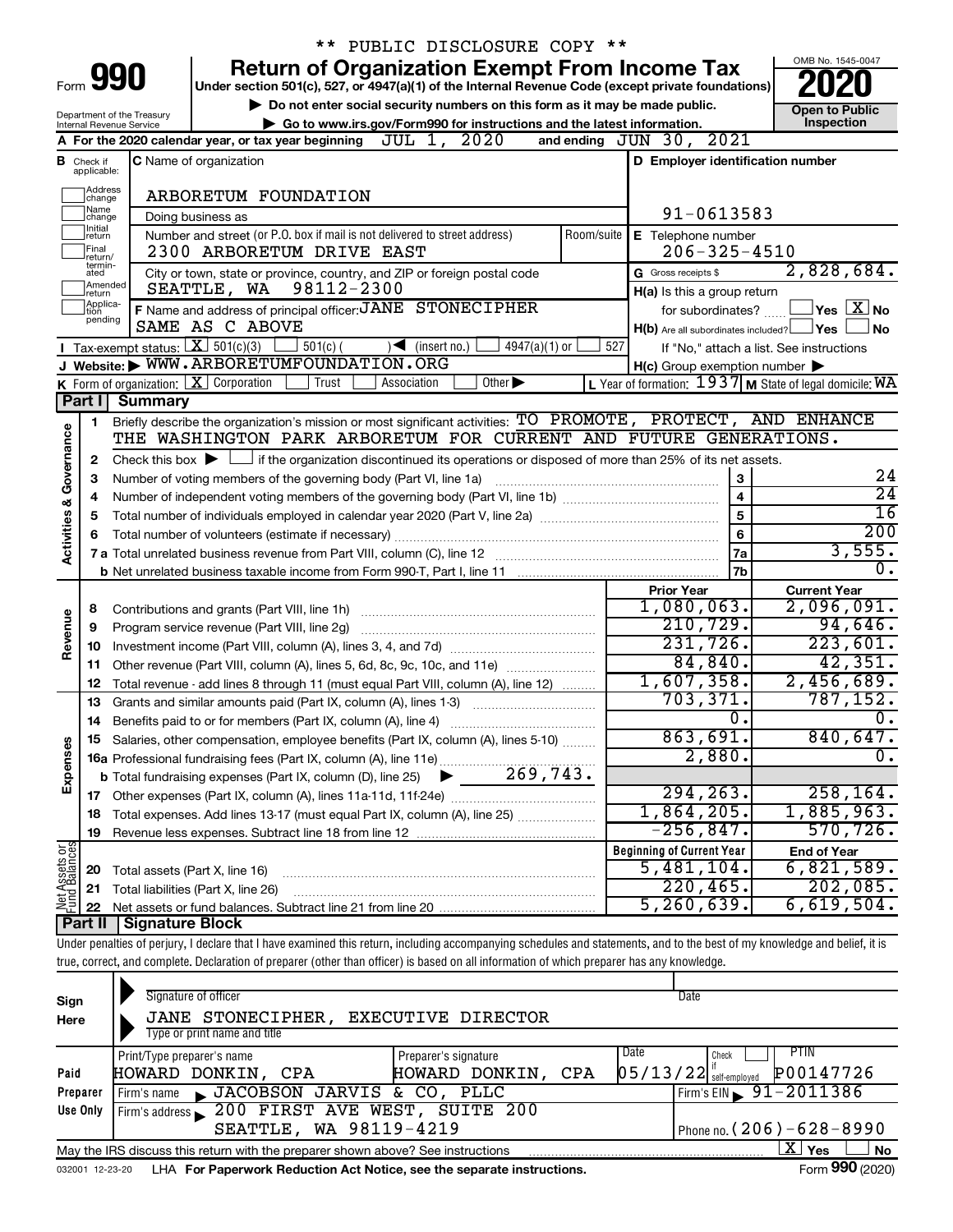|              | ARBORETUM FOUNDATION<br>Form 990 (2020)                                                                                                           | 91-0613583          | Page 2                |
|--------------|---------------------------------------------------------------------------------------------------------------------------------------------------|---------------------|-----------------------|
|              | Part III   Statement of Program Service Accomplishments                                                                                           |                     |                       |
|              |                                                                                                                                                   |                     | $\overline{\text{X}}$ |
| 1            | Briefly describe the organization's mission:                                                                                                      |                     |                       |
|              | THE ARBORETUM FOUNDATION PROMOTES, PROTECTS, AND ENHANCES THE                                                                                     |                     |                       |
|              | WASHINGTON PARK ARBORETUM FOR CURRENT AND FUTURE GENERATIONS BY                                                                                   |                     |                       |
|              | STRENGTHENING AND BUILDING A DIVERSE AND ENGAGED COMMUNITY OF DONORS,                                                                             |                     |                       |
|              | VOLUNTEERS, AND ADVOCATES.                                                                                                                        |                     |                       |
| $\mathbf{2}$ | Did the organization undertake any significant program services during the year which were not listed on the                                      |                     |                       |
|              | prior Form 990 or 990-EZ?                                                                                                                         |                     | $Yes$ $X no$          |
|              | If "Yes," describe these new services on Schedule O.                                                                                              |                     |                       |
| 3            | Did the organization cease conducting, or make significant changes in how it conducts, any program services?                                      |                     | $Yes \quad X$ No      |
|              | If "Yes," describe these changes on Schedule O.                                                                                                   |                     |                       |
| 4            | Describe the organization's program service accomplishments for each of its three largest program services, as measured by expenses.              |                     |                       |
|              | Section 501(c)(3) and 501(c)(4) organizations are required to report the amount of grants and allocations to others, the total expenses, and      |                     |                       |
|              | revenue, if any, for each program service reported.                                                                                               |                     |                       |
| 4a           | 333, 519. Revenue \$<br>333,519.<br>including grants of \$<br>) (Expenses \$<br>(Code:                                                            |                     |                       |
|              | CAPITAL PROJECTS: THE FOUNDATION GRANTED FUNDS TO THE UNIVERSITY OF                                                                               |                     |                       |
|              | WASHINGTON BOTANIC GARDENS AND TO THE CITY OF SEATTLE FOR CLEAN-UP,                                                                               |                     |                       |
|              | PLANTINGS, REMOVAL OF INVASIVE PLANTS, AND GENERAL BEAUTIFICATION ON                                                                              |                     |                       |
|              | LAKE WASHINGTON BOULEVARD NEAR THE RECENTLY COMPLETED ARBORETUM LOOP                                                                              |                     |                       |
|              | TRAIL. THE FOUNDATION ALSO GRANTED FUNDS TO THE UNIVERSITY OF                                                                                     |                     |                       |
|              | WASHINGTON BOTANIC GARDENS TOWARD A NEW MULTI-YEAR PROJECT TO RENOVATE                                                                            |                     |                       |
|              | THE RHODODENDRON GLEN COLLECTION OF THE ARBORETUM.                                                                                                | THE FOUNDATION ALSO |                       |
|              | GRANTED FUNDS TO THE CITY OF SEATTLE FOR RESTORATION OF THE NORTH                                                                                 |                     |                       |
|              | SECTION OF THE POND AT THE SEATTLE JAPANESE GARDEN.                                                                                               | OTHER SMALL         |                       |
|              | PROJECTS WERE ALSO UNDERTAKEN.                                                                                                                    |                     |                       |
|              |                                                                                                                                                   |                     |                       |
|              | 526,370.                                                                                                                                          |                     |                       |
| 4b           | 309,000.<br>including grants of \$<br>(Code:<br>(Expenses \$<br>THE FOUNDATION MADE ITS REGULAR ANNUAL GRANT FOR ARBORETUM<br><b>MAINTENANCE:</b> | (Revenue \$         |                       |
|              | MAINTENANCE AND RENEWAL TO THE UNIVERSITY OF WASHINGTON BOTANIC GARDENS                                                                           |                     |                       |
|              | TO SUPPORT THE ARBORIST PROGRAM AND THE PACIFIC CONNECTIONS GARDEN.                                                                               |                     |                       |
|              | OTHER MAINTENANCE EXPENDITURES ARE MADE WHEN NEEDED.                                                                                              |                     |                       |
|              |                                                                                                                                                   |                     |                       |
|              |                                                                                                                                                   |                     |                       |
|              |                                                                                                                                                   |                     |                       |
|              |                                                                                                                                                   |                     |                       |
|              |                                                                                                                                                   |                     |                       |
|              |                                                                                                                                                   |                     |                       |
|              |                                                                                                                                                   |                     |                       |
|              |                                                                                                                                                   |                     |                       |
| 4с           | $274$ , $272$ . $\frac{127}{100}$ including grants of \$ $\frac{127}{100}$ , $398$ . $\frac{128}{100}$<br>) (Expenses \$<br>(Code:                |                     |                       |
|              | EDUCATION: THE FOUNDATION EXISTS PRIMARILY TO SUPPORT THE WASHINGTON                                                                              |                     |                       |
|              | PARK ARBORETUM AND PROGRAMS OCCURRING WITHIN THE ARBORETUM. TO THIS                                                                               |                     |                       |
|              | END, THE FOUNDATION PROVIDES VOLUNTEER OPPORTUNITIES, EDUCATIONAL                                                                                 |                     |                       |
|              | MATERIALS, AND FUNDS FOR THE K-12 PROGRAMS THAT ARE RUN BY THE                                                                                    |                     |                       |
|              | UNIVERSITY OF WASHINGTON BOTANIC GARDENS. SCHOOL FIELD TRIPS WERE                                                                                 |                     |                       |
|              | MOSTLY ON HIATUS THIS YEAR DUE TO PANDEMIC RESTRICTIONS, HOWEVER SUMMER                                                                           |                     |                       |
|              | CAMPS AND OUTDOOR PRESCHOOL WERE ABLE TO RESUME WITH ENHANCED SAFETY                                                                              |                     |                       |
|              | PROTOCOLS.                                                                                                                                        |                     |                       |
|              |                                                                                                                                                   |                     |                       |
|              |                                                                                                                                                   |                     |                       |
|              |                                                                                                                                                   |                     |                       |
|              |                                                                                                                                                   |                     |                       |
| 4d           | Other program services (Describe on Schedule O.)                                                                                                  |                     |                       |
|              | 17, $235.$ (Revenue \$<br>$206$ , $711$ $\cdot$ including grants of \$<br>(Expenses \$                                                            | 91,091.             |                       |
|              | 1,340,872.<br>4e Total program service expenses                                                                                                   |                     |                       |
|              |                                                                                                                                                   |                     | Form 990 (2020)       |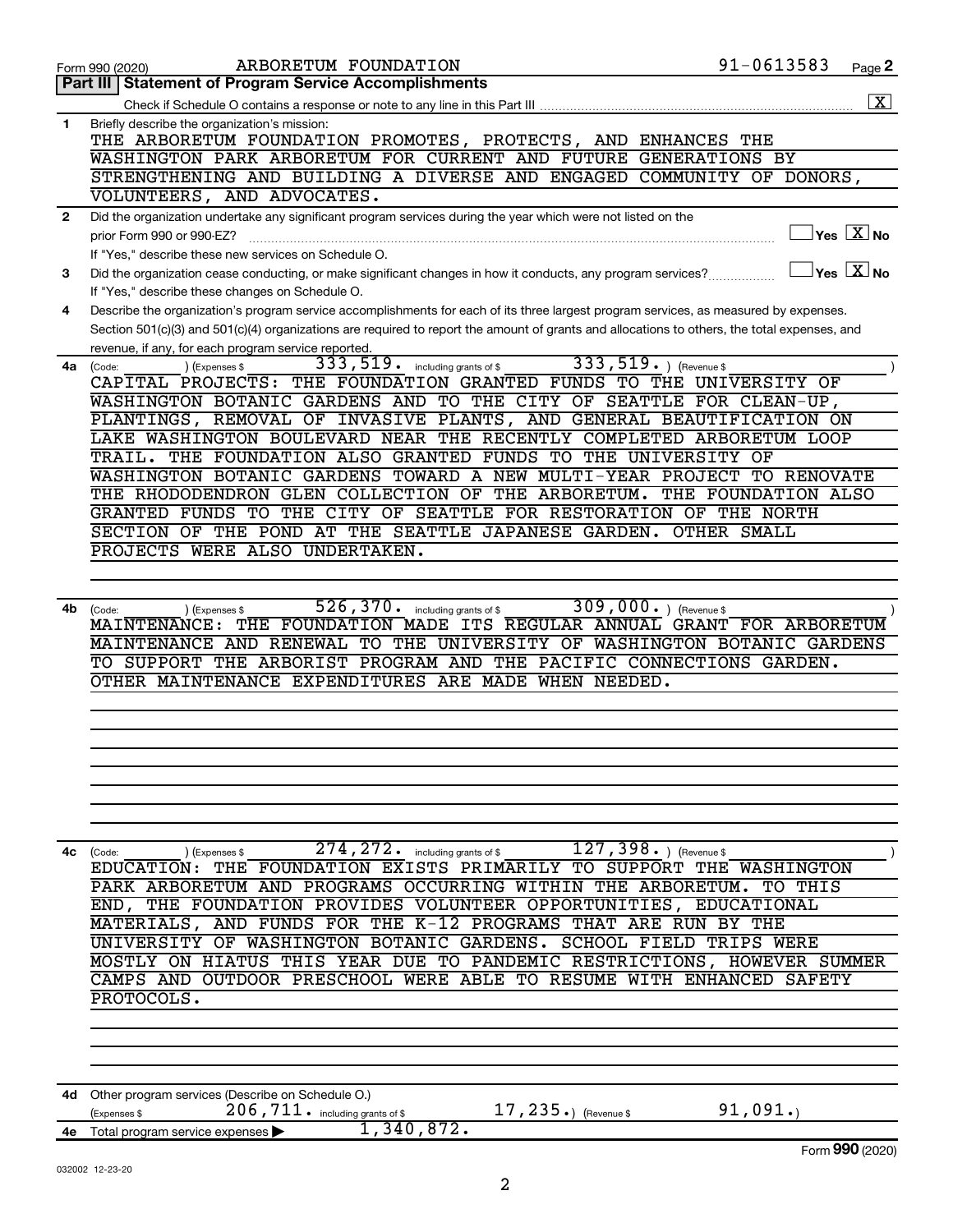| Form 990 (2020) | ARBORETUM FO                                     |  |
|-----------------|--------------------------------------------------|--|
|                 | <b>Part IV   Checklist of Required Schedules</b> |  |

Form 990 (2020)  $ARBORETUM$   ${\hbox{FOUNDATION}}$   $91-0613583$   ${\hbox{Page}}$ 

|    |                                                                                                                                                                                                                                           |                          | Yes | No                      |
|----|-------------------------------------------------------------------------------------------------------------------------------------------------------------------------------------------------------------------------------------------|--------------------------|-----|-------------------------|
| 1. | Is the organization described in section 501(c)(3) or 4947(a)(1) (other than a private foundation)?<br>If "Yes," complete Schedule A                                                                                                      | 1                        | х   |                         |
| 2  |                                                                                                                                                                                                                                           | $\mathbf{2}$             | X   |                         |
| 3  | Did the organization engage in direct or indirect political campaign activities on behalf of or in opposition to candidates for                                                                                                           |                          |     |                         |
|    | public office? If "Yes," complete Schedule C, Part I                                                                                                                                                                                      | 3                        |     | x                       |
| 4  | Section 501(c)(3) organizations. Did the organization engage in lobbying activities, or have a section 501(h) election in effect                                                                                                          | 4                        | X   |                         |
| 5  | Is the organization a section 501(c)(4), 501(c)(5), or 501(c)(6) organization that receives membership dues, assessments, or                                                                                                              |                          |     |                         |
|    |                                                                                                                                                                                                                                           | 5                        |     | x                       |
| 6  | Did the organization maintain any donor advised funds or any similar funds or accounts for which donors have the right to                                                                                                                 |                          |     | x                       |
|    | provide advice on the distribution or investment of amounts in such funds or accounts? If "Yes," complete Schedule D, Part I<br>Did the organization receive or hold a conservation easement, including easements to preserve open space, | 6                        |     |                         |
| 7  |                                                                                                                                                                                                                                           | $\overline{\phantom{a}}$ |     | х                       |
| 8  | Did the organization maintain collections of works of art, historical treasures, or other similar assets? If "Yes," complete                                                                                                              |                          |     |                         |
|    | Schedule D, Part III                                                                                                                                                                                                                      | 8                        |     | х                       |
| 9  | Did the organization report an amount in Part X, line 21, for escrow or custodial account liability, serve as a custodian for                                                                                                             |                          |     |                         |
|    | amounts not listed in Part X; or provide credit counseling, debt management, credit repair, or debt negotiation services?                                                                                                                 |                          |     |                         |
|    |                                                                                                                                                                                                                                           | 9                        |     | х                       |
| 10 | Did the organization, directly or through a related organization, hold assets in donor-restricted endowments                                                                                                                              |                          |     |                         |
|    |                                                                                                                                                                                                                                           | 10                       | х   |                         |
| 11 | If the organization's answer to any of the following questions is "Yes," then complete Schedule D, Parts VI, VII, VIII, IX, or X<br>as applicable.                                                                                        |                          |     |                         |
|    | a Did the organization report an amount for land, buildings, and equipment in Part X, line 10? If "Yes," complete Schedule D,                                                                                                             |                          |     |                         |
|    | Part VI                                                                                                                                                                                                                                   | 11a                      | х   |                         |
|    | <b>b</b> Did the organization report an amount for investments - other securities in Part X, line 12, that is 5% or more of its total                                                                                                     | 11b                      |     | x                       |
|    | c Did the organization report an amount for investments - program related in Part X, line 13, that is 5% or more of its total                                                                                                             |                          |     |                         |
|    |                                                                                                                                                                                                                                           | 11c                      |     | х                       |
|    | d Did the organization report an amount for other assets in Part X, line 15, that is 5% or more of its total assets reported in                                                                                                           |                          |     |                         |
|    |                                                                                                                                                                                                                                           | 11d                      |     | х                       |
|    |                                                                                                                                                                                                                                           | 11e                      |     | X                       |
| f  | Did the organization's separate or consolidated financial statements for the tax year include a footnote that addresses                                                                                                                   |                          |     |                         |
|    | the organization's liability for uncertain tax positions under FIN 48 (ASC 740)? If "Yes," complete Schedule D, Part X                                                                                                                    | 11f                      |     | x                       |
|    | 12a Did the organization obtain separate, independent audited financial statements for the tax year? If "Yes," complete                                                                                                                   | 12a                      | х   |                         |
|    | <b>b</b> Was the organization included in consolidated, independent audited financial statements for the tax year?                                                                                                                        |                          |     |                         |
|    | If "Yes," and if the organization answered "No" to line 12a, then completing Schedule D, Parts XI and XII is optional                                                                                                                     | 12 <sub>b</sub>          |     | х                       |
| 13 |                                                                                                                                                                                                                                           | 13                       |     | $\overline{\textbf{x}}$ |
|    |                                                                                                                                                                                                                                           | 14a                      |     | х                       |
|    | <b>b</b> Did the organization have aggregate revenues or expenses of more than \$10,000 from grantmaking, fundraising, business,                                                                                                          |                          |     |                         |
|    | investment, and program service activities outside the United States, or aggregate foreign investments valued at \$100,000                                                                                                                |                          |     |                         |
|    |                                                                                                                                                                                                                                           | 14b                      |     | x                       |
| 15 | Did the organization report on Part IX, column (A), line 3, more than \$5,000 of grants or other assistance to or for any                                                                                                                 | 15                       |     | х                       |
| 16 | Did the organization report on Part IX, column (A), line 3, more than \$5,000 of aggregate grants or other assistance to                                                                                                                  |                          |     |                         |
|    |                                                                                                                                                                                                                                           | 16                       |     | х                       |
| 17 | Did the organization report a total of more than \$15,000 of expenses for professional fundraising services on Part IX,                                                                                                                   |                          |     |                         |
|    |                                                                                                                                                                                                                                           | 17                       |     | x                       |
| 18 | Did the organization report more than \$15,000 total of fundraising event gross income and contributions on Part VIII, lines                                                                                                              |                          |     |                         |
|    |                                                                                                                                                                                                                                           | 18                       | х   |                         |
| 19 | Did the organization report more than \$15,000 of gross income from gaming activities on Part VIII, line 9a? If "Yes,"                                                                                                                    |                          |     | х                       |
|    |                                                                                                                                                                                                                                           | 19                       |     | $\overline{\text{X}}$   |
|    |                                                                                                                                                                                                                                           | 20a<br>20 <sub>b</sub>   |     |                         |
| 21 | Did the organization report more than \$5,000 of grants or other assistance to any domestic organization or                                                                                                                               |                          |     |                         |
|    |                                                                                                                                                                                                                                           | 21                       | х   |                         |
|    |                                                                                                                                                                                                                                           |                          |     |                         |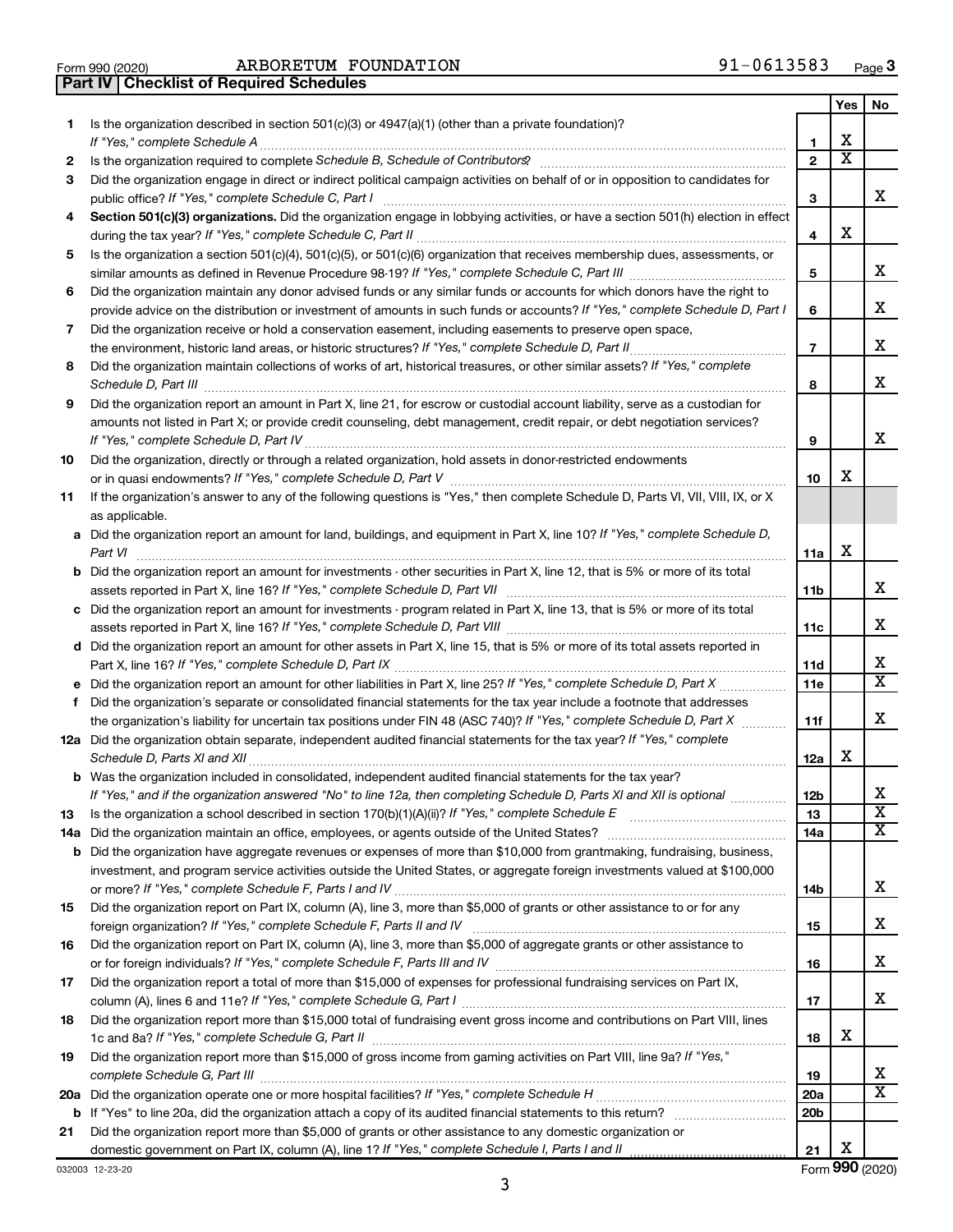|  | Form 990 (2020) |
|--|-----------------|
|  |                 |

Form 990 (2020)  $ARBORETUM$   ${\hbox{FOUNDATION}}$   $91-0613583$   ${\hbox{Page}}$ 

*(continued)* **Part IV Checklist of Required Schedules**

|    |                                                                                                                                         |                 | Yes | No                      |
|----|-----------------------------------------------------------------------------------------------------------------------------------------|-----------------|-----|-------------------------|
| 22 | Did the organization report more than \$5,000 of grants or other assistance to or for domestic individuals on                           |                 |     |                         |
|    |                                                                                                                                         | 22              |     | x                       |
| 23 | Did the organization answer "Yes" to Part VII, Section A, line 3, 4, or 5 about compensation of the organization's current              |                 |     |                         |
|    | and former officers, directors, trustees, key employees, and highest compensated employees? If "Yes," complete                          |                 |     |                         |
|    | Schedule J                                                                                                                              | 23              |     | х                       |
|    | 24a Did the organization have a tax-exempt bond issue with an outstanding principal amount of more than \$100,000 as of the             |                 |     |                         |
|    | last day of the year, that was issued after December 31, 2002? If "Yes," answer lines 24b through 24d and complete                      |                 |     |                         |
|    | Schedule K. If "No," go to line 25a                                                                                                     | 24a             |     | x                       |
|    |                                                                                                                                         | 24b             |     |                         |
|    | c Did the organization maintain an escrow account other than a refunding escrow at any time during the year to defease                  |                 |     |                         |
|    |                                                                                                                                         | 24c             |     |                         |
|    | d Did the organization act as an "on behalf of" issuer for bonds outstanding at any time during the year?                               | 24d             |     |                         |
|    | 25a Section 501(c)(3), 501(c)(4), and 501(c)(29) organizations. Did the organization engage in an excess benefit                        |                 |     |                         |
|    |                                                                                                                                         | 25a             |     | x                       |
|    | <b>b</b> Is the organization aware that it engaged in an excess benefit transaction with a disqualified person in a prior year, and     |                 |     |                         |
|    | that the transaction has not been reported on any of the organization's prior Forms 990 or 990-EZ? If "Yes," complete                   |                 |     | х                       |
|    | Schedule L, Part I                                                                                                                      | 25b             |     |                         |
| 26 | Did the organization report any amount on Part X, line 5 or 22, for receivables from or payables to any current                         |                 |     |                         |
|    | or former officer, director, trustee, key employee, creator or founder, substantial contributor, or 35%                                 |                 |     | x                       |
|    |                                                                                                                                         | 26              |     |                         |
| 27 | Did the organization provide a grant or other assistance to any current or former officer, director, trustee, key employee,             |                 |     |                         |
|    | creator or founder, substantial contributor or employee thereof, a grant selection committee member, or to a 35% controlled             |                 |     | х                       |
|    | entity (including an employee thereof) or family member of any of these persons? If "Yes," complete Schedule L, Part III                | 27              |     |                         |
| 28 | Was the organization a party to a business transaction with one of the following parties (see Schedule L, Part IV                       |                 |     |                         |
|    | instructions, for applicable filing thresholds, conditions, and exceptions):                                                            |                 |     |                         |
|    | a A current or former officer, director, trustee, key employee, creator or founder, or substantial contributor? If                      |                 |     | х                       |
|    |                                                                                                                                         | 28a             |     | $\overline{\texttt{x}}$ |
|    |                                                                                                                                         | 28 <sub>b</sub> |     |                         |
|    | c A 35% controlled entity of one or more individuals and/or organizations described in lines 28a or 28b?If                              |                 |     | х                       |
|    |                                                                                                                                         | 28c<br>29       | х   |                         |
| 29 | Did the organization receive contributions of art, historical treasures, or other similar assets, or qualified conservation             |                 |     |                         |
| 30 |                                                                                                                                         |                 |     | х                       |
|    |                                                                                                                                         | 30<br>31        |     | $\overline{\texttt{x}}$ |
| 31 | Did the organization liquidate, terminate, or dissolve and cease operations? If "Yes," complete Schedule N, Part I                      |                 |     |                         |
| 32 | Did the organization sell, exchange, dispose of, or transfer more than 25% of its net assets? If "Yes," complete<br>Schedule N, Part II |                 |     | x                       |
|    |                                                                                                                                         | 32              |     |                         |
| 33 | Did the organization own 100% of an entity disregarded as separate from the organization under Regulations                              | 33              |     | х                       |
|    | Was the organization related to any tax-exempt or taxable entity? If "Yes," complete Schedule R, Part II, III, or IV, and               |                 |     |                         |
| 34 | Part V, line 1                                                                                                                          | 34              |     | х                       |
|    |                                                                                                                                         | 35a             |     | $\overline{\text{X}}$   |
|    | b If "Yes" to line 35a, did the organization receive any payment from or engage in any transaction with a controlled entity             |                 |     |                         |
|    |                                                                                                                                         | 35 <sub>b</sub> |     |                         |
| 36 | Section 501(c)(3) organizations. Did the organization make any transfers to an exempt non-charitable related organization?              |                 |     |                         |
|    |                                                                                                                                         | 36              |     | х                       |
| 37 | Did the organization conduct more than 5% of its activities through an entity that is not a related organization                        |                 |     |                         |
|    |                                                                                                                                         | 37              |     | x                       |
| 38 | Did the organization complete Schedule O and provide explanations in Schedule O for Part VI, lines 11b and 19?                          |                 |     |                         |
|    |                                                                                                                                         | 38              | х   |                         |
|    | <b>Statements Regarding Other IRS Filings and Tax Compliance</b><br><b>Part V</b>                                                       |                 |     |                         |
|    |                                                                                                                                         |                 |     |                         |
|    |                                                                                                                                         |                 | Yes | No                      |
|    | 19<br>1a                                                                                                                                |                 |     |                         |
|    | 1b                                                                                                                                      |                 |     |                         |
|    | c Did the organization comply with backup withholding rules for reportable payments to vendors and reportable gaming                    |                 |     |                         |
|    |                                                                                                                                         | 1c              | X   |                         |
|    |                                                                                                                                         |                 |     |                         |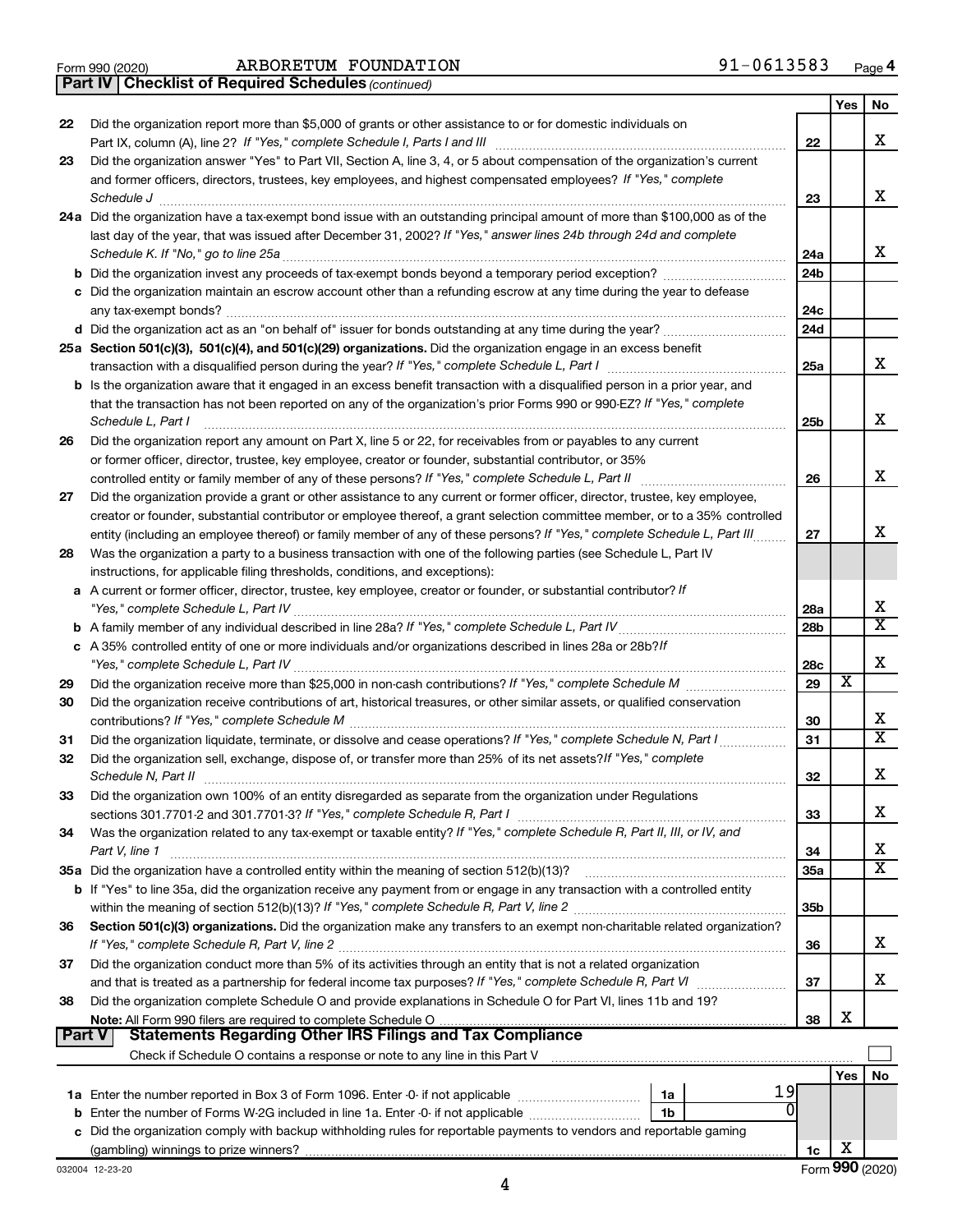| Form 990 (2020) | FOUNDATION<br>ARBORETUM | $-0613583$ | Page <b>ວ</b> |
|-----------------|-------------------------|------------|---------------|
|-----------------|-------------------------|------------|---------------|

| Part V | Statements Regarding Other IRS Filings and Tax Compliance (continued)                                                                           |                |                         |                         |
|--------|-------------------------------------------------------------------------------------------------------------------------------------------------|----------------|-------------------------|-------------------------|
|        |                                                                                                                                                 |                | Yes                     | No                      |
|        | 2a Enter the number of employees reported on Form W-3, Transmittal of Wage and Tax Statements,                                                  |                |                         |                         |
|        | 16<br>filed for the calendar year ending with or within the year covered by this return<br>2a                                                   |                |                         |                         |
|        |                                                                                                                                                 | 2 <sub>b</sub> | х                       |                         |
|        | Note: If the sum of lines 1a and 2a is greater than 250, you may be required to e-file (see instructions) <i>marroummann</i>                    |                |                         |                         |
|        | 3a Did the organization have unrelated business gross income of \$1,000 or more during the year?                                                | За             | х                       |                         |
| b      | If "Yes," has it filed a Form 990 T for this year? If "No" to line 3b, provide an explanation on Schedule O manumum                             | 3b             | $\overline{\textbf{x}}$ |                         |
|        | 4a At any time during the calendar year, did the organization have an interest in, or a signature or other authority over, a                    |                |                         |                         |
|        | financial account in a foreign country (such as a bank account, securities account, or other financial account)?                                | 4a             |                         | x                       |
|        | <b>b</b> If "Yes," enter the name of the foreign country ▶                                                                                      |                |                         |                         |
|        | See instructions for filing requirements for FinCEN Form 114, Report of Foreign Bank and Financial Accounts (FBAR).                             |                |                         |                         |
| 5a     |                                                                                                                                                 | 5a             |                         | x                       |
| b      |                                                                                                                                                 | 5b             |                         | X                       |
| с      |                                                                                                                                                 | 5c             |                         |                         |
|        | 6a Does the organization have annual gross receipts that are normally greater than \$100,000, and did the organization solicit                  |                |                         |                         |
|        |                                                                                                                                                 | 6a             |                         | x                       |
|        | <b>b</b> If "Yes," did the organization include with every solicitation an express statement that such contributions or gifts                   |                |                         |                         |
|        |                                                                                                                                                 | 6b             |                         |                         |
| 7      | Organizations that may receive deductible contributions under section 170(c).                                                                   |                |                         |                         |
| а      | Did the organization receive a payment in excess of \$75 made partly as a contribution and partly for goods and services provided to the payor? | 7a             | х                       |                         |
| b      |                                                                                                                                                 | 7b             | $\overline{\textbf{x}}$ |                         |
|        | c Did the organization sell, exchange, or otherwise dispose of tangible personal property for which it was required                             |                |                         |                         |
|        |                                                                                                                                                 | 7c             |                         | х                       |
|        | 7d                                                                                                                                              |                |                         |                         |
| е      |                                                                                                                                                 | 7е             |                         | x                       |
| f.     |                                                                                                                                                 | 7f             |                         | $\overline{\textbf{X}}$ |
| g      | If the organization received a contribution of qualified intellectual property, did the organization file Form 8899 as required?                |                |                         |                         |
| h      | If the organization received a contribution of cars, boats, airplanes, or other vehicles, did the organization file a Form 1098-C?              |                |                         |                         |
| 8      | Sponsoring organizations maintaining donor advised funds. Did a donor advised fund maintained by the                                            |                |                         |                         |
|        |                                                                                                                                                 |                |                         |                         |
| 9      | Sponsoring organizations maintaining donor advised funds.                                                                                       |                |                         |                         |
| а      | Did the sponsoring organization make any taxable distributions under section 4966?                                                              | 9а             |                         |                         |
| b      |                                                                                                                                                 | 9b             |                         |                         |
| 10     | Section 501(c)(7) organizations. Enter:                                                                                                         |                |                         |                         |
| а      | 10a                                                                                                                                             |                |                         |                         |
|        | 10 <sub>b</sub><br>b Gross receipts, included on Form 990, Part VIII, line 12, for public use of club facilities                                |                |                         |                         |
| 11     | Section 501(c)(12) organizations. Enter:                                                                                                        |                |                         |                         |
| а      | 11a                                                                                                                                             |                |                         |                         |
|        | b Gross income from other sources (Do not net amounts due or paid to other sources against                                                      |                |                         |                         |
|        | 11b                                                                                                                                             |                |                         |                         |
|        | 12a Section 4947(a)(1) non-exempt charitable trusts. Is the organization filing Form 990 in lieu of Form 1041?                                  | 12a            |                         |                         |
|        | 12 <sub>b</sub><br><b>b</b> If "Yes," enter the amount of tax-exempt interest received or accrued during the year                               |                |                         |                         |
| 13     | Section 501(c)(29) qualified nonprofit health insurance issuers.                                                                                |                |                         |                         |
|        | a Is the organization licensed to issue qualified health plans in more than one state?                                                          | 1За            |                         |                         |
|        | Note: See the instructions for additional information the organization must report on Schedule O.                                               |                |                         |                         |
|        | <b>b</b> Enter the amount of reserves the organization is required to maintain by the states in which the                                       |                |                         |                         |
|        | 13 <sub>b</sub><br>13с                                                                                                                          |                |                         |                         |
| с      | 14a Did the organization receive any payments for indoor tanning services during the tax year?                                                  | 14a            |                         | x                       |
|        | <b>b</b> If "Yes," has it filed a Form 720 to report these payments? If "No," provide an explanation on Schedule O                              | 14b            |                         |                         |
| 15     | Is the organization subject to the section 4960 tax on payment(s) of more than \$1,000,000 in remuneration or                                   |                |                         |                         |
|        |                                                                                                                                                 | 15             |                         | х                       |
|        | If "Yes," see instructions and file Form 4720, Schedule N.                                                                                      |                |                         |                         |
| 16     | Is the organization an educational institution subject to the section 4968 excise tax on net investment income?                                 | 16             |                         | х                       |
|        | If "Yes," complete Form 4720, Schedule O.                                                                                                       |                |                         |                         |
|        |                                                                                                                                                 |                |                         |                         |

Form (2020) **990**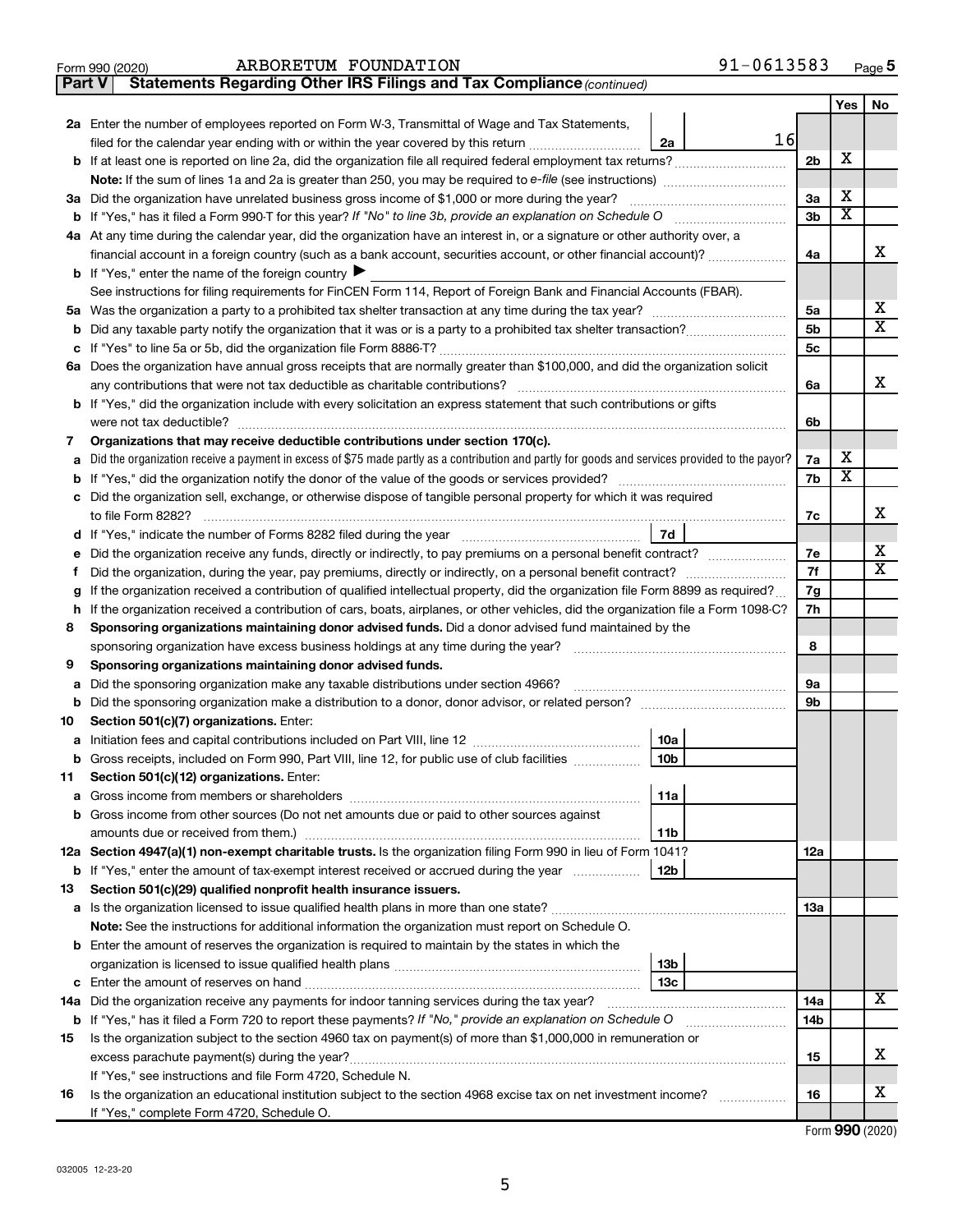| Form 990 (2020) |  |
|-----------------|--|
|-----------------|--|

## Form 990 (2020)  $ARBORETUM$   ${\hbox{FOUNDATION}}$   $91-0613583$   ${\hbox{Page}}$

**Part VI** Governance, Management, and Disclosure For each "Yes" response to lines 2 through 7b below, and for a "No" response *to line 8a, 8b, or 10b below, describe the circumstances, processes, or changes on Schedule O. See instructions.*

|          |                                                                                                                                                  |                 |                         | $\mathbf{X}$            |
|----------|--------------------------------------------------------------------------------------------------------------------------------------------------|-----------------|-------------------------|-------------------------|
|          | Section A. Governing Body and Management                                                                                                         |                 |                         |                         |
|          |                                                                                                                                                  |                 | Yes                     | No                      |
|          | 24<br><b>1a</b> Enter the number of voting members of the governing body at the end of the tax year<br>1a                                        |                 |                         |                         |
|          | If there are material differences in voting rights among members of the governing body, or if the governing                                      |                 |                         |                         |
|          | body delegated broad authority to an executive committee or similar committee, explain on Schedule O.                                            |                 |                         |                         |
| b        | 24<br>Enter the number of voting members included on line 1a, above, who are independent<br>1b                                                   |                 |                         |                         |
| 2        | Did any officer, director, trustee, or key employee have a family relationship or a business relationship with any other                         |                 |                         |                         |
|          | officer, director, trustee, or key employee?                                                                                                     | $\mathbf{2}$    |                         | х                       |
| 3        | Did the organization delegate control over management duties customarily performed by or under the direct supervision                            |                 |                         |                         |
|          |                                                                                                                                                  | 3               |                         | х                       |
| 4        | Did the organization make any significant changes to its governing documents since the prior Form 990 was filed?                                 | 4               |                         | $\overline{\textbf{x}}$ |
| 5        |                                                                                                                                                  | 5               |                         | $\overline{\mathbf{x}}$ |
| 6        | Did the organization have members or stockholders?                                                                                               | 6               | $\overline{\textbf{x}}$ |                         |
| 7a       | Did the organization have members, stockholders, or other persons who had the power to elect or appoint one or                                   |                 |                         |                         |
|          | more members of the governing body?                                                                                                              | 7a              | х                       |                         |
|          | <b>b</b> Are any governance decisions of the organization reserved to (or subject to approval by) members, stockholders, or                      |                 |                         |                         |
|          | persons other than the governing body?                                                                                                           | 7b              |                         | x                       |
| 8        | Did the organization contemporaneously document the meetings held or written actions undertaken during the year by the following:                |                 |                         |                         |
| a        |                                                                                                                                                  | 8а              | х                       |                         |
| b        |                                                                                                                                                  | 8b              | $\overline{\textbf{x}}$ |                         |
| 9        | Is there any officer, director, trustee, or key employee listed in Part VII, Section A, who cannot be reached at the                             |                 |                         |                         |
|          |                                                                                                                                                  | 9               |                         | x                       |
|          | Section B. Policies (This Section B requests information about policies not required by the Internal Revenue Code.)                              |                 |                         |                         |
|          |                                                                                                                                                  |                 | Yes                     | No                      |
|          |                                                                                                                                                  | 10a             |                         | x                       |
|          | <b>b</b> If "Yes," did the organization have written policies and procedures governing the activities of such chapters, affiliates,              |                 |                         |                         |
|          |                                                                                                                                                  | 10 <sub>b</sub> |                         |                         |
|          | 11a Has the organization provided a complete copy of this Form 990 to all members of its governing body before filing the form?                  | 11a             | X                       |                         |
| b        | Describe in Schedule O the process, if any, used by the organization to review this Form 990.                                                    |                 |                         |                         |
| 12a      |                                                                                                                                                  | 12a             | х                       |                         |
| b        | Were officers, directors, or trustees, and key employees required to disclose annually interests that could give rise to conflicts?              | 12 <sub>b</sub> | $\overline{\textbf{x}}$ |                         |
| с        | Did the organization regularly and consistently monitor and enforce compliance with the policy? If "Yes," describe                               |                 |                         |                         |
|          | in Schedule O how this was done                                                                                                                  | 12c             | х                       |                         |
| 13       | Did the organization have a written whistleblower policy?                                                                                        | 13              | $\overline{\textbf{x}}$ |                         |
| 14       |                                                                                                                                                  | 14              | $\overline{\textbf{x}}$ |                         |
| 15       | Did the process for determining compensation of the following persons include a review and approval by independent                               |                 |                         |                         |
|          | persons, comparability data, and contemporaneous substantiation of the deliberation and decision?                                                |                 |                         |                         |
| а        |                                                                                                                                                  | <b>15a</b>      | х<br>X                  |                         |
|          |                                                                                                                                                  | 15b             |                         |                         |
|          | If "Yes" to line 15a or 15b, describe the process in Schedule O (see instructions).                                                              |                 |                         |                         |
|          | 16a Did the organization invest in, contribute assets to, or participate in a joint venture or similar arrangement with a                        |                 |                         | х                       |
|          | taxable entity during the year?                                                                                                                  | 16a             |                         |                         |
|          | b If "Yes," did the organization follow a written policy or procedure requiring the organization to evaluate its participation                   |                 |                         |                         |
|          | in joint venture arrangements under applicable federal tax law, and take steps to safeguard the organization's                                   |                 |                         |                         |
|          | exempt status with respect to such arrangements?<br><b>Section C. Disclosure</b>                                                                 | 16b             |                         |                         |
|          | List the states with which a copy of this Form 990 is required to be filed $\blacktriangleright\text{WA}$                                        |                 |                         |                         |
| 17<br>18 | Section 6104 requires an organization to make its Forms 1023 (1024 or 1024-A, if applicable), 990, and 990-T (Section 501(c)(3)s only) available |                 |                         |                         |
|          | for public inspection. Indicate how you made these available. Check all that apply.                                                              |                 |                         |                         |
|          | $ \mathbf{X} $ Own website<br>$\lfloor x \rfloor$ Upon request<br>Another's website<br>Other (explain on Schedule O)                             |                 |                         |                         |
| 19       | Describe on Schedule O whether (and if so, how) the organization made its governing documents, conflict of interest policy, and financial        |                 |                         |                         |
|          | statements available to the public during the tax year.                                                                                          |                 |                         |                         |
| 20       | State the name, address, and telephone number of the person who possesses the organization's books and records                                   |                 |                         |                         |
|          | JANE STONECIPHER, EXECUTIVE DIRECTOR - 206-325-4510                                                                                              |                 |                         |                         |
|          | 2300 ARBORETUM DRIVE EAST, SEATTLE, WA<br>98112-2300                                                                                             |                 |                         |                         |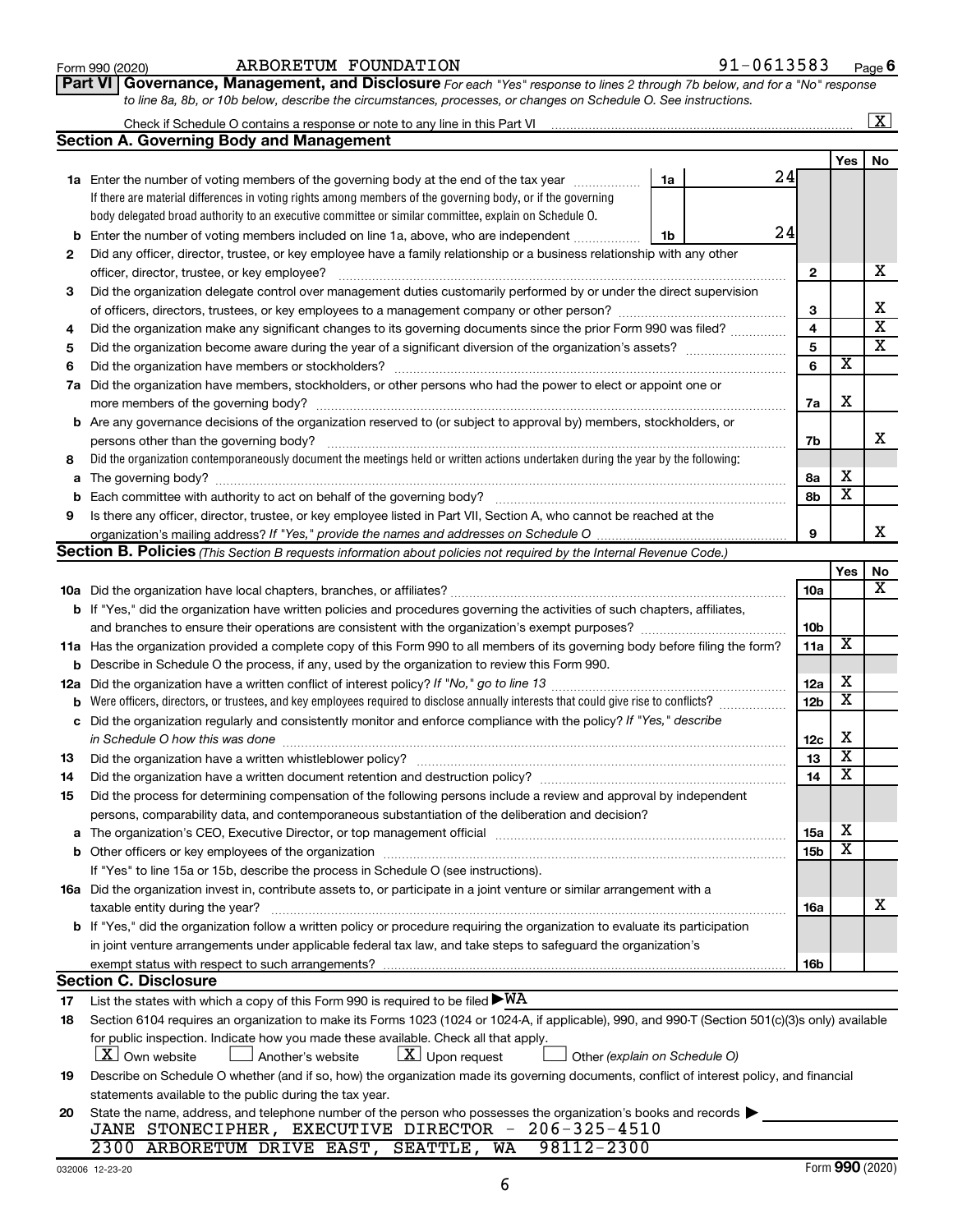$\Box$ 

| Part VII Compensation of Officers, Directors, Trustees, Key Employees, Highest Compensated |  |  |
|--------------------------------------------------------------------------------------------|--|--|
| <b>Employees, and Independent Contractors</b>                                              |  |  |

Check if Schedule O contains a response or note to any line in this Part VII

**Section A. Officers, Directors, Trustees, Key Employees, and Highest Compensated Employees**

**1a**  Complete this table for all persons required to be listed. Report compensation for the calendar year ending with or within the organization's tax year.  $\bullet$  List all of the organization's current officers, directors, trustees (whether individuals or organizations), regardless of amount of compensation.

Enter -0- in columns (D), (E), and (F) if no compensation was paid.

**•** List all of the organization's current key employees, if any. See instructions for definition of "key employee."

• List the organization's five *current* highest compensated employees (other than an officer, director, trustee, or key employee) who received reportable compensation (Box 5 of Form W-2 and/or Box 7 of Form 1099-MISC) of more than \$100,000 from the organization and any related organizations.

 $\bullet$  List all of the organization's former officers, key employees, and highest compensated employees who received more than \$100,000 of reportable compensation from the organization and any related organizations.

**•** List all of the organization's former directors or trustees that received, in the capacity as a former director or trustee of the organization, more than \$10,000 of reportable compensation from the organization and any related organizations.

See instructions for the order in which to list the persons above.

Check this box if neither the organization nor any related organization compensated any current officer, director, or trustee.  $\Box$ 

| (A)                            | (B)               | (C)                                     |                                                                  | (D)         | (E)          | (F)                               |        |                 |                               |                       |
|--------------------------------|-------------------|-----------------------------------------|------------------------------------------------------------------|-------------|--------------|-----------------------------------|--------|-----------------|-------------------------------|-----------------------|
| Name and title                 | Average           | Position<br>(do not check more than one |                                                                  | Reportable  | Reportable   | Estimated                         |        |                 |                               |                       |
|                                | hours per         |                                         | box, unless person is both an<br>officer and a director/trustee) |             |              |                                   |        | compensation    | compensation                  | amount of             |
|                                | week<br>(list any |                                         |                                                                  |             |              |                                   |        | from<br>the     | from related<br>organizations | other<br>compensation |
|                                | hours for         |                                         |                                                                  |             |              |                                   |        | organization    | (W-2/1099-MISC)               | from the              |
|                                | related           |                                         |                                                                  |             |              |                                   |        | (W-2/1099-MISC) |                               | organization          |
|                                | organizations     |                                         |                                                                  |             |              |                                   |        |                 |                               | and related           |
|                                | below             | Individual trustee or director          | Institutional trustee                                            |             | Key employee |                                   |        |                 |                               | organizations         |
|                                | line)             |                                         |                                                                  | Officer     |              | Highest compensated<br>  employee | Former |                 |                               |                       |
| <b>JANE STONECIPHER</b><br>(1) | 45.00             |                                         |                                                                  |             |              |                                   |        |                 |                               |                       |
| EXECUTIVE DIRECTOR             |                   |                                         |                                                                  | $\rm X$     |              |                                   |        | 138,792.        | $\mathbf 0$ .                 | 4,055.                |
| (2)<br>BRITTANY BOLSTAD        | 35.00             |                                         |                                                                  |             |              |                                   |        |                 |                               |                       |
| FINANCE DIRECTOR               |                   |                                         |                                                                  | X           |              |                                   |        | 49,634.         | $\mathbf 0$ .                 | 1,440.                |
| (3)<br>JENNY WYATT             | 6.00              |                                         |                                                                  |             |              |                                   |        |                 |                               |                       |
| PRESIDENT                      |                   | X                                       |                                                                  | X           |              |                                   |        | $\mathbf 0$     | $\mathbf 0$                   | $0 \cdot$             |
| <b>JEFF LEHMAN</b><br>(4)      | 4.00              |                                         |                                                                  |             |              |                                   |        |                 |                               |                       |
| VICE PRESIDENT                 |                   | $\mathbf X$                             |                                                                  | X           |              |                                   |        | $\mathbf 0$     | $\mathbf 0$                   | $\mathbf 0$ .         |
| (5)<br><b>JASON MORSE</b>      | 4.00              |                                         |                                                                  |             |              |                                   |        |                 |                               |                       |
| VICE PRESIDENT                 |                   | $\mathbf X$                             |                                                                  | $\mathbf X$ |              |                                   |        | $\mathbf 0$     | $\mathbf 0$                   | $\mathbf 0$ .         |
| MIKE RILEY<br>(6)              | 4.00              |                                         |                                                                  |             |              |                                   |        |                 |                               |                       |
| VICE PRESIDENT                 |                   | $\mathbf X$                             |                                                                  | X           |              |                                   |        | $\mathbf 0$     | $\mathbf 0$                   | $\mathbf 0$ .         |
| TRINA WHERRY<br>(7)            | 4.00              |                                         |                                                                  |             |              |                                   |        |                 |                               |                       |
| VICE PRESIDENT                 |                   | $\mathbf X$                             |                                                                  | $\rm X$     |              |                                   |        | 0               | $\mathbf 0$                   | $\mathbf 0$ .         |
| (8)<br>SHERREY LUETJEN         | 4.00              |                                         |                                                                  |             |              |                                   |        |                 |                               |                       |
| VICE PRESIDENT                 |                   | $\mathbf X$                             |                                                                  | X           |              |                                   |        | $\mathbf 0$     | $\mathbf 0$                   | $\mathbf 0$ .         |
| PAUL VONCKX<br>(9)             | 4.00              |                                         |                                                                  |             |              |                                   |        |                 |                               |                       |
| VICE PRESIDENT                 |                   | $\mathbf X$                             |                                                                  | $\mathbf X$ |              |                                   |        | $\mathbf 0$     | $\mathbf 0$                   | $\mathbf 0$ .         |
| (10) JEANNE PETERSON           | 4.00              |                                         |                                                                  |             |              |                                   |        |                 |                               |                       |
| <b>SECRETARY</b>               |                   | $\mathbf X$                             |                                                                  | X           |              |                                   |        | $\mathbf 0$     | $\mathbf 0$                   | $\mathbf 0$ .         |
| (11) PETER REES                | 4.00              |                                         |                                                                  |             |              |                                   |        |                 |                               |                       |
| <b>TREASURER</b>               |                   | $\mathbf X$                             |                                                                  | $\rm X$     |              |                                   |        | 0               | $\mathbf 0$                   | $\mathbf 0$ .         |
| (12) DIANE ADACHI              | 2.00              |                                         |                                                                  |             |              |                                   |        |                 |                               |                       |
| BOARD MEMBER                   |                   | $\rm X$                                 |                                                                  |             |              |                                   |        | $\mathbf 0$     | $\mathbf 0$                   | $\mathbf 0$ .         |
| (13) STEVE ALLEY               | 2.00              |                                         |                                                                  |             |              |                                   |        |                 |                               |                       |
| <b>BOARD MEMBER</b>            |                   | $\mathbf X$                             |                                                                  |             |              |                                   |        | $\mathbf 0$     | $\mathbf 0$ .                 | $\mathbf 0$ .         |
| (14) SHAUN CORRY               | 2.00              |                                         |                                                                  |             |              |                                   |        |                 |                               |                       |
| <b>BOARD MEMBER</b>            |                   | X                                       |                                                                  |             |              |                                   |        | 0               | $\mathbf 0$                   | $\mathbf 0$ .         |
| (15) JOSH DICKSON              | 2.00              |                                         |                                                                  |             |              |                                   |        |                 |                               |                       |
| <b>BOARD MEMBER</b>            |                   | $\rm X$                                 |                                                                  |             |              |                                   |        | $\mathbf 0$     | $\mathbf 0$                   | $\mathbf 0$ .         |
| (16) CHRIS HARRY               | 2.00              |                                         |                                                                  |             |              |                                   |        |                 |                               |                       |
| BOARD MEMBER                   |                   | $\rm X$                                 |                                                                  |             |              |                                   |        | $\mathbf 0$     | $\mathbf 0$                   | $\mathbf 0$ .         |
| (17) CAROL HOERSTER            | 2.00              |                                         |                                                                  |             |              |                                   |        |                 |                               |                       |
| <b>BOARD MEMBER</b>            |                   | $\rm X$                                 |                                                                  |             |              |                                   |        | 0.              | $\mathbf 0$ .                 | $\mathbf 0$ .         |

032007 12-23-20

Form (2020) **990**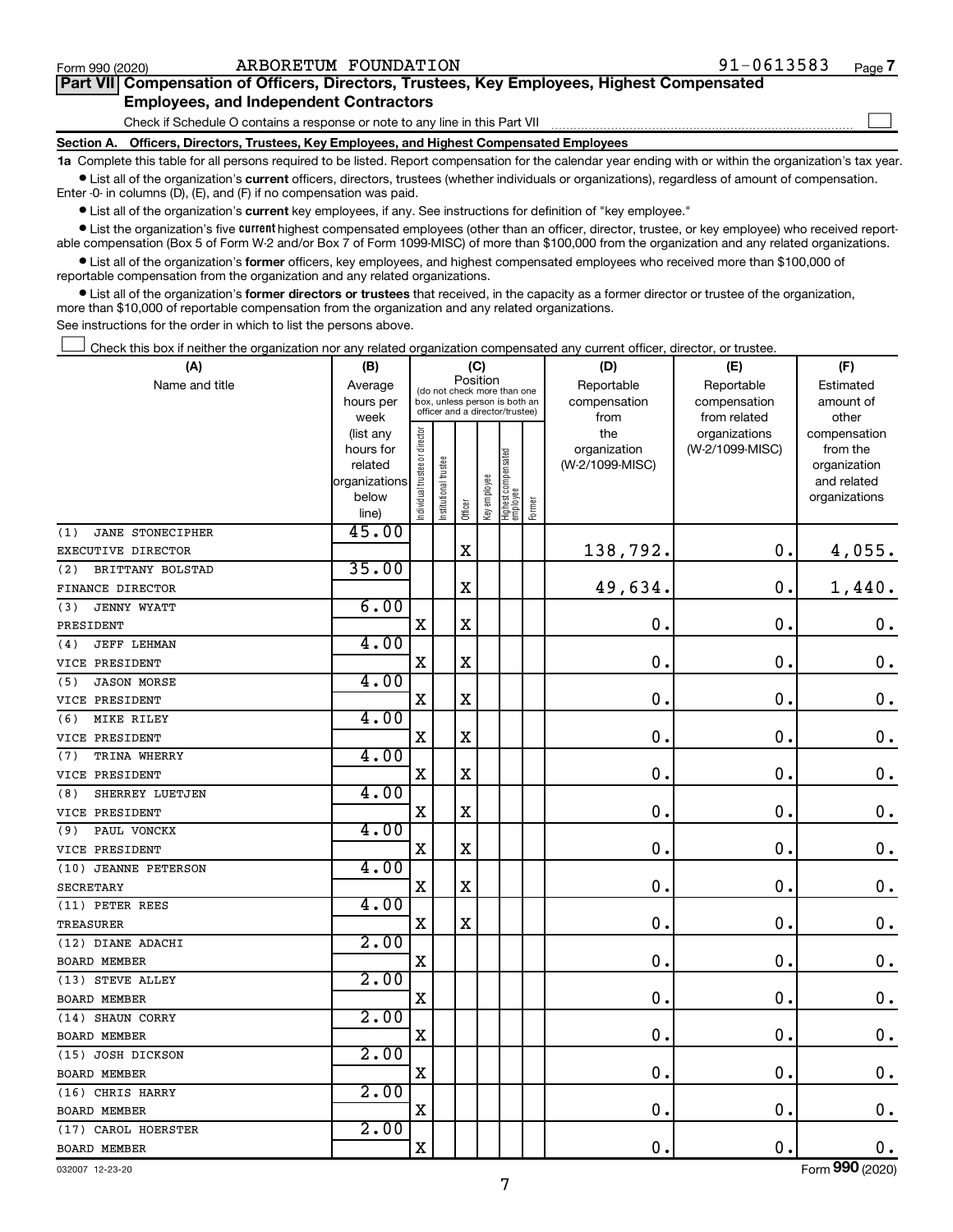|  | Form 990 (2020 |
|--|----------------|
|  |                |

| Part VII Section A. Officers, Directors, Trustees, Key Employees, and Highest Compensated Employees (continued)                           |                      |                                         |                                 |         |              |                                 |        |                         |                 |     |                              |               |
|-------------------------------------------------------------------------------------------------------------------------------------------|----------------------|-----------------------------------------|---------------------------------|---------|--------------|---------------------------------|--------|-------------------------|-----------------|-----|------------------------------|---------------|
| (A)                                                                                                                                       | (B)                  |                                         |                                 | (C)     |              |                                 |        | (D)                     | (E)             |     | (F)                          |               |
| Name and title                                                                                                                            | Average              | Position<br>(do not check more than one |                                 |         |              |                                 |        | Reportable              | Reportable      |     | Estimated                    |               |
|                                                                                                                                           | hours per            |                                         | box, unless person is both an   |         |              |                                 |        | compensation            | compensation    |     | amount of                    |               |
|                                                                                                                                           | week                 |                                         | officer and a director/trustee) |         |              |                                 |        | from                    | from related    |     | other                        |               |
|                                                                                                                                           | (list any            |                                         |                                 |         |              |                                 |        | the                     | organizations   |     | compensation                 |               |
|                                                                                                                                           | hours for<br>related |                                         |                                 |         |              |                                 |        | organization            | (W-2/1099-MISC) |     | from the                     |               |
|                                                                                                                                           | organizations        |                                         |                                 |         |              |                                 |        | (W-2/1099-MISC)         |                 |     | organization                 |               |
|                                                                                                                                           | below                |                                         |                                 |         |              |                                 |        |                         |                 |     | and related<br>organizations |               |
|                                                                                                                                           | line)                | ndividual trustee or director           | Institutional trustee           | Officer | Key employee | Highest compensated<br>employee | Former |                         |                 |     |                              |               |
| (18) LARRY HUBBELL                                                                                                                        | 2.00                 |                                         |                                 |         |              |                                 |        |                         |                 |     |                              |               |
| <b>BOARD MEMBER</b>                                                                                                                       |                      | $\mathbf X$                             |                                 |         |              |                                 |        | О.                      | 0.              |     |                              | 0.            |
| (19) KAT KORAB                                                                                                                            | 2.00                 |                                         |                                 |         |              |                                 |        |                         |                 |     |                              |               |
| <b>BOARD MEMBER</b>                                                                                                                       |                      | X                                       |                                 |         |              |                                 |        | О.                      | 0.              |     |                              | 0.            |
| (20) SCOTT LINDSAY                                                                                                                        | 2.00                 |                                         |                                 |         |              |                                 |        |                         |                 |     |                              |               |
| <b>BOARD MEMBER</b>                                                                                                                       |                      | X                                       |                                 |         |              |                                 |        | 0.                      | $\mathbf 0$ .   |     |                              | $\mathbf 0$ . |
| (21) BILL MCGEE                                                                                                                           | 2.00                 |                                         |                                 |         |              |                                 |        |                         |                 |     |                              |               |
| <b>BOARD MEMBER</b>                                                                                                                       |                      | X                                       |                                 |         |              |                                 |        | $\mathbf 0$ .           | О.              |     |                              | 0.            |
| (22) TYLER MORIGUCHI                                                                                                                      | 2.00                 |                                         |                                 |         |              |                                 |        | $\mathbf 0$ .           | О.              |     |                              |               |
| <b>BOARD MEMBER</b><br>(23) BOWMAN NEELY                                                                                                  | 2.00                 | X                                       |                                 |         |              |                                 |        |                         |                 |     |                              | 0.            |
| <b>BOARD MEMBER</b>                                                                                                                       |                      | X                                       |                                 |         |              |                                 |        | $\mathbf 0$ .           | О.              |     |                              | $\mathbf 0$ . |
| (24) NORIKO PALMER                                                                                                                        | 2.00                 |                                         |                                 |         |              |                                 |        |                         |                 |     |                              |               |
| <b>BOARD MEMBER</b>                                                                                                                       |                      | X                                       |                                 |         |              |                                 |        | $\mathbf 0$ .           | О.              |     |                              | $\mathbf 0$ . |
| (25) JOANNA THIAGARAJAN                                                                                                                   | 2.00                 |                                         |                                 |         |              |                                 |        |                         |                 |     |                              |               |
| <b>BOARD MEMBER</b>                                                                                                                       |                      | X                                       |                                 |         |              |                                 |        | $\mathbf 0$ .           | О.              |     |                              | 0.            |
| (26) MISSY WARD                                                                                                                           | 2.00                 |                                         |                                 |         |              |                                 |        |                         |                 |     |                              |               |
| <b>BOARD MEMBER</b>                                                                                                                       |                      | X                                       |                                 |         |              |                                 |        | О.                      | О.              |     |                              | 0.            |
| 1b Subtotal                                                                                                                               |                      |                                         |                                 |         |              |                                 |        | 188,426.                | σ.              |     | 5,495.                       |               |
|                                                                                                                                           |                      |                                         |                                 |         |              |                                 |        | 0.                      | σ.              |     |                              |               |
|                                                                                                                                           |                      |                                         |                                 |         |              |                                 |        | 188,426.                | 0.              |     | 5,495.                       |               |
| Total number of individuals (including but not limited to those listed above) who received more than \$100,000 of reportable<br>2         |                      |                                         |                                 |         |              |                                 |        |                         |                 |     |                              |               |
| compensation from the organization $\blacktriangleright$                                                                                  |                      |                                         |                                 |         |              |                                 |        |                         |                 |     | Yes                          | No            |
| 3                                                                                                                                         |                      |                                         |                                 |         |              |                                 |        |                         |                 |     |                              |               |
| Did the organization list any former officer, director, trustee, key employee, or highest compensated employee on                         |                      |                                         |                                 |         |              |                                 |        |                         |                 | 3   |                              | x             |
| For any individual listed on line 1a, is the sum of reportable compensation and other compensation from the organization<br>4             |                      |                                         |                                 |         |              |                                 |        |                         |                 |     |                              |               |
| and related organizations greater than \$150,000? If "Yes," complete Schedule J for such individual                                       |                      |                                         |                                 |         |              |                                 |        |                         |                 | 4   |                              | X             |
| Did any person listed on line 1a receive or accrue compensation from any unrelated organization or individual for services<br>5           |                      |                                         |                                 |         |              |                                 |        |                         |                 |     |                              |               |
| rendered to the organization? If "Yes," complete Schedule J for such person                                                               |                      |                                         |                                 |         |              |                                 |        |                         |                 | 5   |                              | x             |
| <b>Section B. Independent Contractors</b>                                                                                                 |                      |                                         |                                 |         |              |                                 |        |                         |                 |     |                              |               |
| Complete this table for your five highest compensated independent contractors that received more than \$100,000 of compensation from<br>1 |                      |                                         |                                 |         |              |                                 |        |                         |                 |     |                              |               |
| the organization. Report compensation for the calendar year ending with or within the organization's tax year.                            |                      |                                         |                                 |         |              |                                 |        |                         |                 |     |                              |               |
| (A)                                                                                                                                       |                      |                                         |                                 |         |              |                                 |        | (B)                     |                 | (C) |                              |               |
| Name and business address                                                                                                                 |                      |                                         | <b>NONE</b>                     |         |              |                                 |        | Description of services |                 |     | Compensation                 |               |
|                                                                                                                                           |                      |                                         |                                 |         |              |                                 |        |                         |                 |     |                              |               |
|                                                                                                                                           |                      |                                         |                                 |         |              |                                 |        |                         |                 |     |                              |               |
|                                                                                                                                           |                      |                                         |                                 |         |              |                                 |        |                         |                 |     |                              |               |
|                                                                                                                                           |                      |                                         |                                 |         |              |                                 |        |                         |                 |     |                              |               |
|                                                                                                                                           |                      |                                         |                                 |         |              |                                 |        |                         |                 |     |                              |               |
|                                                                                                                                           |                      |                                         |                                 |         |              |                                 |        |                         |                 |     |                              |               |
|                                                                                                                                           |                      |                                         |                                 |         |              |                                 |        |                         |                 |     |                              |               |
|                                                                                                                                           |                      |                                         |                                 |         |              |                                 |        |                         |                 |     |                              |               |

**2** Total number of independent contractors (including but not limited to those listed above) who received more than \$100,000 of compensation from the organization | 0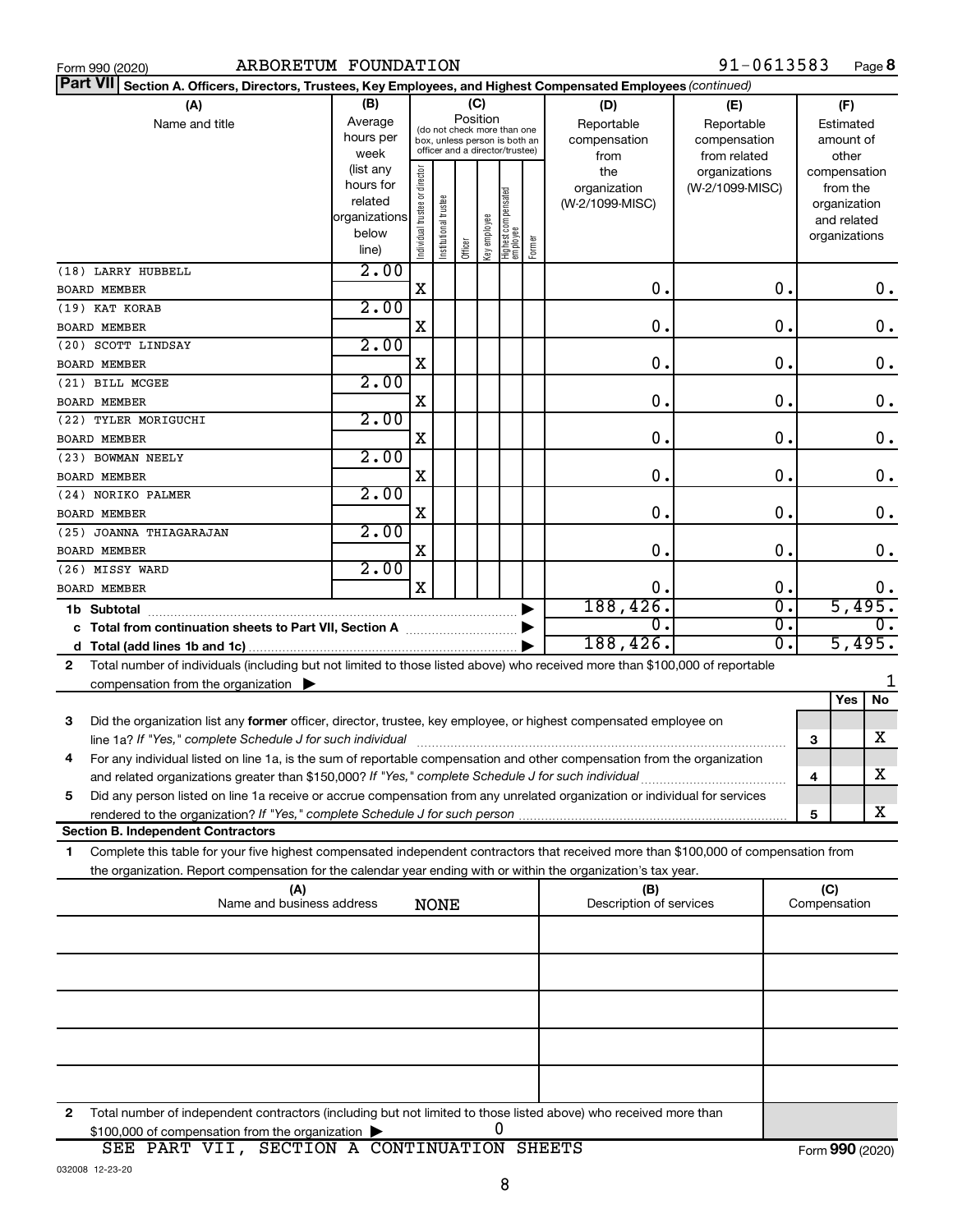| ARBORETUM FOUNDATION<br>Form 990                                                                                   |                      |                                | 91-0613583            |                        |              |                              |        |                 |                 |                             |
|--------------------------------------------------------------------------------------------------------------------|----------------------|--------------------------------|-----------------------|------------------------|--------------|------------------------------|--------|-----------------|-----------------|-----------------------------|
| Part VII Section A.<br>Officers, Directors, Trustees, Key Employees, and Highest Compensated Employees (continued) |                      |                                |                       |                        |              |                              |        |                 |                 |                             |
| (A)                                                                                                                | (B)                  |                                |                       |                        | (C)          |                              |        | (D)             | (E)             | (F)                         |
| Name and title                                                                                                     | Average              |                                |                       | Position               |              |                              |        | Reportable      | Reportable      | Estimated                   |
|                                                                                                                    | hours                |                                |                       | (check all that apply) |              |                              |        | compensation    | compensation    | amount of                   |
|                                                                                                                    | per                  |                                |                       |                        |              |                              |        | from            | from related    | other                       |
|                                                                                                                    | week                 |                                |                       |                        |              |                              |        | the             | organizations   | compensation                |
|                                                                                                                    | (list any            |                                |                       |                        |              |                              |        | organization    | (W-2/1099-MISC) | from the                    |
|                                                                                                                    | hours for<br>related |                                |                       |                        |              |                              |        | (W-2/1099-MISC) |                 | organization<br>and related |
|                                                                                                                    | organizations        | Individual trustee or director | Institutional trustee |                        |              | Highest compensated employee |        |                 |                 | organizations               |
|                                                                                                                    | below                |                                |                       |                        | Key employee |                              |        |                 |                 |                             |
|                                                                                                                    | line)                |                                |                       | Officer                |              |                              | Former |                 |                 |                             |
| (27) JAN KIRKWOOD WASZAK                                                                                           | 2.00                 |                                |                       |                        |              |                              |        |                 |                 |                             |
| BOARD MEMBER                                                                                                       |                      | $\mathbf X$                    |                       |                        |              |                              |        | 0.              | $0$ .           | $\mathbf 0$ .               |
| (28) JOAN AFFLECK-SMITH                                                                                            | 2.00                 |                                |                       |                        |              |                              |        |                 |                 |                             |
| BOARD MEMBER                                                                                                       |                      | X                              |                       |                        |              |                              |        | 0.              | $0$ .           | $\mathbf 0$ .               |
| (29) HEIDI RICHARDSON                                                                                              | 2.00                 |                                |                       |                        |              |                              |        |                 |                 |                             |
| BOARD MEMBER                                                                                                       |                      | X                              |                       |                        |              |                              |        | 0.              | $\mathbf 0$ .   | $\mathbf 0$ .               |
| (30) MARK ROWLEY                                                                                                   | 2.00                 |                                |                       |                        |              |                              |        |                 |                 |                             |
| BOARD MEMBER                                                                                                       |                      | X                              |                       |                        |              |                              |        | 0.              | $0$ .           | $\boldsymbol{0}$ .          |
|                                                                                                                    |                      |                                |                       |                        |              |                              |        |                 |                 |                             |
|                                                                                                                    |                      |                                |                       |                        |              |                              |        |                 |                 |                             |
|                                                                                                                    |                      |                                |                       |                        |              |                              |        |                 |                 |                             |
|                                                                                                                    |                      |                                |                       |                        |              |                              |        |                 |                 |                             |
|                                                                                                                    |                      |                                |                       |                        |              |                              |        |                 |                 |                             |
|                                                                                                                    |                      |                                |                       |                        |              |                              |        |                 |                 |                             |
|                                                                                                                    |                      |                                |                       |                        |              |                              |        |                 |                 |                             |
|                                                                                                                    |                      |                                |                       |                        |              |                              |        |                 |                 |                             |
|                                                                                                                    |                      |                                |                       |                        |              |                              |        |                 |                 |                             |
|                                                                                                                    |                      |                                |                       |                        |              |                              |        |                 |                 |                             |
|                                                                                                                    |                      |                                |                       |                        |              |                              |        |                 |                 |                             |
|                                                                                                                    |                      |                                |                       |                        |              |                              |        |                 |                 |                             |
|                                                                                                                    |                      |                                |                       |                        |              |                              |        |                 |                 |                             |
|                                                                                                                    |                      |                                |                       |                        |              |                              |        |                 |                 |                             |
|                                                                                                                    |                      |                                |                       |                        |              |                              |        |                 |                 |                             |
|                                                                                                                    |                      |                                |                       |                        |              |                              |        |                 |                 |                             |
|                                                                                                                    |                      |                                |                       |                        |              |                              |        |                 |                 |                             |
|                                                                                                                    |                      |                                |                       |                        |              |                              |        |                 |                 |                             |
|                                                                                                                    |                      |                                |                       |                        |              |                              |        |                 |                 |                             |
|                                                                                                                    |                      |                                |                       |                        |              |                              |        |                 |                 |                             |
|                                                                                                                    |                      |                                |                       |                        |              |                              |        |                 |                 |                             |
|                                                                                                                    |                      |                                |                       |                        |              |                              |        |                 |                 |                             |
|                                                                                                                    |                      |                                |                       |                        |              |                              |        |                 |                 |                             |
|                                                                                                                    |                      |                                |                       |                        |              |                              |        |                 |                 |                             |
|                                                                                                                    |                      |                                |                       |                        |              |                              |        |                 |                 |                             |
|                                                                                                                    |                      |                                |                       |                        |              |                              |        |                 |                 |                             |
|                                                                                                                    |                      |                                |                       |                        |              |                              |        |                 |                 |                             |
|                                                                                                                    |                      |                                |                       |                        |              |                              |        |                 |                 |                             |
|                                                                                                                    |                      |                                |                       |                        |              |                              |        |                 |                 |                             |
|                                                                                                                    |                      |                                |                       |                        |              |                              |        |                 |                 |                             |
|                                                                                                                    |                      |                                |                       |                        |              |                              |        |                 |                 |                             |
|                                                                                                                    |                      |                                |                       |                        |              |                              |        |                 |                 |                             |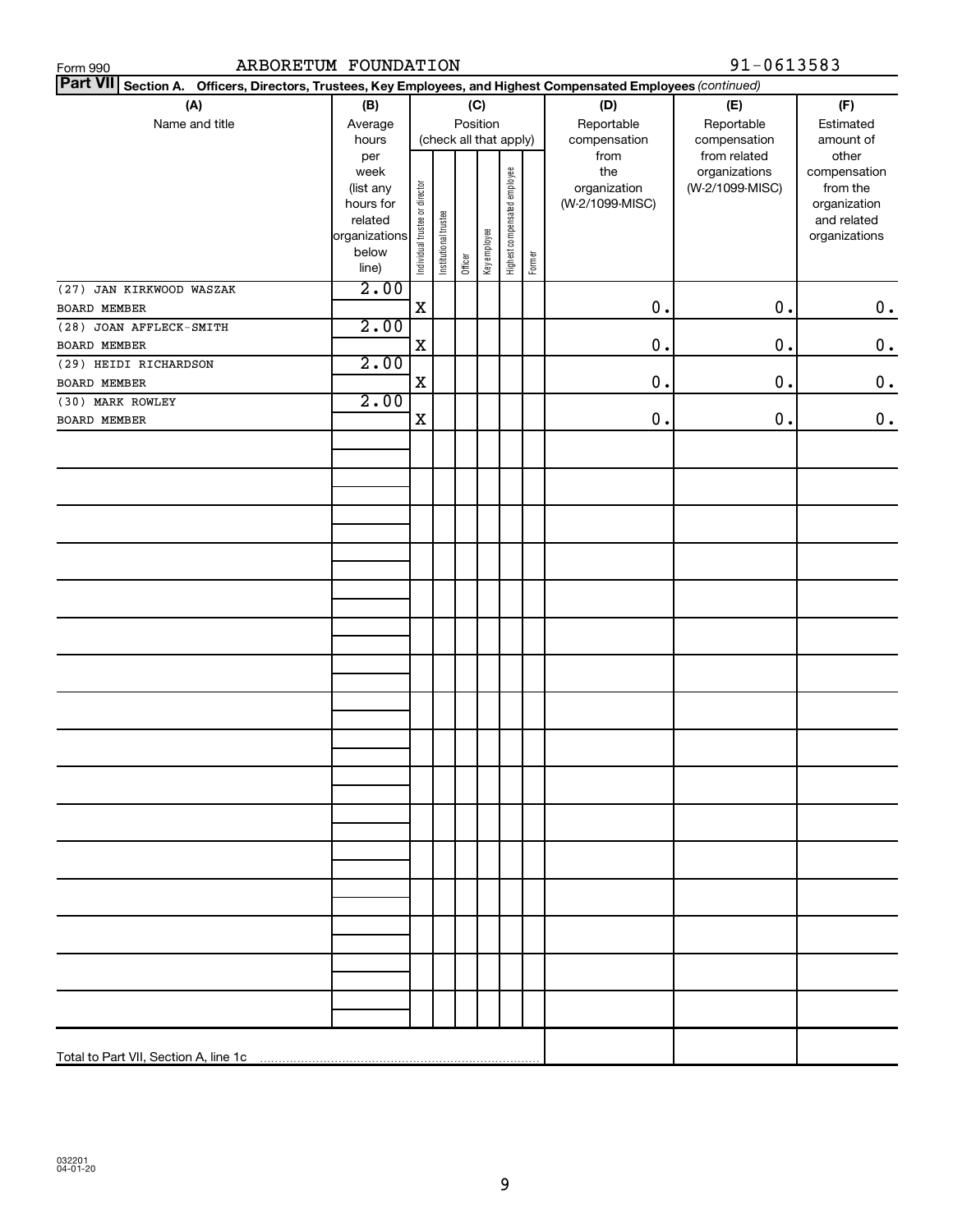|                                                           | <b>Part VIII</b> |                        | <b>Statement of Revenue</b>                                                                                                                                                                                                                                            |                                                                              |                                                          |                              |                                              |                                                 |                                                                 |
|-----------------------------------------------------------|------------------|------------------------|------------------------------------------------------------------------------------------------------------------------------------------------------------------------------------------------------------------------------------------------------------------------|------------------------------------------------------------------------------|----------------------------------------------------------|------------------------------|----------------------------------------------|-------------------------------------------------|-----------------------------------------------------------------|
|                                                           |                  |                        | Check if Schedule O contains a response or note to any line in this Part VIII                                                                                                                                                                                          |                                                                              |                                                          |                              |                                              |                                                 |                                                                 |
|                                                           |                  |                        |                                                                                                                                                                                                                                                                        |                                                                              |                                                          | (A)<br>Total revenue         | (B)<br>Related or exempt<br>function revenue | $\overline{C}$<br>Unrelated<br>business revenue | (D)<br>Revenue excluded<br>from tax under<br>sections 512 - 514 |
| Contributions, Gifts, Grants<br>and Other Similar Amounts |                  | b<br>с<br>d<br>h.      | 1 a Federated campaigns<br>Membership dues<br>Fundraising events<br>Related organizations<br>Government grants (contributions)<br>f All other contributions, gifts, grants, and<br>similar amounts not included above<br>Noncash contributions included in lines 1a-1f | 1a<br>.<br>1 <sub>b</sub><br>1 <sub>c</sub><br>1d<br>.<br>1e<br>1f<br>1g  \$ | 98,811.<br>225,930.<br>129,500.<br>1,641,850.<br>362,531 | $\left[ 2$ ,096,091.         |                                              |                                                 |                                                                 |
|                                                           |                  |                        |                                                                                                                                                                                                                                                                        |                                                                              | <b>Business Code</b>                                     |                              |                                              |                                                 |                                                                 |
| Program Service<br>Revenue                                |                  | 2a<br>b<br>C<br>d<br>е | JAPANESE GARDEN TICKET<br><b>GREENHOUSE SALES</b><br><b>BULLETIN - ADVERTISING</b>                                                                                                                                                                                     |                                                                              | 900099<br>900099<br>541800                               | 80,027.<br>11,064.<br>3,555. | 80,027.<br>11,064.                           | 3,555.                                          |                                                                 |
|                                                           |                  | f                      | All other program service revenue                                                                                                                                                                                                                                      |                                                                              |                                                          |                              |                                              |                                                 |                                                                 |
|                                                           | 3                |                        | Investment income (including dividends, interest, and                                                                                                                                                                                                                  |                                                                              |                                                          | 94,646.<br>66,293.           |                                              |                                                 | 66,293.                                                         |
|                                                           | 4<br>5           |                        | Income from investment of tax-exempt bond proceeds                                                                                                                                                                                                                     | (i) Real                                                                     | (ii) Personal                                            |                              |                                              |                                                 |                                                                 |
|                                                           |                  | b                      | 6 a Gross rents<br>.<br>Less: rental expenses<br>Rental income or (loss)                                                                                                                                                                                               | 6a<br>6b<br>6c                                                               |                                                          |                              |                                              |                                                 |                                                                 |
|                                                           |                  | d                      | Net rental income or (loss)                                                                                                                                                                                                                                            |                                                                              |                                                          |                              |                                              |                                                 |                                                                 |
|                                                           |                  |                        | 7 a Gross amount from sales of<br>assets other than inventory<br><b>b</b> Less: cost or other basis                                                                                                                                                                    | (i) Securities<br><sub>7a</sub> 457, 643.                                    | (ii) Other                                               |                              |                                              |                                                 |                                                                 |
| Revenue                                                   |                  |                        | and sales expenses<br>c Gain or (loss)                                                                                                                                                                                                                                 | 7ь 300, 335.<br>$7c$ 157, 308.                                               |                                                          |                              |                                              |                                                 |                                                                 |
|                                                           |                  |                        |                                                                                                                                                                                                                                                                        |                                                                              |                                                          | 157,308.                     |                                              |                                                 | 157,308.                                                        |
| ৯<br>$\tilde{\bar{\epsilon}}$                             |                  |                        | 8 a Gross income from fundraising events (not  <br>including \$<br>contributions reported on line 1c). See                                                                                                                                                             | $225,930.$ of<br> 8a                                                         | 80,917.                                                  |                              |                                              |                                                 |                                                                 |
|                                                           |                  |                        | <b>b</b> Less: direct expenses                                                                                                                                                                                                                                         |                                                                              | 55,024.                                                  |                              |                                              |                                                 |                                                                 |
|                                                           |                  |                        | c Net income or (loss) from fundraising events                                                                                                                                                                                                                         |                                                                              | .                                                        | 25,893.                      |                                              |                                                 | 25,893.                                                         |
|                                                           |                  |                        | 9 a Gross income from gaming activities. See                                                                                                                                                                                                                           | 9a                                                                           |                                                          |                              |                                              |                                                 |                                                                 |
|                                                           |                  |                        | <b>b</b> Less: direct expenses <b>manually</b><br>c Net income or (loss) from gaming activities                                                                                                                                                                        | l 9b                                                                         |                                                          |                              |                                              |                                                 |                                                                 |
|                                                           |                  |                        | 10 a Gross sales of inventory, less returns                                                                                                                                                                                                                            |                                                                              | $\vert$ 10a $\vert$ 33,094.<br>$\frac{1}{10}$ 16,636.    |                              |                                              |                                                 |                                                                 |
|                                                           |                  |                        | <b>b</b> Less: cost of goods sold<br>c Net income or (loss) from sales of inventory                                                                                                                                                                                    |                                                                              |                                                          | 16,458.                      |                                              |                                                 | 16,458.                                                         |
|                                                           |                  |                        |                                                                                                                                                                                                                                                                        |                                                                              | <b>Business Code</b>                                     |                              |                                              |                                                 |                                                                 |
| Miscellaneous<br>Revenue                                  | 11a              |                        |                                                                                                                                                                                                                                                                        | the control of the control of the control of the control of the control of   |                                                          |                              |                                              |                                                 |                                                                 |
|                                                           |                  | b                      |                                                                                                                                                                                                                                                                        |                                                                              |                                                          |                              |                                              |                                                 |                                                                 |
|                                                           |                  | с                      |                                                                                                                                                                                                                                                                        |                                                                              |                                                          |                              |                                              |                                                 |                                                                 |
|                                                           |                  |                        |                                                                                                                                                                                                                                                                        |                                                                              |                                                          |                              |                                              |                                                 |                                                                 |
|                                                           | 12               |                        |                                                                                                                                                                                                                                                                        |                                                                              |                                                          | 2,456,689.                   | 91,091.                                      |                                                 | $3,555$ . $265,952$ .                                           |

Form 990 (2020)  $ARBORETUM$   ${\hbox{FOUNDATION}}$   $91-0613583$   ${\hbox{Page}}$ 

**9**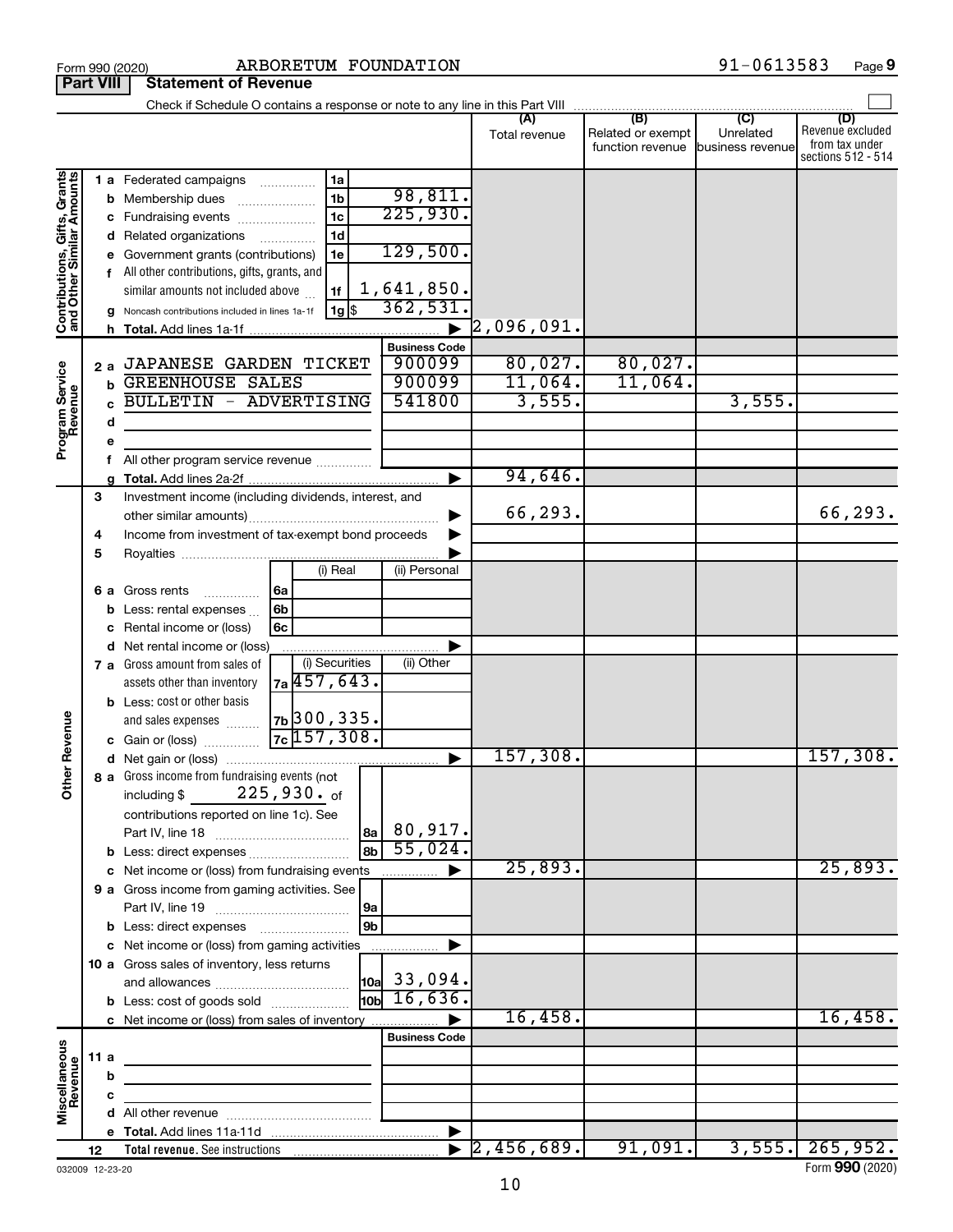*Section 501(c)(3) and 501(c)(4) organizations must complete all columns. All other organizations must complete column (A).*

91-0613583 Page 10

|              | $\mathbf{X}$                                                                                       |                       |                                    |                                           |                                |  |  |  |  |  |
|--------------|----------------------------------------------------------------------------------------------------|-----------------------|------------------------------------|-------------------------------------------|--------------------------------|--|--|--|--|--|
|              | Do not include amounts reported on lines 6b,<br>7b, 8b, 9b, and 10b of Part VIII.                  | (A)<br>Total expenses | (B)<br>Program service<br>expenses | (C)<br>Management and<br>general expenses | (D)<br>Fundraising<br>expenses |  |  |  |  |  |
| 1.           | Grants and other assistance to domestic organizations                                              |                       |                                    |                                           |                                |  |  |  |  |  |
|              | and domestic governments. See Part IV, line 21                                                     | 787,152.              | 787,152.                           |                                           |                                |  |  |  |  |  |
| 2            | Grants and other assistance to domestic                                                            |                       |                                    |                                           |                                |  |  |  |  |  |
|              | individuals. See Part IV, line 22                                                                  |                       |                                    |                                           |                                |  |  |  |  |  |
| 3            | Grants and other assistance to foreign                                                             |                       |                                    |                                           |                                |  |  |  |  |  |
|              | organizations, foreign governments, and foreign                                                    |                       |                                    |                                           |                                |  |  |  |  |  |
|              | individuals. See Part IV, lines 15 and 16                                                          |                       |                                    |                                           |                                |  |  |  |  |  |
| 4            | Benefits paid to or for members                                                                    |                       |                                    |                                           |                                |  |  |  |  |  |
| 5            | Compensation of current officers, directors,                                                       |                       |                                    |                                           |                                |  |  |  |  |  |
|              | trustees, and key employees                                                                        | 188,427.              | 79,323.                            | 69,442.                                   | 39,662.                        |  |  |  |  |  |
| 6            | Compensation not included above to disqualified                                                    |                       |                                    |                                           |                                |  |  |  |  |  |
|              | persons (as defined under section 4958(f)(1)) and                                                  |                       |                                    |                                           |                                |  |  |  |  |  |
|              | persons described in section 4958(c)(3)(B)                                                         |                       |                                    |                                           |                                |  |  |  |  |  |
| 7            |                                                                                                    | 514, 217.             | 298, 722.                          | 68,788.                                   | 146, 707.                      |  |  |  |  |  |
| 8            | Pension plan accruals and contributions (include                                                   |                       |                                    |                                           |                                |  |  |  |  |  |
|              | section 401(k) and 403(b) employer contributions)                                                  | 18,539.               | 9,428.                             | 3,825.                                    | 5,286.                         |  |  |  |  |  |
| 9            |                                                                                                    | 50,405.               | 27,666.                            | 9,739.                                    | 13,000.                        |  |  |  |  |  |
| 10           |                                                                                                    | 69,059.               | 37, 156.                           | 13,586.                                   | 18,317.                        |  |  |  |  |  |
| 11           | Fees for services (nonemployees):                                                                  |                       |                                    |                                           |                                |  |  |  |  |  |
|              |                                                                                                    |                       |                                    |                                           |                                |  |  |  |  |  |
| b            |                                                                                                    | 1,210.                |                                    | 1,210.                                    |                                |  |  |  |  |  |
|              |                                                                                                    | 13,930.               |                                    | 13,930.                                   |                                |  |  |  |  |  |
| d            |                                                                                                    |                       |                                    |                                           |                                |  |  |  |  |  |
| e            | Professional fundraising services. See Part IV, line 17                                            |                       |                                    |                                           |                                |  |  |  |  |  |
| f            | Investment management fees                                                                         | 48,321.               |                                    | 48,321.                                   |                                |  |  |  |  |  |
| $\mathbf{q}$ | Other. (If line 11g amount exceeds 10% of line 25,                                                 | 55,996.               | 19,532.                            | 28,135.                                   |                                |  |  |  |  |  |
|              | column (A) amount, list line 11g expenses on Sch O.)                                               |                       |                                    |                                           | 8,329.                         |  |  |  |  |  |
| 12           |                                                                                                    | 53,946.               | 30,749.                            | 9,445.                                    | 13,752.                        |  |  |  |  |  |
| 13           |                                                                                                    |                       |                                    |                                           |                                |  |  |  |  |  |
| 14           |                                                                                                    |                       |                                    |                                           |                                |  |  |  |  |  |
| 15           |                                                                                                    |                       |                                    |                                           |                                |  |  |  |  |  |
| 16<br>17     |                                                                                                    |                       |                                    |                                           |                                |  |  |  |  |  |
| 18           | Travel<br>Payments of travel or entertainment expenses                                             |                       |                                    |                                           |                                |  |  |  |  |  |
|              | for any federal, state, or local public officials                                                  |                       |                                    |                                           |                                |  |  |  |  |  |
| 19           | Conferences, conventions, and meetings                                                             |                       |                                    |                                           |                                |  |  |  |  |  |
| 20           | Interest                                                                                           |                       |                                    |                                           |                                |  |  |  |  |  |
| 21           |                                                                                                    |                       |                                    |                                           |                                |  |  |  |  |  |
| 22           | Depreciation, depletion, and amortization                                                          |                       |                                    |                                           |                                |  |  |  |  |  |
| 23           | Insurance                                                                                          | 7,246.                | 3,899.                             | 1,425.                                    | 1,922.                         |  |  |  |  |  |
| 24           | Other expenses. Itemize expenses not covered<br>above (List miscellaneous expenses on line 24e. If |                       |                                    |                                           |                                |  |  |  |  |  |
|              | line 24e amount exceeds 10% of line 25, column (A)                                                 |                       |                                    |                                           |                                |  |  |  |  |  |
|              | amount, list line 24e expenses on Schedule O.)<br>a REPAIRS AND MAINTENANCE                        | 37,944.               | 20,415.                            | 7,465.                                    | 10,064.                        |  |  |  |  |  |
|              | <b>BULLETIN</b>                                                                                    | 26,602.               | 23,942.                            |                                           | 2,660.                         |  |  |  |  |  |
| b            | <b>EVENTS</b>                                                                                      | 9,817.                | 361.                               | 37.                                       | 9,419.                         |  |  |  |  |  |
| C<br>d       | <b>PUBLIC RELATIONS</b>                                                                            | 3,152.                | 2,527.                             |                                           | 625.                           |  |  |  |  |  |
|              | e All other expenses                                                                               |                       |                                    |                                           |                                |  |  |  |  |  |
| 25           | Total functional expenses. Add lines 1 through 24e                                                 | 1,885,963.            | 1,340,872.                         | 275, 348.                                 | 269,743.                       |  |  |  |  |  |
| 26           | Joint costs. Complete this line only if the organization                                           |                       |                                    |                                           |                                |  |  |  |  |  |
|              | reported in column (B) joint costs from a combined                                                 |                       |                                    |                                           |                                |  |  |  |  |  |
|              | educational campaign and fundraising solicitation.                                                 |                       |                                    |                                           |                                |  |  |  |  |  |
|              | Check here $\triangleright \lfloor \underline{X} \rfloor$ if following SOP 98-2 (ASC 958-720)      |                       |                                    |                                           |                                |  |  |  |  |  |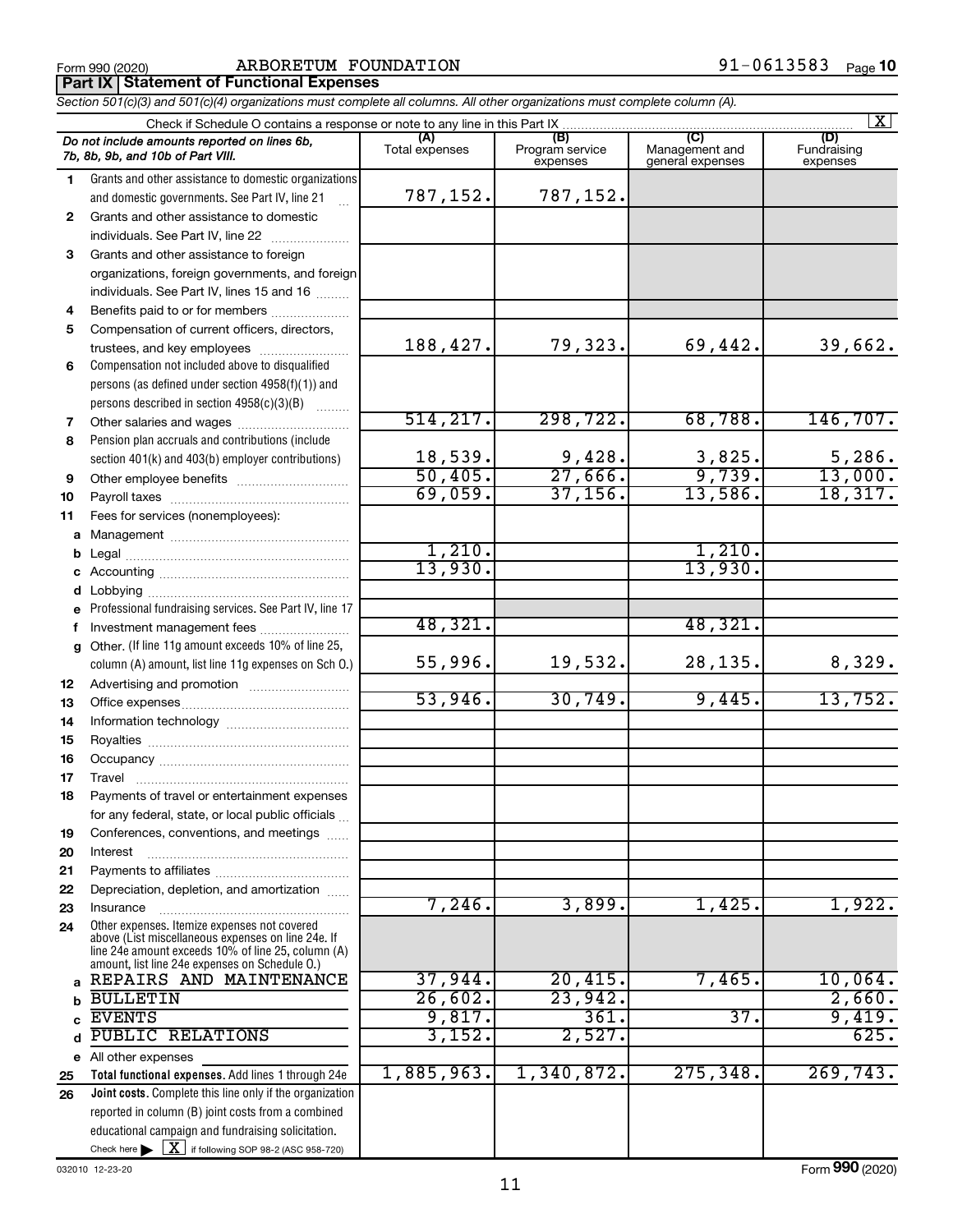$\perp$ 

#### **(A) (B) 1 2 3 4** Accounts receivable, net ~~~~~~~~~~~~~~~~~~~~~~~~~~ **5** Loans and other receivables from any current or former officer, director, **6** Loans and other receivables from other disqualified persons (as defined **7 8 9** Prepaid expenses and deferred charges ~~~~~~~~~~~~~~~~~~ **10 a** Land, buildings, and equipment: cost or other **11 12 13 14 15 16 1 2 3 4 5 6 7 8 9 10c 11 12 13 14 15 16 b** Less: accumulated depreciation  $\ldots$  [10b basis. Complete Part VI of Schedule D  $\frac{1}{10}$  10a **Total assets.**  Check if Schedule O contains a response or note to any line in this Part X Beginning of year  $\parallel$  | End of year Cash - non-interest-bearing ~~~~~~~~~~~~~~~~~~~~~~~~~ Savings and temporary cash investments ~~~~~~~~~~~~~~~~~~ Pledges and grants receivable, net ~~~~~~~~~~~~~~~~~~~~~ trustee, key employee, creator or founder, substantial contributor, or 35% controlled entity or family member of any of these persons ~~~~~~~~~ under section 4958(f)(1)), and persons described in section  $4958(c)(3)(B)$  ...... Notes and loans receivable, net ~~~~~~~~~~~~~~~~~~~~~~~ Inventories for sale or use ~~~~~~~~~~~~~~~~~~~~~~~~~~ Investments - publicly traded securities Investments - other securities. See Part IV, line 11 Investments - program-related. See Part IV, line 11 Intangible assets ~~~~~~~~~~~~~~~~~~~ ………………………………………… …………………………………… ~~~~~~~~~~~~~~~~~~~~~~~~~~~~~~ Other assets. See Part IV, line 11 ~~~~~~~~~~~~~~~~~~~~~~ Add lines 1 through 15 (must equal line 33) ............................. **Part X** | **Balance Sheet**  $34,330$ .  $1$  35,864.  $422, 260. |2| 473, 756.$  $1,197.$   $3$   $235,222.$ 28,228. 681.  $31,928$ .  $8$  22,417. 9,939. 14,404. 142,580.  $142,580.$  0.  $10c$  0. 0.

|                             | 11 |                                                                                                                                                                                                                                | 4,953,222.   | 11 | 6,039,245.      |
|-----------------------------|----|--------------------------------------------------------------------------------------------------------------------------------------------------------------------------------------------------------------------------------|--------------|----|-----------------|
|                             | 12 |                                                                                                                                                                                                                                |              | 12 |                 |
|                             | 13 |                                                                                                                                                                                                                                |              | 13 |                 |
|                             | 14 |                                                                                                                                                                                                                                |              | 14 |                 |
|                             | 15 |                                                                                                                                                                                                                                |              | 15 |                 |
|                             | 16 |                                                                                                                                                                                                                                | 5,481,104.   | 16 | 6,821,589.      |
|                             | 17 |                                                                                                                                                                                                                                | 82,569.      | 17 | 70,341.         |
|                             | 18 |                                                                                                                                                                                                                                | 6,174.       | 18 |                 |
|                             | 19 | Deferred revenue material contracts and a contract of the contract of the contract of the contract of the contract of the contract of the contract of the contract of the contract of the contract of the contract of the cont | 2,222.       | 19 | 2,222.          |
|                             | 20 |                                                                                                                                                                                                                                |              | 20 |                 |
|                             | 21 | Escrow or custodial account liability. Complete Part IV of Schedule D                                                                                                                                                          |              | 21 |                 |
|                             | 22 | Loans and other payables to any current or former officer, director,                                                                                                                                                           |              |    |                 |
| Liabilities                 |    | trustee, key employee, creator or founder, substantial contributor, or 35%                                                                                                                                                     |              |    |                 |
|                             |    | controlled entity or family member of any of these persons                                                                                                                                                                     |              | 22 |                 |
|                             | 23 | Secured mortgages and notes payable to unrelated third parties                                                                                                                                                                 |              | 23 |                 |
|                             | 24 |                                                                                                                                                                                                                                | 129,500.     | 24 | 129,522.        |
|                             | 25 | Other liabilities (including federal income tax, payables to related third                                                                                                                                                     |              |    |                 |
|                             |    | parties, and other liabilities not included on lines 17-24). Complete Part X                                                                                                                                                   |              |    |                 |
|                             |    | of Schedule D                                                                                                                                                                                                                  |              | 25 |                 |
|                             | 26 |                                                                                                                                                                                                                                | 220, 465.    | 26 | 202,085.        |
|                             |    | Organizations that follow FASB ASC 958, check here $\blacktriangleright \lfloor X \rfloor$                                                                                                                                     |              |    |                 |
|                             |    | and complete lines 27, 28, 32, and 33.                                                                                                                                                                                         |              |    |                 |
|                             | 27 |                                                                                                                                                                                                                                | 2,647,743.   | 27 | 3,553,666.      |
|                             | 28 |                                                                                                                                                                                                                                | 2,612,896.   | 28 | 3,065,838.      |
|                             |    | Organizations that do not follow FASB ASC 958, check here $\blacktriangleright$                                                                                                                                                |              |    |                 |
|                             |    | and complete lines 29 through 33.                                                                                                                                                                                              |              |    |                 |
|                             | 29 |                                                                                                                                                                                                                                |              | 29 |                 |
|                             | 30 | Paid-in or capital surplus, or land, building, or equipment fund                                                                                                                                                               |              | 30 |                 |
| Net Assets or Fund Balances | 31 | Retained earnings, endowment, accumulated income, or other funds                                                                                                                                                               |              | 31 |                 |
|                             | 32 |                                                                                                                                                                                                                                | 5, 260, 639. | 32 | 6,619,504.      |
|                             | 33 |                                                                                                                                                                                                                                | 5,481,104.   | 33 | 6,821,589.      |
|                             |    |                                                                                                                                                                                                                                |              |    | Form 990 (2020) |

**Assets**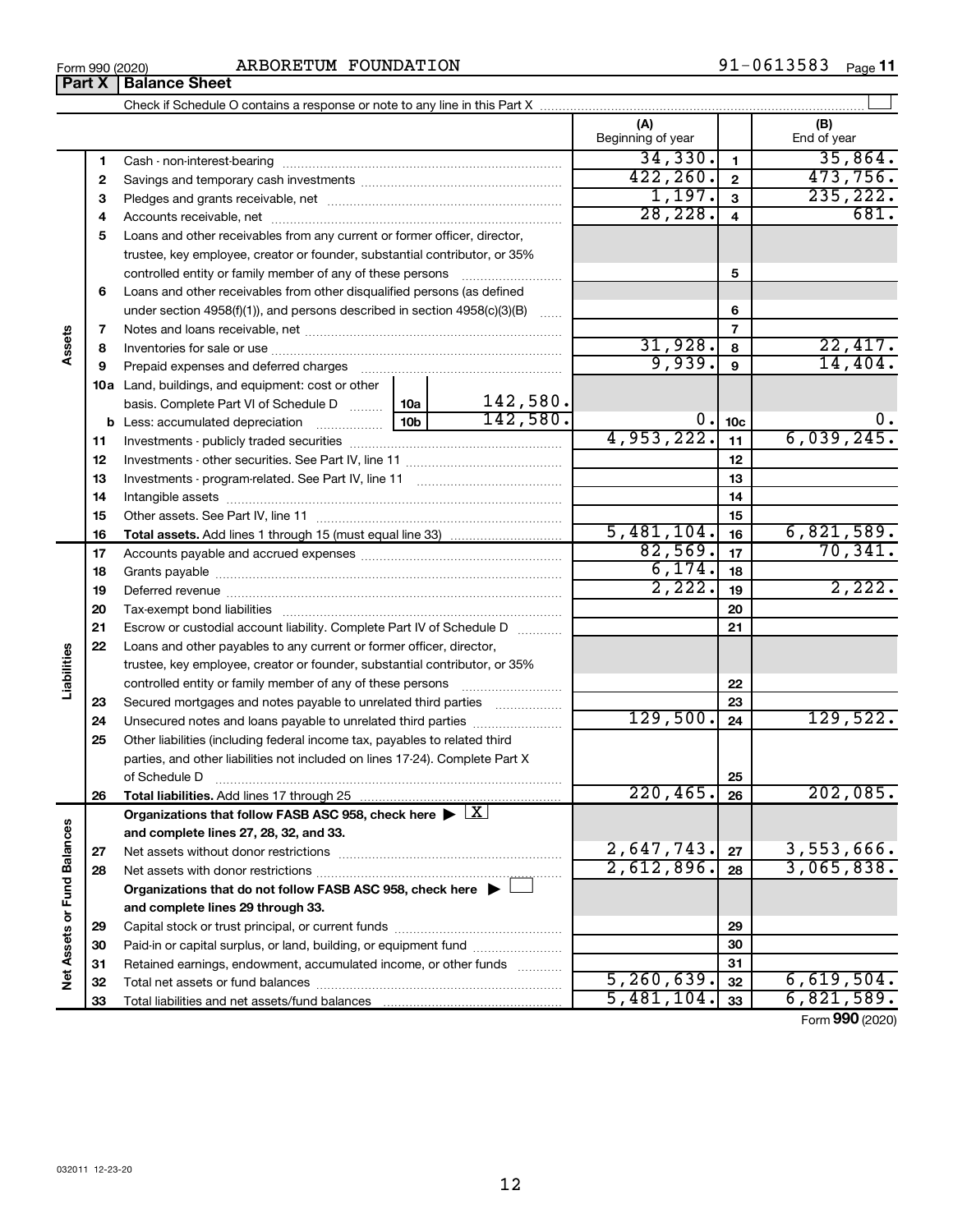|    | ARBORETUM FOUNDATION<br>Form 990 (2020)                                                                                         |                         | 91-0613583     |     | Page 12                 |
|----|---------------------------------------------------------------------------------------------------------------------------------|-------------------------|----------------|-----|-------------------------|
|    | <b>Part XI</b><br><b>Reconciliation of Net Assets</b>                                                                           |                         |                |     |                         |
|    |                                                                                                                                 |                         |                |     |                         |
|    |                                                                                                                                 |                         |                |     |                         |
| 1  |                                                                                                                                 | $\mathbf 1$             | 2,456,689.     |     |                         |
| 2  |                                                                                                                                 | $\overline{2}$          | 1,885,963.     |     |                         |
| З  | Revenue less expenses. Subtract line 2 from line 1                                                                              | 3                       |                |     | 570, 726.               |
| 4  |                                                                                                                                 | $\overline{\mathbf{4}}$ | 5, 260, 639.   |     |                         |
| 5  |                                                                                                                                 | 5                       |                |     | 788, 139.               |
| 6  |                                                                                                                                 | 6                       |                |     |                         |
| 7  | Investment expenses www.communication.com/www.communication.com/www.communication.com/www.com                                   | $\overline{7}$          |                |     |                         |
| 8  | Prior period adjustments www.communication.communication.communication.com/news-managements                                     | 8                       |                |     |                         |
| 9  | Other changes in net assets or fund balances (explain on Schedule O)                                                            | 9                       |                |     | $\overline{0}$ .        |
| 10 | Net assets or fund balances at end of year. Combine lines 3 through 9 (must equal Part X, line 32,                              |                         |                |     |                         |
|    |                                                                                                                                 | 10                      | 6,619,504.     |     |                         |
|    | Part XII Financial Statements and Reporting                                                                                     |                         |                |     |                         |
|    |                                                                                                                                 |                         |                |     | $\overline{\mathbf{x}}$ |
|    |                                                                                                                                 |                         |                | Yes | <b>No</b>               |
| 1  | Accounting method used to prepare the Form 990: $\Box$ Cash $\Box$ Accrual $\Box$ Other                                         |                         |                |     |                         |
|    | If the organization changed its method of accounting from a prior year or checked "Other," explain in Schedule O.               |                         |                |     |                         |
|    |                                                                                                                                 |                         | 2a             |     | х                       |
|    | If "Yes," check a box below to indicate whether the financial statements for the year were compiled or reviewed on a            |                         |                |     |                         |
|    | separate basis, consolidated basis, or both:                                                                                    |                         |                |     |                         |
|    | Both consolidated and separate basis<br>Separate basis<br>Consolidated basis                                                    |                         |                |     |                         |
|    | <b>b</b> Were the organization's financial statements audited by an independent accountant?                                     |                         | 2 <sub>b</sub> | х   |                         |
|    | If "Yes," check a box below to indicate whether the financial statements for the year were audited on a separate basis,         |                         |                |     |                         |
|    | consolidated basis, or both:                                                                                                    |                         |                |     |                         |
|    | $ \mathbf{X} $ Separate basis<br><b>Consolidated basis</b><br>Both consolidated and separate basis                              |                         |                |     |                         |
|    | c If "Yes" to line 2a or 2b, does the organization have a committee that assumes responsibility for oversight of the audit,     |                         |                |     |                         |
|    |                                                                                                                                 |                         | 2c             | х   |                         |
|    | If the organization changed either its oversight process or selection process during the tax year, explain on Schedule O.       |                         |                |     |                         |
|    | 3a As a result of a federal award, was the organization required to undergo an audit or audits as set forth in the Single Audit |                         |                |     |                         |
|    |                                                                                                                                 |                         | 3a             |     | х                       |
|    | b If "Yes," did the organization undergo the required audit or audits? If the organization did not undergo the required audit   |                         |                |     |                         |
|    |                                                                                                                                 |                         | 3b             |     |                         |

Form (2020) **990**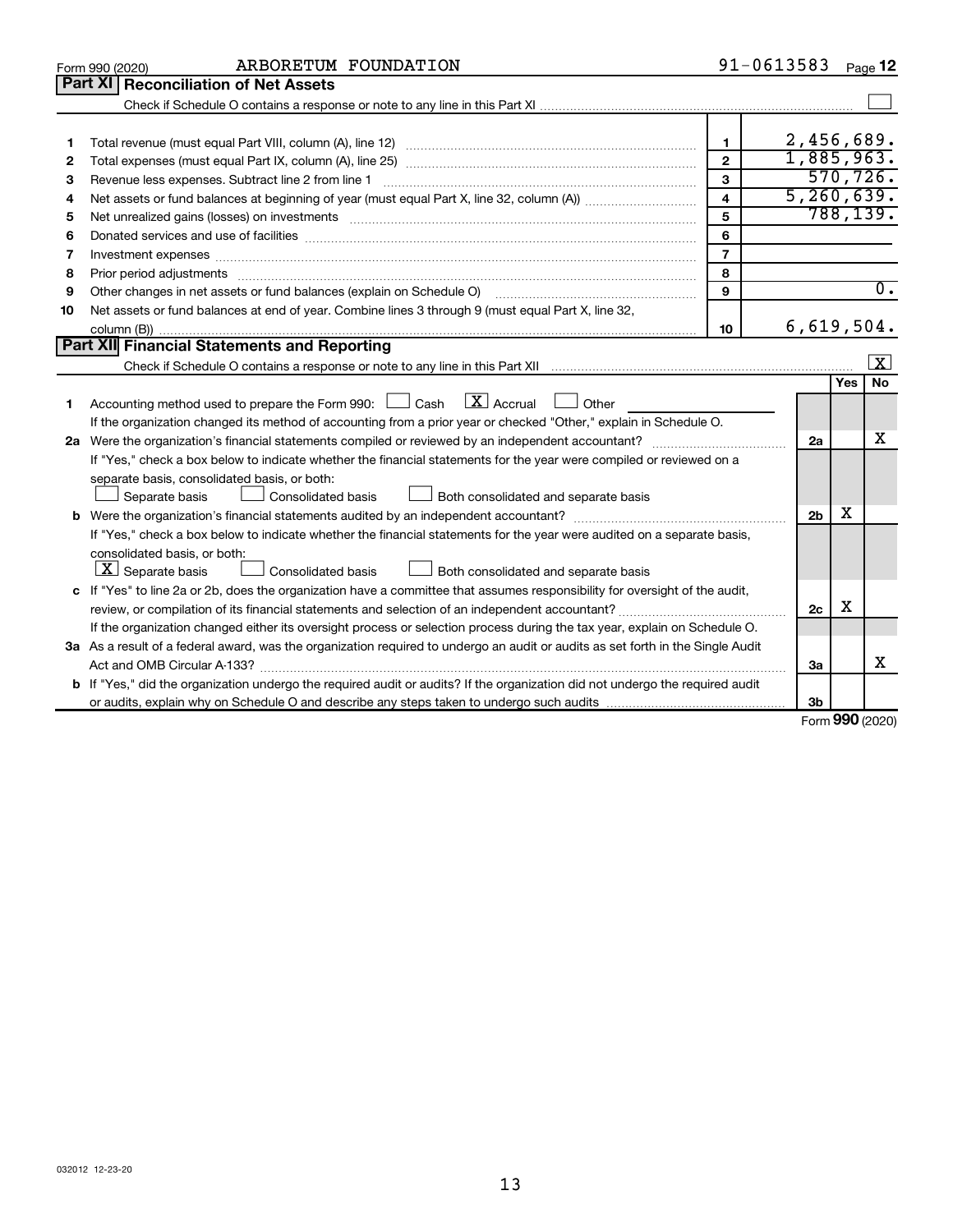**SCHEDULE A**

Department of the Treasury Internal Revenue Service

| (Form 990 or 990-EZ) |  |  |  |  |
|----------------------|--|--|--|--|
|----------------------|--|--|--|--|

## Form 990 or 990-EZ) **Public Charity Status and Public Support**<br>
Complete if the organization is a section 501(c)(3) organization or a section<br> **2020**

**4947(a)(1) nonexempt charitable trust. | Attach to Form 990 or Form 990-EZ.** 

**| Go to www.irs.gov/Form990 for instructions and the latest information.**

|    | <b>Open to Public</b><br>Inspection |
|----|-------------------------------------|
| יי | ntificati                           |

OMB No. 1545-0047

| Name of the organization |  |  | Emplover identification number |
|--------------------------|--|--|--------------------------------|

|                |                     |                                                                                                                                              | ARBORETUM FOUNDATION |                            |                                    |    |                            |  | 91-0613583                 |  |  |  |  |  |
|----------------|---------------------|----------------------------------------------------------------------------------------------------------------------------------------------|----------------------|----------------------------|------------------------------------|----|----------------------------|--|----------------------------|--|--|--|--|--|
|                | Part I              | Reason for Public Charity Status. (All organizations must complete this part.) See instructions.                                             |                      |                            |                                    |    |                            |  |                            |  |  |  |  |  |
|                |                     | The organization is not a private foundation because it is: (For lines 1 through 12, check only one box.)                                    |                      |                            |                                    |    |                            |  |                            |  |  |  |  |  |
| 1              |                     | A church, convention of churches, or association of churches described in section 170(b)(1)(A)(i).                                           |                      |                            |                                    |    |                            |  |                            |  |  |  |  |  |
| 2              |                     | A school described in section 170(b)(1)(A)(ii). (Attach Schedule E (Form 990 or 990-EZ).)                                                    |                      |                            |                                    |    |                            |  |                            |  |  |  |  |  |
| 3              |                     | A hospital or a cooperative hospital service organization described in section 170(b)(1)(A)(iii).                                            |                      |                            |                                    |    |                            |  |                            |  |  |  |  |  |
| 4              |                     | A medical research organization operated in conjunction with a hospital described in section 170(b)(1)(A)(iii). Enter the hospital's name,   |                      |                            |                                    |    |                            |  |                            |  |  |  |  |  |
|                |                     | city, and state:                                                                                                                             |                      |                            |                                    |    |                            |  |                            |  |  |  |  |  |
| 5              |                     | An organization operated for the benefit of a college or university owned or operated by a governmental unit described in                    |                      |                            |                                    |    |                            |  |                            |  |  |  |  |  |
|                |                     | section 170(b)(1)(A)(iv). (Complete Part II.)                                                                                                |                      |                            |                                    |    |                            |  |                            |  |  |  |  |  |
| 6              |                     | A federal, state, or local government or governmental unit described in section 170(b)(1)(A)(v).                                             |                      |                            |                                    |    |                            |  |                            |  |  |  |  |  |
| $\overline{7}$ | $\lfloor x \rfloor$ | An organization that normally receives a substantial part of its support from a governmental unit or from the general public described in    |                      |                            |                                    |    |                            |  |                            |  |  |  |  |  |
|                |                     | section 170(b)(1)(A)(vi). (Complete Part II.)                                                                                                |                      |                            |                                    |    |                            |  |                            |  |  |  |  |  |
| 8              |                     | A community trust described in section 170(b)(1)(A)(vi). (Complete Part II.)                                                                 |                      |                            |                                    |    |                            |  |                            |  |  |  |  |  |
| 9              |                     | An agricultural research organization described in section 170(b)(1)(A)(ix) operated in conjunction with a land-grant college                |                      |                            |                                    |    |                            |  |                            |  |  |  |  |  |
|                |                     | or university or a non-land-grant college of agriculture (see instructions). Enter the name, city, and state of the college or               |                      |                            |                                    |    |                            |  |                            |  |  |  |  |  |
|                |                     | university:                                                                                                                                  |                      |                            |                                    |    |                            |  |                            |  |  |  |  |  |
| 10             |                     | An organization that normally receives (1) more than 33 1/3% of its support from contributions, membership fees, and gross receipts from     |                      |                            |                                    |    |                            |  |                            |  |  |  |  |  |
|                |                     | activities related to its exempt functions, subject to certain exceptions; and (2) no more than 33 1/3% of its support from gross investment |                      |                            |                                    |    |                            |  |                            |  |  |  |  |  |
|                |                     | income and unrelated business taxable income (less section 511 tax) from businesses acquired by the organization after June 30, 1975.        |                      |                            |                                    |    |                            |  |                            |  |  |  |  |  |
|                |                     | See section 509(a)(2). (Complete Part III.)                                                                                                  |                      |                            |                                    |    |                            |  |                            |  |  |  |  |  |
| 11             |                     | An organization organized and operated exclusively to test for public safety. See section 509(a)(4).                                         |                      |                            |                                    |    |                            |  |                            |  |  |  |  |  |
| 12             |                     | An organization organized and operated exclusively for the benefit of, to perform the functions of, or to carry out the purposes of one or   |                      |                            |                                    |    |                            |  |                            |  |  |  |  |  |
|                |                     | more publicly supported organizations described in section 509(a)(1) or section 509(a)(2). See section 509(a)(3). Check the box in           |                      |                            |                                    |    |                            |  |                            |  |  |  |  |  |
|                |                     | lines 12a through 12d that describes the type of supporting organization and complete lines 12e, 12f, and 12g.                               |                      |                            |                                    |    |                            |  |                            |  |  |  |  |  |
| а              |                     | Type I. A supporting organization operated, supervised, or controlled by its supported organization(s), typically by giving                  |                      |                            |                                    |    |                            |  |                            |  |  |  |  |  |
|                |                     | the supported organization(s) the power to regularly appoint or elect a majority of the directors or trustees of the supporting              |                      |                            |                                    |    |                            |  |                            |  |  |  |  |  |
|                |                     | organization. You must complete Part IV, Sections A and B.                                                                                   |                      |                            |                                    |    |                            |  |                            |  |  |  |  |  |
| b              |                     | Type II. A supporting organization supervised or controlled in connection with its supported organization(s), by having                      |                      |                            |                                    |    |                            |  |                            |  |  |  |  |  |
|                |                     | control or management of the supporting organization vested in the same persons that control or manage the supported                         |                      |                            |                                    |    |                            |  |                            |  |  |  |  |  |
|                |                     | organization(s). You must complete Part IV, Sections A and C.                                                                                |                      |                            |                                    |    |                            |  |                            |  |  |  |  |  |
| с              |                     | Type III functionally integrated. A supporting organization operated in connection with, and functionally integrated with,                   |                      |                            |                                    |    |                            |  |                            |  |  |  |  |  |
|                |                     | its supported organization(s) (see instructions). You must complete Part IV, Sections A, D, and E.                                           |                      |                            |                                    |    |                            |  |                            |  |  |  |  |  |
| d              |                     | Type III non-functionally integrated. A supporting organization operated in connection with its supported organization(s)                    |                      |                            |                                    |    |                            |  |                            |  |  |  |  |  |
|                |                     | that is not functionally integrated. The organization generally must satisfy a distribution requirement and an attentiveness                 |                      |                            |                                    |    |                            |  |                            |  |  |  |  |  |
|                |                     | requirement (see instructions). You must complete Part IV, Sections A and D, and Part V.                                                     |                      |                            |                                    |    |                            |  |                            |  |  |  |  |  |
| е              |                     | Check this box if the organization received a written determination from the IRS that it is a Type I, Type II, Type III                      |                      |                            |                                    |    |                            |  |                            |  |  |  |  |  |
|                |                     | functionally integrated, or Type III non-functionally integrated supporting organization.                                                    |                      |                            |                                    |    |                            |  |                            |  |  |  |  |  |
| f.             |                     | Enter the number of supported organizations                                                                                                  |                      |                            |                                    |    |                            |  |                            |  |  |  |  |  |
| a              |                     | Provide the following information about the supported organization(s).<br>(i) Name of supported                                              | (ii) EIN             | (iii) Type of organization | (iv) Is the organization listed    |    | (v) Amount of monetary     |  | (vi) Amount of other       |  |  |  |  |  |
|                |                     | organization                                                                                                                                 |                      | (described on lines 1-10   | in your governing document?<br>Yes | No | support (see instructions) |  | support (see instructions) |  |  |  |  |  |
|                |                     |                                                                                                                                              |                      | above (see instructions))  |                                    |    |                            |  |                            |  |  |  |  |  |
|                |                     |                                                                                                                                              |                      |                            |                                    |    |                            |  |                            |  |  |  |  |  |
|                |                     |                                                                                                                                              |                      |                            |                                    |    |                            |  |                            |  |  |  |  |  |
|                |                     |                                                                                                                                              |                      |                            |                                    |    |                            |  |                            |  |  |  |  |  |
|                |                     |                                                                                                                                              |                      |                            |                                    |    |                            |  |                            |  |  |  |  |  |
|                |                     |                                                                                                                                              |                      |                            |                                    |    |                            |  |                            |  |  |  |  |  |
|                |                     |                                                                                                                                              |                      |                            |                                    |    |                            |  |                            |  |  |  |  |  |
|                |                     |                                                                                                                                              |                      |                            |                                    |    |                            |  |                            |  |  |  |  |  |
|                |                     |                                                                                                                                              |                      |                            |                                    |    |                            |  |                            |  |  |  |  |  |
|                |                     |                                                                                                                                              |                      |                            |                                    |    |                            |  |                            |  |  |  |  |  |
| Total          |                     |                                                                                                                                              |                      |                            |                                    |    |                            |  |                            |  |  |  |  |  |
|                |                     |                                                                                                                                              |                      |                            |                                    |    |                            |  |                            |  |  |  |  |  |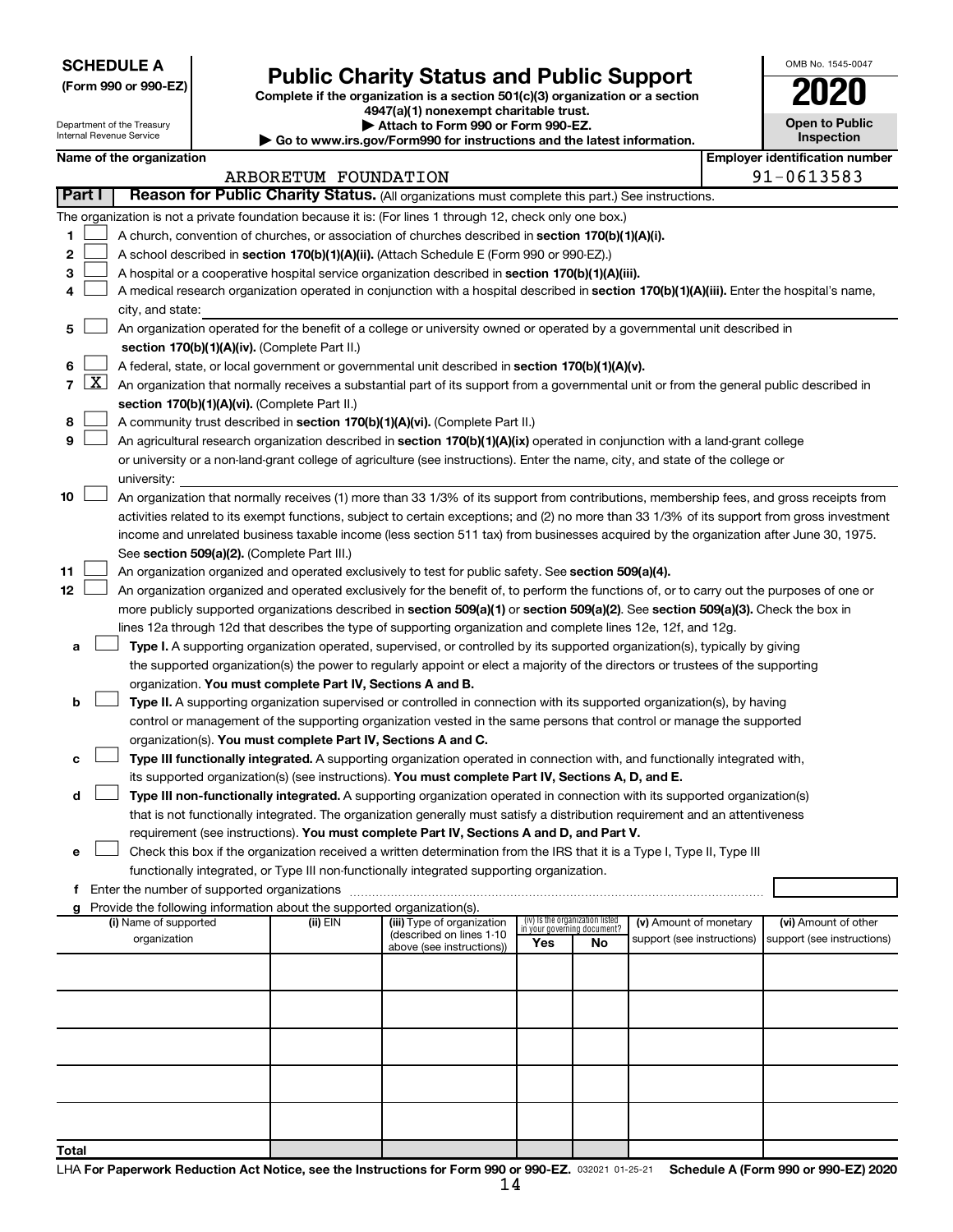## Schedule A (Form 990 or 990-EZ) 2020  $\,$  ARBORETUM FOUNDATION  $\,$  91  $-0613583$  Page

## **Part II Support Schedule for Organizations Described in Sections 170(b)(1)(A)(iv) and 170(b)(1)(A)(vi)**

(Complete only if you checked the box on line 5, 7, or 8 of Part I or if the organization failed to qualify under Part III. If the organization fails to qualify under the tests listed below, please complete Part III.)

|    | <b>Section A. Public Support</b>                                                                                                           |                      |                      |                        |                       |                      |                                          |
|----|--------------------------------------------------------------------------------------------------------------------------------------------|----------------------|----------------------|------------------------|-----------------------|----------------------|------------------------------------------|
|    | Calendar year (or fiscal year beginning in)                                                                                                | (a) 2016             | (b) 2017             | $(c)$ 2018             | $(d)$ 2019            | (e) 2020             | (f) Total                                |
|    | 1 Gifts, grants, contributions, and                                                                                                        |                      |                      |                        |                       |                      |                                          |
|    | membership fees received. (Do not                                                                                                          |                      |                      |                        |                       |                      |                                          |
|    | include any "unusual grants.")                                                                                                             | 930,653.             | 1257367.             | 2633824.               | 1080063.              | 2096091.             | 7997998.                                 |
|    | 2 Tax revenues levied for the organ-                                                                                                       |                      |                      |                        |                       |                      |                                          |
|    | ization's benefit and either paid to                                                                                                       |                      |                      |                        |                       |                      |                                          |
|    | or expended on its behalf                                                                                                                  |                      |                      |                        |                       |                      |                                          |
|    | 3 The value of services or facilities                                                                                                      |                      |                      |                        |                       |                      |                                          |
|    | furnished by a governmental unit to                                                                                                        |                      |                      |                        |                       |                      |                                          |
|    | the organization without charge                                                                                                            | 20,528.              | 20,528.              | 20,528.                | 20,528.               | 20,528.              | 102,640.                                 |
|    | 4 Total. Add lines 1 through 3                                                                                                             | 951,181.             | 1277895.             | 2654352.               | 1100591               | 2116619.             | 8100638.                                 |
|    | 5 The portion of total contributions                                                                                                       |                      |                      |                        |                       |                      |                                          |
|    | by each person (other than a                                                                                                               |                      |                      |                        |                       |                      |                                          |
|    | governmental unit or publicly                                                                                                              |                      |                      |                        |                       |                      |                                          |
|    | supported organization) included                                                                                                           |                      |                      |                        |                       |                      |                                          |
|    | on line 1 that exceeds 2% of the                                                                                                           |                      |                      |                        |                       |                      |                                          |
|    | amount shown on line 11,                                                                                                                   |                      |                      |                        |                       |                      |                                          |
|    | column (f)                                                                                                                                 |                      |                      |                        |                       |                      | 2435169.                                 |
|    |                                                                                                                                            |                      |                      |                        |                       |                      | 5665469.                                 |
|    | 6 Public support. Subtract line 5 from line 4.<br><b>Section B. Total Support</b>                                                          |                      |                      |                        |                       |                      |                                          |
|    |                                                                                                                                            |                      |                      |                        |                       |                      |                                          |
|    | Calendar year (or fiscal year beginning in)                                                                                                | (a) 2016<br>951,181. | (b) 2017<br>1277895. | $(c)$ 2018<br>2654352. | $(d)$ 2019<br>1100591 | (e) 2020<br>2116619. | (f) Total<br>8100638.                    |
|    | 7 Amounts from line 4                                                                                                                      |                      |                      |                        |                       |                      |                                          |
|    | 8 Gross income from interest,                                                                                                              |                      |                      |                        |                       |                      |                                          |
|    | dividends, payments received on                                                                                                            |                      |                      |                        |                       |                      |                                          |
|    | securities loans, rents, royalties,                                                                                                        |                      |                      |                        |                       |                      |                                          |
|    | and income from similar sources                                                                                                            | 41,526.              | 48,971.              | 60,243.                | 70,817.               | 66,293.              | 287,850.                                 |
|    | 9 Net income from unrelated business                                                                                                       |                      |                      |                        |                       |                      |                                          |
|    | activities, whether or not the                                                                                                             |                      |                      |                        |                       |                      |                                          |
|    | business is regularly carried on                                                                                                           | 3,525.               | 3,420.               | 3,678.                 | 3,768.                | 3,555.               | 17,946.                                  |
|    | 10 Other income. Do not include gain                                                                                                       |                      |                      |                        |                       |                      |                                          |
|    | or loss from the sale of capital                                                                                                           |                      |                      |                        |                       |                      |                                          |
|    | assets (Explain in Part VI.)                                                                                                               |                      |                      |                        |                       |                      |                                          |
|    | <b>11 Total support.</b> Add lines 7 through 10                                                                                            |                      |                      |                        |                       |                      | 8406434.                                 |
|    | <b>12</b> Gross receipts from related activities, etc. (see instructions)                                                                  |                      |                      |                        |                       | 12                   | 2,151,389.                               |
|    | 13 First 5 years. If the Form 990 is for the organization's first, second, third, fourth, or fifth tax year as a section 501(c)(3)         |                      |                      |                        |                       |                      |                                          |
|    | organization, check this box and stop here                                                                                                 |                      |                      |                        |                       |                      |                                          |
|    | <b>Section C. Computation of Public Support Percentage</b>                                                                                 |                      |                      |                        |                       |                      |                                          |
|    |                                                                                                                                            |                      |                      |                        |                       | 14                   | 67.39<br>%                               |
|    |                                                                                                                                            |                      |                      |                        |                       | 15                   | 68.33<br>$\%$                            |
|    | 16a 33 1/3% support test - 2020. If the organization did not check the box on line 13, and line 14 is 33 1/3% or more, check this box and  |                      |                      |                        |                       |                      |                                          |
|    | stop here. The organization qualifies as a publicly supported organization                                                                 |                      |                      |                        |                       |                      | $\blacktriangleright$ $\boxed{\text{X}}$ |
|    | b 33 1/3% support test - 2019. If the organization did not check a box on line 13 or 16a, and line 15 is 33 1/3% or more, check this box   |                      |                      |                        |                       |                      |                                          |
|    |                                                                                                                                            |                      |                      |                        |                       |                      |                                          |
|    | 17a 10% -facts-and-circumstances test - 2020. If the organization did not check a box on line 13, 16a, or 16b, and line 14 is 10% or more, |                      |                      |                        |                       |                      |                                          |
|    | and if the organization meets the facts-and-circumstances test, check this box and stop here. Explain in Part VI how the organization      |                      |                      |                        |                       |                      |                                          |
|    | meets the facts-and-circumstances test. The organization qualifies as a publicly supported organization                                    |                      |                      |                        |                       |                      |                                          |
|    | b 10% -facts-and-circumstances test - 2019. If the organization did not check a box on line 13, 16a, 16b, or 17a, and line 15 is 10% or    |                      |                      |                        |                       |                      |                                          |
|    | more, and if the organization meets the facts-and-circumstances test, check this box and stop here. Explain in Part VI how the             |                      |                      |                        |                       |                      |                                          |
|    | organization meets the facts-and-circumstances test. The organization qualifies as a publicly supported organization                       |                      |                      |                        |                       |                      |                                          |
| 18 | Private foundation. If the organization did not check a box on line 13, 16a, 16b, 17a, or 17b, check this box and see instructions         |                      |                      |                        |                       |                      |                                          |
|    |                                                                                                                                            |                      |                      |                        |                       |                      |                                          |

**Schedule A (Form 990 or 990-EZ) 2020**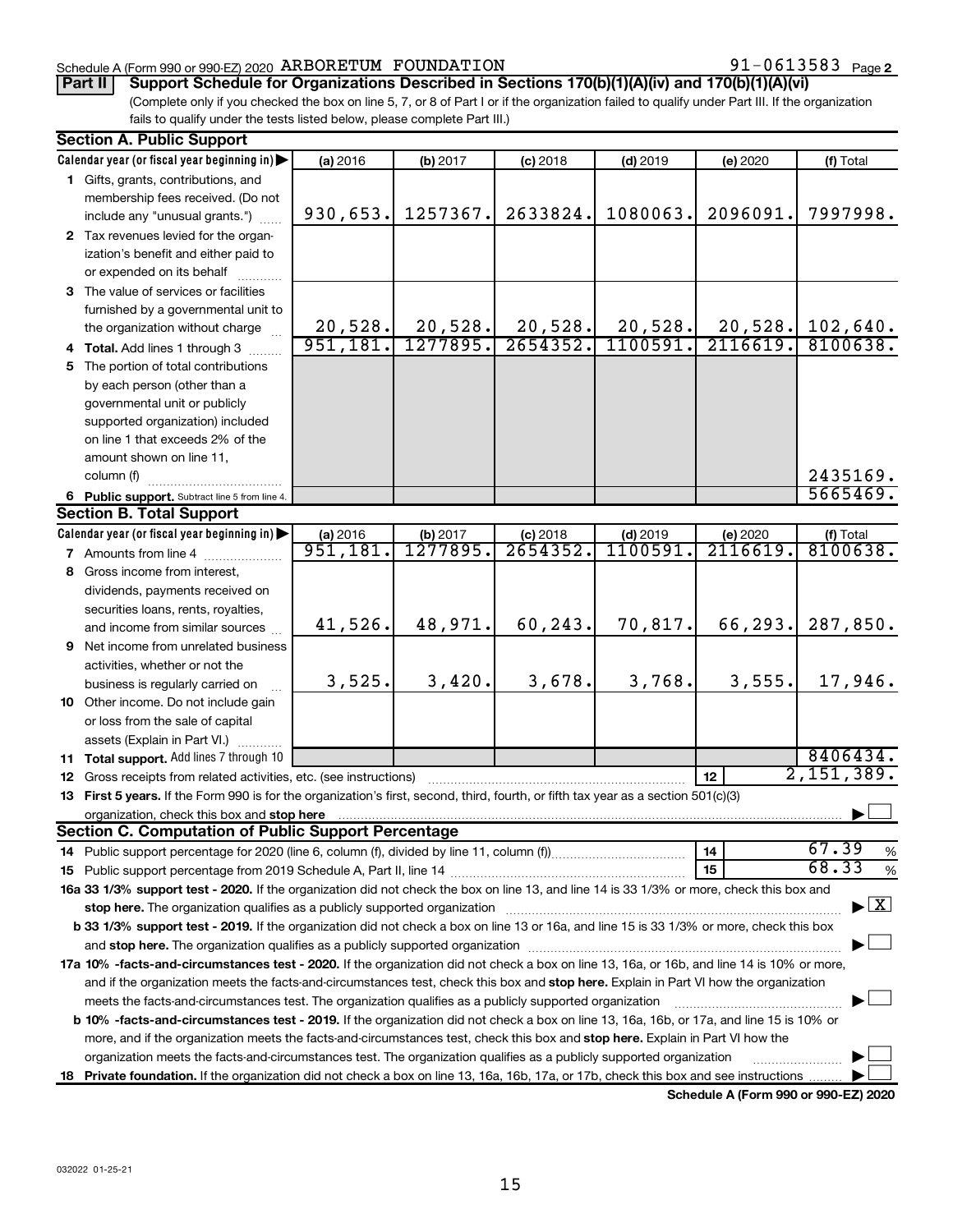## Schedule A (Form 990 or 990-EZ) 2020  $\,$  ARBORETUM FOUNDATION  $\,$  91  $-0613583$  Page

91-0613583 Page 3

(Complete only if you checked the box on line 10 of Part I or if the organization failed to qualify under Part II. If the organization fails to qualify under the tests listed below, please complete Part II.)

| <b>Section A. Public Support</b>                                                                                                                                                                                              |          |          |            |            |          |                                      |
|-------------------------------------------------------------------------------------------------------------------------------------------------------------------------------------------------------------------------------|----------|----------|------------|------------|----------|--------------------------------------|
| Calendar year (or fiscal year beginning in)                                                                                                                                                                                   | (a) 2016 | (b) 2017 | $(c)$ 2018 | $(d)$ 2019 | (e) 2020 | (f) Total                            |
| 1 Gifts, grants, contributions, and                                                                                                                                                                                           |          |          |            |            |          |                                      |
| membership fees received. (Do not                                                                                                                                                                                             |          |          |            |            |          |                                      |
| include any "unusual grants.")                                                                                                                                                                                                |          |          |            |            |          |                                      |
| 2 Gross receipts from admissions,<br>merchandise sold or services per-<br>formed, or facilities furnished in<br>any activity that is related to the<br>organization's tax-exempt purpose                                      |          |          |            |            |          |                                      |
| 3 Gross receipts from activities that                                                                                                                                                                                         |          |          |            |            |          |                                      |
| are not an unrelated trade or bus-<br>iness under section 513                                                                                                                                                                 |          |          |            |            |          |                                      |
| 4 Tax revenues levied for the organ-                                                                                                                                                                                          |          |          |            |            |          |                                      |
| ization's benefit and either paid to<br>or expended on its behalf                                                                                                                                                             |          |          |            |            |          |                                      |
| 5 The value of services or facilities                                                                                                                                                                                         |          |          |            |            |          |                                      |
| furnished by a governmental unit to<br>the organization without charge                                                                                                                                                        |          |          |            |            |          |                                      |
| <b>6 Total.</b> Add lines 1 through 5                                                                                                                                                                                         |          |          |            |            |          |                                      |
| 7a Amounts included on lines 1, 2, and                                                                                                                                                                                        |          |          |            |            |          |                                      |
| 3 received from disqualified persons                                                                                                                                                                                          |          |          |            |            |          |                                      |
| <b>b</b> Amounts included on lines 2 and 3 received<br>from other than disqualified persons that<br>exceed the greater of \$5,000 or 1% of the<br>amount on line 13 for the year                                              |          |          |            |            |          |                                      |
| c Add lines 7a and 7b                                                                                                                                                                                                         |          |          |            |            |          |                                      |
| 8 Public support. (Subtract line 7c from line 6.)                                                                                                                                                                             |          |          |            |            |          |                                      |
| <b>Section B. Total Support</b>                                                                                                                                                                                               |          |          |            |            |          |                                      |
| Calendar year (or fiscal year beginning in) $\blacktriangleright$                                                                                                                                                             | (a) 2016 | (b) 2017 | $(c)$ 2018 | $(d)$ 2019 | (e) 2020 | (f) Total                            |
| <b>9</b> Amounts from line 6                                                                                                                                                                                                  |          |          |            |            |          |                                      |
| <b>10a</b> Gross income from interest,<br>dividends, payments received on<br>securities loans, rents, royalties,<br>and income from similar sources                                                                           |          |          |            |            |          |                                      |
| <b>b</b> Unrelated business taxable income                                                                                                                                                                                    |          |          |            |            |          |                                      |
| (less section 511 taxes) from businesses<br>acquired after June 30, 1975<br>$\overline{\phantom{a}}$                                                                                                                          |          |          |            |            |          |                                      |
| c Add lines 10a and 10b                                                                                                                                                                                                       |          |          |            |            |          |                                      |
| <b>11</b> Net income from unrelated business<br>activities not included in line 10b.<br>whether or not the business is<br>regularly carried on                                                                                |          |          |            |            |          |                                      |
| <b>12</b> Other income. Do not include gain<br>or loss from the sale of capital<br>assets (Explain in Part VI.)                                                                                                               |          |          |            |            |          |                                      |
| <b>13</b> Total support. (Add lines 9, 10c, 11, and 12.)                                                                                                                                                                      |          |          |            |            |          |                                      |
| 14 First 5 years. If the Form 990 is for the organization's first, second, third, fourth, or fifth tax year as a section 501(c)(3) organization,                                                                              |          |          |            |            |          |                                      |
| check this box and stop here manufactured and stop here and stop here are manufactured and stop here and stop here and stop here and stop here and stop here and stop here and stop here and stop here and stop here and stop |          |          |            |            |          |                                      |
| Section C. Computation of Public Support Percentage                                                                                                                                                                           |          |          |            |            |          |                                      |
|                                                                                                                                                                                                                               |          |          |            |            | 15       | %                                    |
| 16 Public support percentage from 2019 Schedule A, Part III, line 15                                                                                                                                                          |          |          |            |            | 16       | %                                    |
| Section D. Computation of Investment Income Percentage                                                                                                                                                                        |          |          |            |            |          |                                      |
|                                                                                                                                                                                                                               |          |          |            |            | 17       | %                                    |
| 18 Investment income percentage from 2019 Schedule A, Part III, line 17                                                                                                                                                       |          |          |            |            | 18       | %                                    |
| 19a 33 1/3% support tests - 2020. If the organization did not check the box on line 14, and line 15 is more than 33 1/3%, and line 17 is not                                                                                  |          |          |            |            |          |                                      |
| more than 33 1/3%, check this box and stop here. The organization qualifies as a publicly supported organization                                                                                                              |          |          |            |            |          |                                      |
| <b>b 33 1/3% support tests - 2019.</b> If the organization did not check a box on line 14 or line 19a, and line 16 is more than 33 1/3%, and                                                                                  |          |          |            |            |          |                                      |
| line 18 is not more than 33 1/3%, check this box and stop here. The organization qualifies as a publicly supported organization <i>manner</i>                                                                                 |          |          |            |            |          |                                      |
|                                                                                                                                                                                                                               |          |          |            |            |          |                                      |
| 032023 01-25-21                                                                                                                                                                                                               |          |          |            |            |          | Schedule A (Form 990 or 990-EZ) 2020 |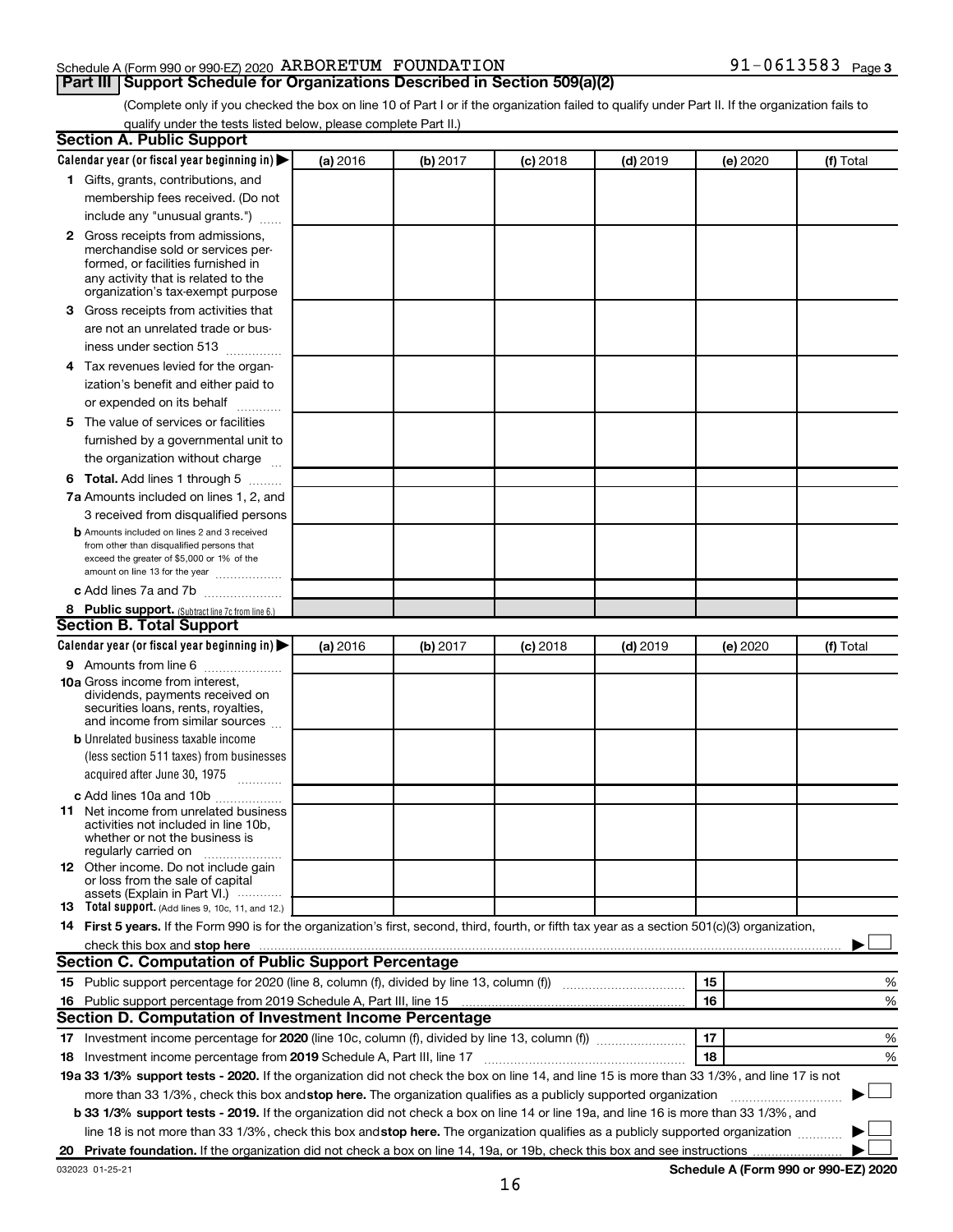**Yes No**

## **Part IV Supporting Organizations**

(Complete only if you checked a box in line 12 on Part I. If you checked box 12a, Part I, complete Sections A and B. If you checked box 12b, Part I, complete Sections A and C. If you checked box 12c, Part I, complete Sections A, D, and E. If you checked box 12d, Part I, complete Sections A and D, and complete Part V.)

## **Section A. All Supporting Organizations**

- **1** Are all of the organization's supported organizations listed by name in the organization's governing documents? If "No," describe in Part VI how the supported organizations are designated. If designated by *class or purpose, describe the designation. If historic and continuing relationship, explain.*
- **2** Did the organization have any supported organization that does not have an IRS determination of status under section 509(a)(1) or (2)? If "Yes," explain in Part **VI** how the organization determined that the supported *organization was described in section 509(a)(1) or (2).*
- **3a** Did the organization have a supported organization described in section 501(c)(4), (5), or (6)? If "Yes," answer *lines 3b and 3c below.*
- **b** Did the organization confirm that each supported organization qualified under section 501(c)(4), (5), or (6) and satisfied the public support tests under section 509(a)(2)? If "Yes," describe in Part VI when and how the *organization made the determination.*
- **c** Did the organization ensure that all support to such organizations was used exclusively for section 170(c)(2)(B) purposes? If "Yes," explain in Part VI what controls the organization put in place to ensure such use.
- **4 a** *If* Was any supported organization not organized in the United States ("foreign supported organization")? *"Yes," and if you checked box 12a or 12b in Part I, answer lines 4b and 4c below.*
- **b** Did the organization have ultimate control and discretion in deciding whether to make grants to the foreign supported organization? If "Yes," describe in Part VI how the organization had such control and discretion *despite being controlled or supervised by or in connection with its supported organizations.*
- **c** Did the organization support any foreign supported organization that does not have an IRS determination under sections 501(c)(3) and 509(a)(1) or (2)? If "Yes," explain in Part VI what controls the organization used *to ensure that all support to the foreign supported organization was used exclusively for section 170(c)(2)(B) purposes.*
- **5a** Did the organization add, substitute, or remove any supported organizations during the tax year? If "Yes," answer lines 5b and 5c below (if applicable). Also, provide detail in **Part VI,** including (i) the names and EIN *numbers of the supported organizations added, substituted, or removed; (ii) the reasons for each such action; (iii) the authority under the organization's organizing document authorizing such action; and (iv) how the action was accomplished (such as by amendment to the organizing document).*
- **b Type I or Type II only.** Was any added or substituted supported organization part of a class already designated in the organization's organizing document?
- **c Substitutions only.**  Was the substitution the result of an event beyond the organization's control?
- **6** Did the organization provide support (whether in the form of grants or the provision of services or facilities) to **Part VI.** support or benefit one or more of the filing organization's supported organizations? If "Yes," provide detail in anyone other than (i) its supported organizations, (ii) individuals that are part of the charitable class benefited by one or more of its supported organizations, or (iii) other supporting organizations that also
- **7** Did the organization provide a grant, loan, compensation, or other similar payment to a substantial contributor regard to a substantial contributor? If "Yes," complete Part I of Schedule L (Form 990 or 990-EZ). (as defined in section 4958(c)(3)(C)), a family member of a substantial contributor, or a 35% controlled entity with
- **8** Did the organization make a loan to a disqualified person (as defined in section 4958) not described in line 7? *If "Yes," complete Part I of Schedule L (Form 990 or 990-EZ).*
- **9 a** Was the organization controlled directly or indirectly at any time during the tax year by one or more in section 509(a)(1) or (2))? If "Yes," provide detail in **Part VI.** disqualified persons, as defined in section 4946 (other than foundation managers and organizations described
- **b** Did one or more disqualified persons (as defined in line 9a) hold a controlling interest in any entity in which the supporting organization had an interest? If "Yes," provide detail in Part VI.
- **c** Did a disqualified person (as defined in line 9a) have an ownership interest in, or derive any personal benefit from, assets in which the supporting organization also had an interest? If "Yes," provide detail in Part VI.
- **10 a** Was the organization subject to the excess business holdings rules of section 4943 because of section supporting organizations)? If "Yes," answer line 10b below. 4943(f) (regarding certain Type II supporting organizations, and all Type III non-functionally integrated
	- **b** Did the organization have any excess business holdings in the tax year? (Use Schedule C, Form 4720, to *determine whether the organization had excess business holdings.)*

**1 2 3a 3b 3c 4a 4b 4c 5a 5b 5c 6 7 8 9a 9b 9c 10a**

**10b**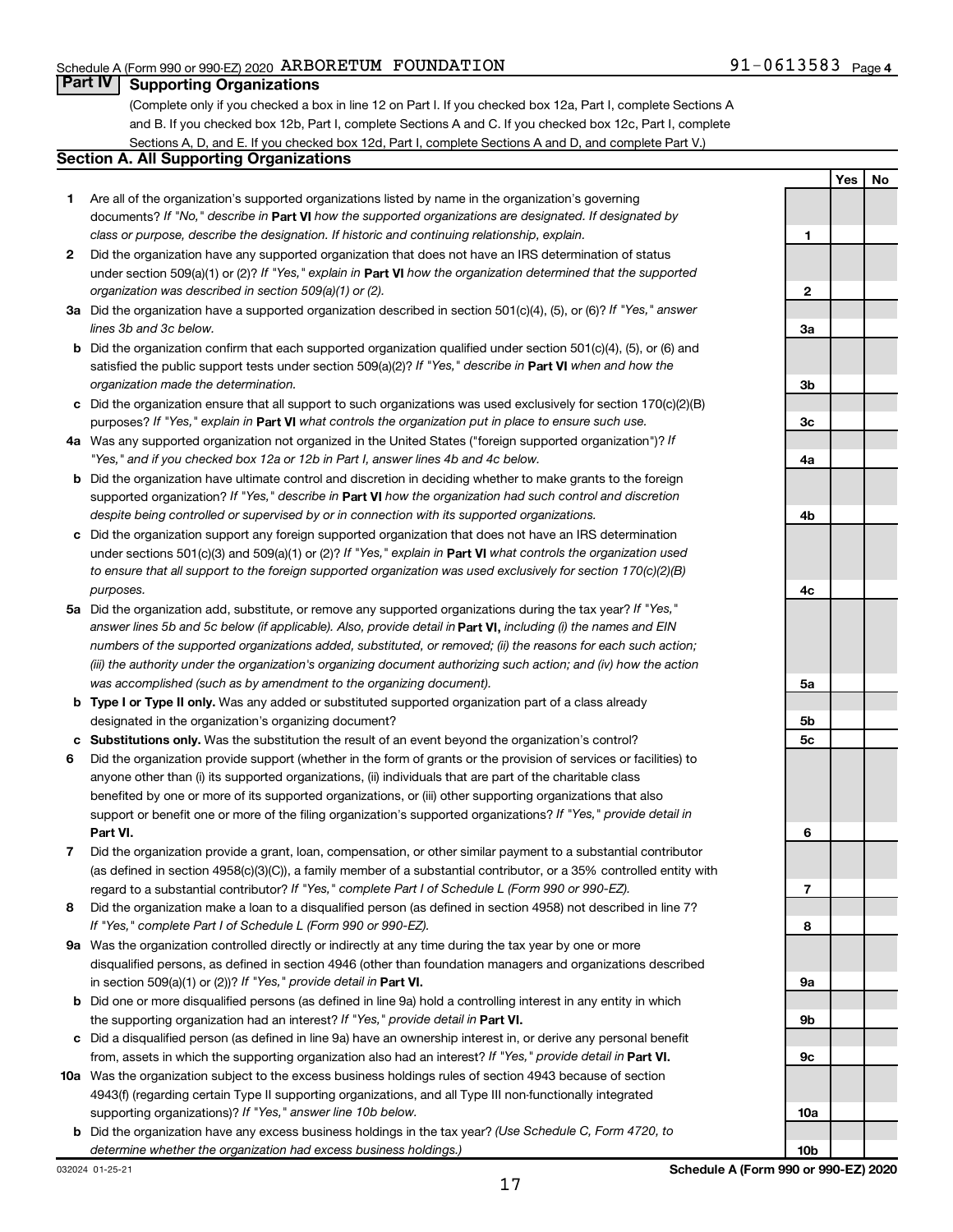|        | <b>Supporting Organizations (continued)</b><br>Part IV                                                                                                                                                                                                    |                 |     |     |
|--------|-----------------------------------------------------------------------------------------------------------------------------------------------------------------------------------------------------------------------------------------------------------|-----------------|-----|-----|
|        |                                                                                                                                                                                                                                                           |                 | Yes | No. |
| 11     | Has the organization accepted a gift or contribution from any of the following persons?                                                                                                                                                                   |                 |     |     |
|        | a A person who directly or indirectly controls, either alone or together with persons described in lines 11b and                                                                                                                                          |                 |     |     |
|        | 11c below, the governing body of a supported organization?                                                                                                                                                                                                | 11a             |     |     |
|        | <b>b</b> A family member of a person described in line 11a above?                                                                                                                                                                                         | 11 <sub>b</sub> |     |     |
|        | c A 35% controlled entity of a person described in line 11a or 11b above?If "Yes" to line 11a, 11b, or 11c, provide                                                                                                                                       |                 |     |     |
|        | detail in Part VI.                                                                                                                                                                                                                                        | 11c             |     |     |
|        | <b>Section B. Type I Supporting Organizations</b>                                                                                                                                                                                                         |                 |     |     |
|        |                                                                                                                                                                                                                                                           |                 | Yes | No  |
| 1      | Did the governing body, members of the governing body, officers acting in their official capacity, or membership of one or                                                                                                                                |                 |     |     |
|        | more supported organizations have the power to regularly appoint or elect at least a majority of the organization's officers,                                                                                                                             |                 |     |     |
|        | directors, or trustees at all times during the tax year? If "No," describe in Part VI how the supported organization(s)<br>effectively operated, supervised, or controlled the organization's activities. If the organization had more than one supported |                 |     |     |
|        | organization, describe how the powers to appoint and/or remove officers, directors, or trustees were allocated among the                                                                                                                                  |                 |     |     |
|        | supported organizations and what conditions or restrictions, if any, applied to such powers during the tax year.                                                                                                                                          | 1               |     |     |
| 2      | Did the organization operate for the benefit of any supported organization other than the supported                                                                                                                                                       |                 |     |     |
|        | organization(s) that operated, supervised, or controlled the supporting organization? If "Yes," explain in                                                                                                                                                |                 |     |     |
|        | Part VI how providing such benefit carried out the purposes of the supported organization(s) that operated,                                                                                                                                               |                 |     |     |
|        | supervised, or controlled the supporting organization.                                                                                                                                                                                                    | 2               |     |     |
|        | <b>Section C. Type II Supporting Organizations</b>                                                                                                                                                                                                        |                 |     |     |
|        |                                                                                                                                                                                                                                                           |                 | Yes | No  |
| 1.     | Were a majority of the organization's directors or trustees during the tax year also a majority of the directors                                                                                                                                          |                 |     |     |
|        | or trustees of each of the organization's supported organization(s)? If "No," describe in Part VI how control                                                                                                                                             |                 |     |     |
|        | or management of the supporting organization was vested in the same persons that controlled or managed                                                                                                                                                    |                 |     |     |
|        | the supported organization(s).                                                                                                                                                                                                                            | 1               |     |     |
|        | <b>Section D. All Type III Supporting Organizations</b>                                                                                                                                                                                                   |                 |     |     |
|        |                                                                                                                                                                                                                                                           |                 | Yes | No  |
| 1      | Did the organization provide to each of its supported organizations, by the last day of the fifth month of the                                                                                                                                            |                 |     |     |
|        | organization's tax year, (i) a written notice describing the type and amount of support provided during the prior tax                                                                                                                                     |                 |     |     |
|        | year, (ii) a copy of the Form 990 that was most recently filed as of the date of notification, and (iii) copies of the                                                                                                                                    |                 |     |     |
|        | organization's governing documents in effect on the date of notification, to the extent not previously provided?                                                                                                                                          | 1               |     |     |
| 2      | Were any of the organization's officers, directors, or trustees either (i) appointed or elected by the supported                                                                                                                                          |                 |     |     |
|        | organization(s) or (ii) serving on the governing body of a supported organization? If "No," explain in Part VI how                                                                                                                                        |                 |     |     |
|        | the organization maintained a close and continuous working relationship with the supported organization(s).                                                                                                                                               | 2               |     |     |
| 3      | By reason of the relationship described in line 2, above, did the organization's supported organizations have a                                                                                                                                           |                 |     |     |
|        | significant voice in the organization's investment policies and in directing the use of the organization's                                                                                                                                                |                 |     |     |
|        | income or assets at all times during the tax year? If "Yes," describe in Part VI the role the organization's                                                                                                                                              |                 |     |     |
|        | supported organizations played in this regard.<br>Section E. Type III Functionally Integrated Supporting Organizations                                                                                                                                    | з               |     |     |
|        |                                                                                                                                                                                                                                                           |                 |     |     |
| 1      | Check the box next to the method that the organization used to satisfy the Integral Part Test during the yealsee instructions).<br>The organization satisfied the Activities Test. Complete line 2 below.                                                 |                 |     |     |
| a<br>b | The organization is the parent of each of its supported organizations. Complete line 3 below.                                                                                                                                                             |                 |     |     |
| c      | The organization supported a governmental entity. Describe in Part VI how you supported a governmental entity (see instructions).                                                                                                                         |                 |     |     |
| 2      | Activities Test. Answer lines 2a and 2b below.                                                                                                                                                                                                            |                 | Yes | No  |
| а      | Did substantially all of the organization's activities during the tax year directly further the exempt purposes of                                                                                                                                        |                 |     |     |
|        | the supported organization(s) to which the organization was responsive? If "Yes," then in Part VI identify                                                                                                                                                |                 |     |     |
|        | those supported organizations and explain how these activities directly furthered their exempt purposes,                                                                                                                                                  |                 |     |     |
|        | how the organization was responsive to those supported organizations, and how the organization determined                                                                                                                                                 |                 |     |     |
|        | that these activities constituted substantially all of its activities.                                                                                                                                                                                    | 2a              |     |     |
|        | <b>b</b> Did the activities described in line 2a, above, constitute activities that, but for the organization's involvement,                                                                                                                              |                 |     |     |
|        | one or more of the organization's supported organization(s) would have been engaged in? If "Yes," explain in                                                                                                                                              |                 |     |     |
|        | <b>Part VI</b> the reasons for the organization's position that its supported organization(s) would have engaged in                                                                                                                                       |                 |     |     |
|        | these activities but for the organization's involvement.                                                                                                                                                                                                  | 2b              |     |     |
| з      | Parent of Supported Organizations. Answer lines 3a and 3b below.                                                                                                                                                                                          |                 |     |     |
|        |                                                                                                                                                                                                                                                           |                 |     |     |

- **a** Did the organization have the power to regularly appoint or elect a majority of the officers, directors, or trustees of each of the supported organizations? If "Yes" or "No" provide details in Part VI.
- **b** Did the organization exercise a substantial degree of direction over the policies, programs, and activities of each of its supported organizations? If "Yes," describe in Part VI the role played by the organization in this regard.

**3a**

**3b**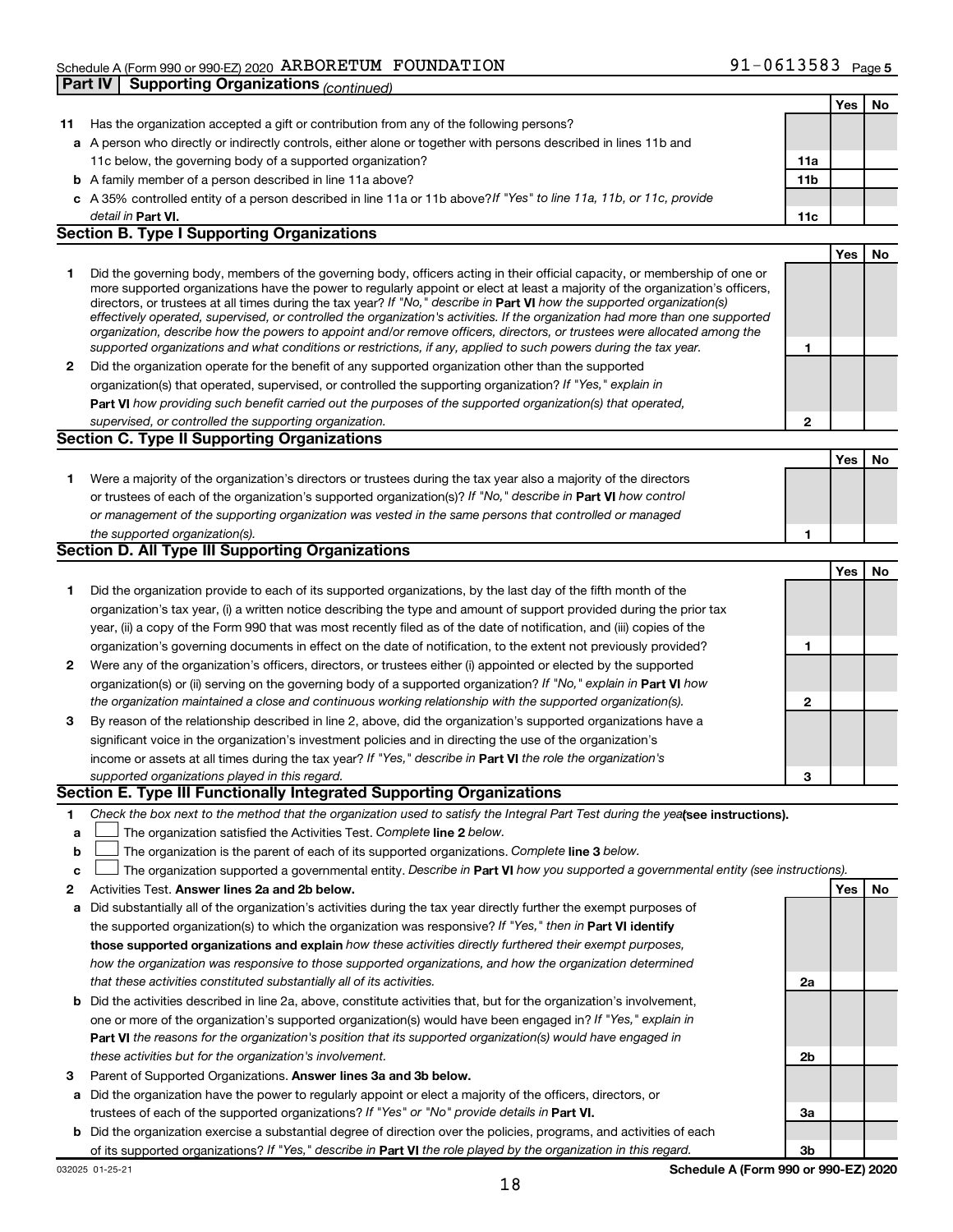### Schedule A (Form 990 or 990-EZ) 2020  $\,$  ARBORETUM FOUNDATION  $\,$  91  $-0613583$  Page **Part V Type III Non-Functionally Integrated 509(a)(3) Supporting Organizations**

1 **Letter See instructions.** Check here if the organization satisfied the Integral Part Test as a qualifying trust on Nov. 20, 1970 (*explain in* Part **VI**). See instructions. All other Type III non-functionally integrated supporting organizations must complete Sections A through E.

| Section A - Adjusted Net Income |                                                                             |                | (A) Prior Year | (B) Current Year<br>(optional) |
|---------------------------------|-----------------------------------------------------------------------------|----------------|----------------|--------------------------------|
| 1.                              | Net short-term capital gain                                                 | 1              |                |                                |
| 2                               | Recoveries of prior-year distributions                                      | $\overline{2}$ |                |                                |
| 3                               | Other gross income (see instructions)                                       | 3              |                |                                |
| 4                               | Add lines 1 through 3.                                                      | 4              |                |                                |
| 5                               | Depreciation and depletion                                                  | 5              |                |                                |
| 6                               | Portion of operating expenses paid or incurred for production or            |                |                |                                |
|                                 | collection of gross income or for management, conservation, or              |                |                |                                |
|                                 | maintenance of property held for production of income (see instructions)    | 6              |                |                                |
| 7                               | Other expenses (see instructions)                                           | $\overline{7}$ |                |                                |
| 8                               | <b>Adjusted Net Income</b> (subtract lines 5, 6, and 7 from line 4)         | 8              |                |                                |
|                                 | <b>Section B - Minimum Asset Amount</b>                                     |                | (A) Prior Year | (B) Current Year<br>(optional) |
| 1                               | Aggregate fair market value of all non-exempt-use assets (see               |                |                |                                |
|                                 | instructions for short tax year or assets held for part of year):           |                |                |                                |
|                                 | a Average monthly value of securities                                       | 1a             |                |                                |
|                                 | <b>b</b> Average monthly cash balances                                      | 1 <sub>b</sub> |                |                                |
|                                 | c Fair market value of other non-exempt-use assets                          | 1c             |                |                                |
|                                 | <b>d</b> Total (add lines 1a, 1b, and 1c)                                   | 1d             |                |                                |
|                                 | e Discount claimed for blockage or other factors                            |                |                |                                |
|                                 | (explain in detail in Part VI):                                             |                |                |                                |
| 2                               | Acquisition indebtedness applicable to non-exempt-use assets                | $\mathbf{2}$   |                |                                |
| З                               | Subtract line 2 from line 1d.                                               | 3              |                |                                |
| 4                               | Cash deemed held for exempt use. Enter 0.015 of line 3 (for greater amount, |                |                |                                |
|                                 | see instructions).                                                          | 4              |                |                                |
| 5                               | Net value of non-exempt-use assets (subtract line 4 from line 3)            | 5              |                |                                |
| 6                               | Multiply line 5 by 0.035.                                                   | 6              |                |                                |
| 7                               | Recoveries of prior-year distributions                                      | $\overline{7}$ |                |                                |
| 8                               | Minimum Asset Amount (add line 7 to line 6)                                 | 8              |                |                                |
|                                 | <b>Section C - Distributable Amount</b>                                     |                |                | <b>Current Year</b>            |
| 1                               | Adjusted net income for prior year (from Section A, line 8, column A)       | 1              |                |                                |
| 2                               | Enter 0.85 of line 1.                                                       | $\overline{2}$ |                |                                |
| 3                               | Minimum asset amount for prior year (from Section B, line 8, column A)      | 3              |                |                                |
| 4                               | Enter greater of line 2 or line 3.                                          | 4              |                |                                |
| 5                               | Income tax imposed in prior year                                            | 5              |                |                                |
| 6                               | Distributable Amount. Subtract line 5 from line 4, unless subject to        |                |                |                                |
|                                 | emergency temporary reduction (see instructions).                           | 6              |                |                                |
|                                 |                                                                             |                |                |                                |

**7** Check here if the current year is the organization's first as a non-functionally integrated Type III supporting organization (see † instructions).

**Schedule A (Form 990 or 990-EZ) 2020**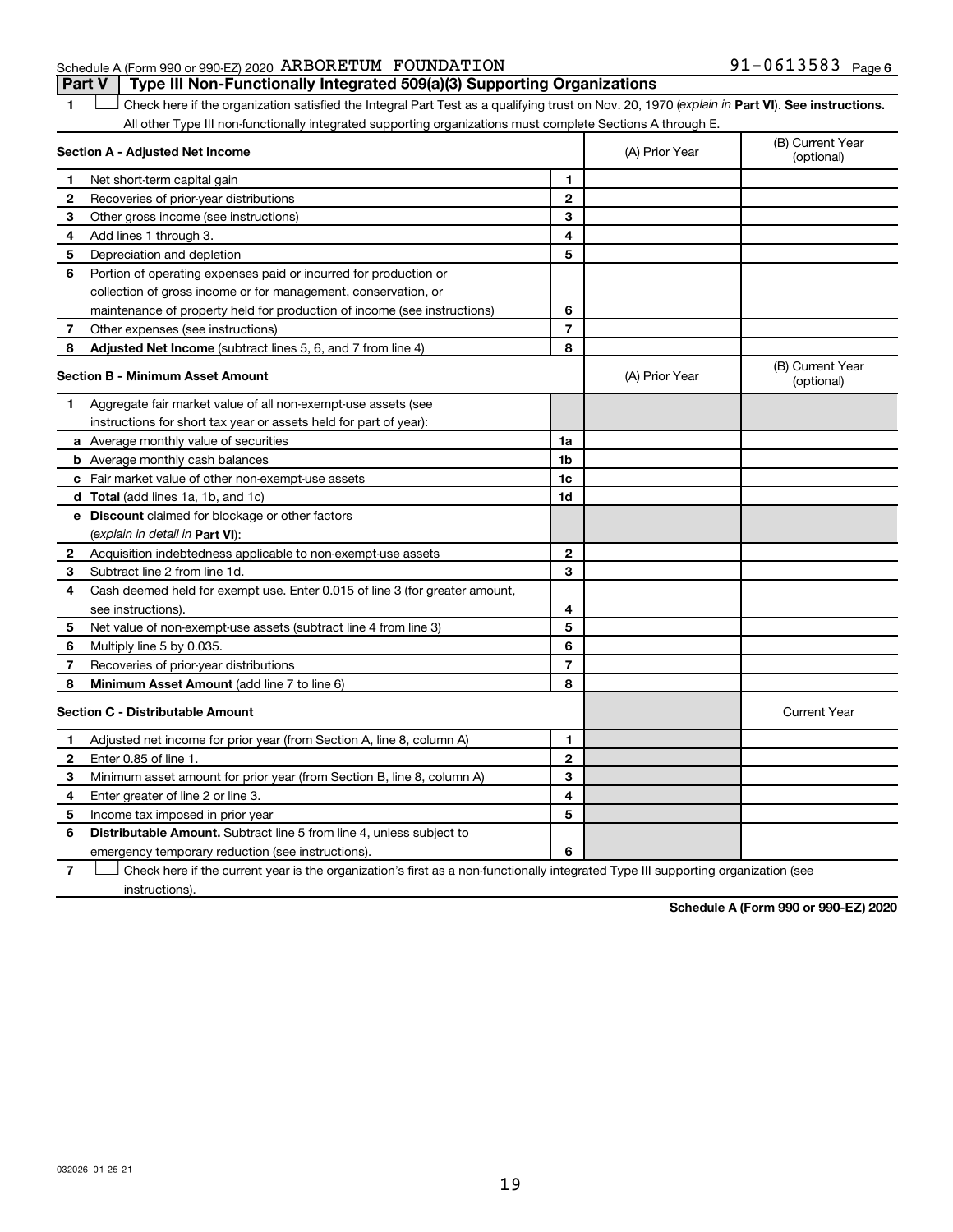## Schedule A (Form 990 or 990-EZ) 2020  $\,$  ARBORETUM FOUNDATION  $\,$  91  $-0613583$  Page

|    | Type III Non-Functionally Integrated 509(a)(3) Supporting Organizations (continued)<br><b>Part V</b> |                             |                                       |    |                                         |  |  |  |
|----|------------------------------------------------------------------------------------------------------|-----------------------------|---------------------------------------|----|-----------------------------------------|--|--|--|
|    | <b>Current Year</b><br><b>Section D - Distributions</b>                                              |                             |                                       |    |                                         |  |  |  |
| 1  | Amounts paid to supported organizations to accomplish exempt purposes                                |                             | 1                                     |    |                                         |  |  |  |
| 2  | Amounts paid to perform activity that directly furthers exempt purposes of supported                 |                             |                                       |    |                                         |  |  |  |
|    | organizations, in excess of income from activity                                                     |                             | 2                                     |    |                                         |  |  |  |
| 3  | Administrative expenses paid to accomplish exempt purposes of supported organizations                |                             |                                       | 3  |                                         |  |  |  |
| 4  | Amounts paid to acquire exempt-use assets                                                            |                             |                                       | 4  |                                         |  |  |  |
| 5  | Qualified set-aside amounts (prior IRS approval required - provide details in Part VI)               |                             |                                       | 5  |                                         |  |  |  |
| 6  | Other distributions ( <i>describe in Part VI</i> ). See instructions.                                |                             |                                       | 6  |                                         |  |  |  |
| 7  | Total annual distributions. Add lines 1 through 6.                                                   |                             |                                       | 7  |                                         |  |  |  |
| 8  | Distributions to attentive supported organizations to which the organization is responsive           |                             |                                       |    |                                         |  |  |  |
|    | ( <i>provide details in Part VI</i> ). See instructions.                                             |                             |                                       | 8  |                                         |  |  |  |
| 9  | Distributable amount for 2020 from Section C, line 6                                                 |                             |                                       | 9  |                                         |  |  |  |
| 10 | Line 8 amount divided by line 9 amount                                                               |                             |                                       | 10 |                                         |  |  |  |
|    |                                                                                                      | (i)                         | (ii)                                  |    | (iii)                                   |  |  |  |
|    | <b>Section E - Distribution Allocations (see instructions)</b>                                       | <b>Excess Distributions</b> | <b>Underdistributions</b><br>Pre-2020 |    | <b>Distributable</b><br>Amount for 2020 |  |  |  |
| 1. | Distributable amount for 2020 from Section C, line 6                                                 |                             |                                       |    |                                         |  |  |  |
| 2  | Underdistributions, if any, for years prior to 2020 (reason-                                         |                             |                                       |    |                                         |  |  |  |
|    | able cause required - explain in Part VI). See instructions.                                         |                             |                                       |    |                                         |  |  |  |
| 3  | Excess distributions carryover, if any, to 2020                                                      |                             |                                       |    |                                         |  |  |  |
|    | a From 2015                                                                                          |                             |                                       |    |                                         |  |  |  |
|    | $b$ From 2016                                                                                        |                             |                                       |    |                                         |  |  |  |
|    | c From 2017                                                                                          |                             |                                       |    |                                         |  |  |  |
|    | d From 2018                                                                                          |                             |                                       |    |                                         |  |  |  |
|    | e From 2019                                                                                          |                             |                                       |    |                                         |  |  |  |
|    | f Total of lines 3a through 3e                                                                       |                             |                                       |    |                                         |  |  |  |
|    | g Applied to underdistributions of prior years                                                       |                             |                                       |    |                                         |  |  |  |
|    | <b>h</b> Applied to 2020 distributable amount                                                        |                             |                                       |    |                                         |  |  |  |
| Ť. | Carryover from 2015 not applied (see instructions)                                                   |                             |                                       |    |                                         |  |  |  |
|    | Remainder. Subtract lines 3g, 3h, and 3i from line 3f.                                               |                             |                                       |    |                                         |  |  |  |
| 4  | Distributions for 2020 from Section D,                                                               |                             |                                       |    |                                         |  |  |  |
|    | line $7:$                                                                                            |                             |                                       |    |                                         |  |  |  |
|    | a Applied to underdistributions of prior years                                                       |                             |                                       |    |                                         |  |  |  |
|    | <b>b</b> Applied to 2020 distributable amount                                                        |                             |                                       |    |                                         |  |  |  |
| с  | Remainder. Subtract lines 4a and 4b from line 4.                                                     |                             |                                       |    |                                         |  |  |  |
| 5  | Remaining underdistributions for years prior to 2020, if                                             |                             |                                       |    |                                         |  |  |  |
|    | any. Subtract lines 3g and 4a from line 2. For result greater                                        |                             |                                       |    |                                         |  |  |  |
|    | than zero, explain in Part VI. See instructions.                                                     |                             |                                       |    |                                         |  |  |  |
| 6  | Remaining underdistributions for 2020. Subtract lines 3h                                             |                             |                                       |    |                                         |  |  |  |
|    | and 4b from line 1. For result greater than zero, explain in                                         |                             |                                       |    |                                         |  |  |  |
|    | <b>Part VI.</b> See instructions.                                                                    |                             |                                       |    |                                         |  |  |  |
| 7  | Excess distributions carryover to 2021. Add lines 3j                                                 |                             |                                       |    |                                         |  |  |  |
|    | and 4c.                                                                                              |                             |                                       |    |                                         |  |  |  |
| 8  | Breakdown of line 7:                                                                                 |                             |                                       |    |                                         |  |  |  |
|    | a Excess from 2016                                                                                   |                             |                                       |    |                                         |  |  |  |
|    |                                                                                                      |                             |                                       |    |                                         |  |  |  |
|    | <b>b</b> Excess from 2017                                                                            |                             |                                       |    |                                         |  |  |  |
|    | c Excess from 2018                                                                                   |                             |                                       |    |                                         |  |  |  |
|    | d Excess from 2019                                                                                   |                             |                                       |    |                                         |  |  |  |
|    | e Excess from 2020                                                                                   |                             |                                       |    |                                         |  |  |  |

**Schedule A (Form 990 or 990-EZ) 2020**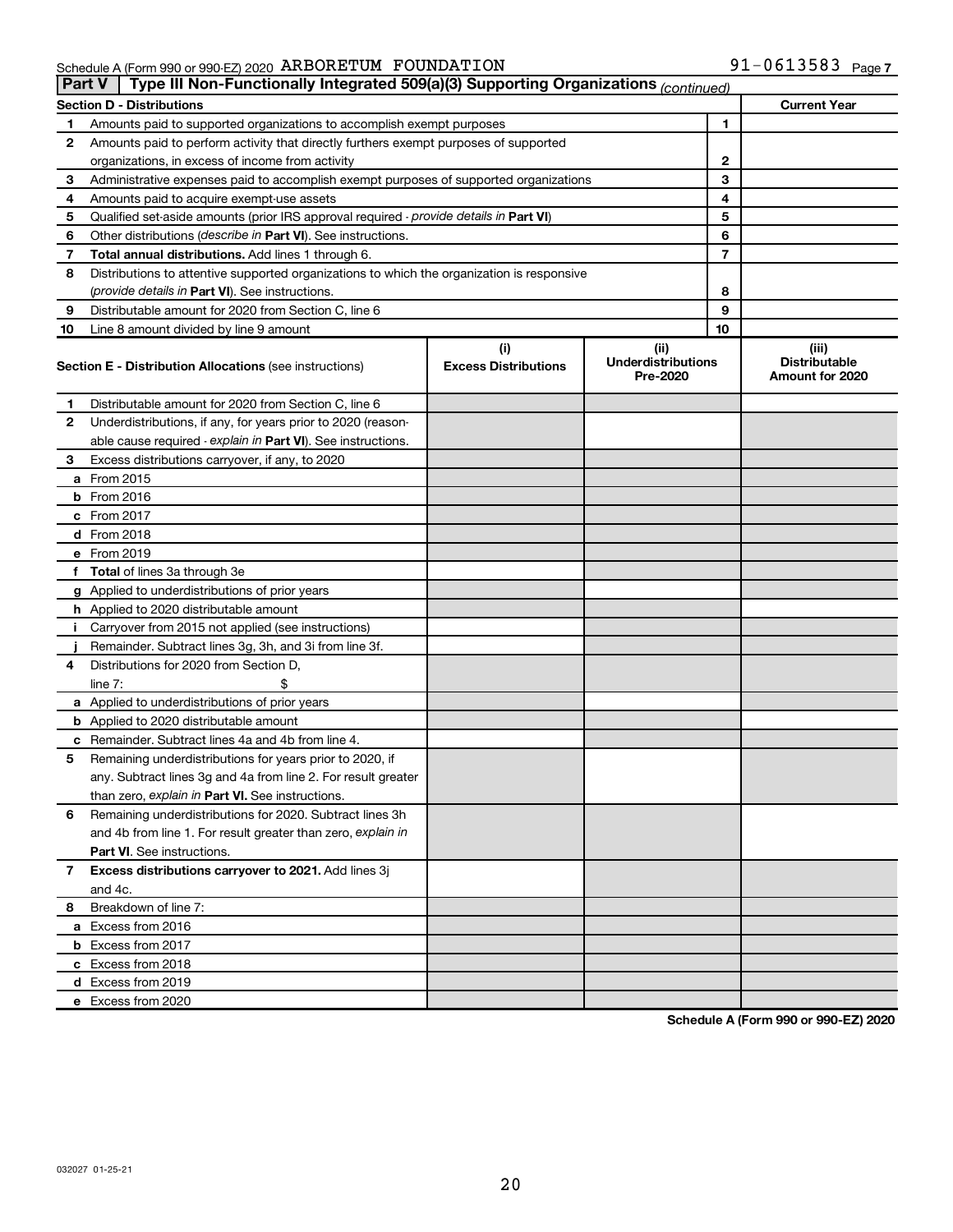### Schedule A (Form 990 or 990-EZ) 2020  $\,$  ARBORETUM FOUNDATION  $\,$  91  $-0613583$  Page

| <b>Part VI</b> | Supplemental Information. Provide the explanations required by Part II, line 10; Part II, line 17a or 17b; Part III, line 12;<br>Part IV, Section A, lines 1, 2, 3b, 3c, 4b, 4c, 5a, 6, 9a, 9b, 9c, 11a, 11b, and 11c; Part IV, Section B, lines 1 and 2; Part IV, Section C,<br>line 1; Part IV, Section D, lines 2 and 3; Part IV, Section E, lines 1c, 2a, 2b, 3a, and 3b; Part V, line 1; Part V, Section B, line 1e; Part V, |  |  |  |  |
|----------------|-----------------------------------------------------------------------------------------------------------------------------------------------------------------------------------------------------------------------------------------------------------------------------------------------------------------------------------------------------------------------------------------------------------------------------------|--|--|--|--|
|                | Section D, lines 5, 6, and 8; and Part V, Section E, lines 2, 5, and 6. Also complete this part for any additional information.<br>(See instructions.)                                                                                                                                                                                                                                                                            |  |  |  |  |
|                |                                                                                                                                                                                                                                                                                                                                                                                                                                   |  |  |  |  |
|                |                                                                                                                                                                                                                                                                                                                                                                                                                                   |  |  |  |  |
|                |                                                                                                                                                                                                                                                                                                                                                                                                                                   |  |  |  |  |
|                |                                                                                                                                                                                                                                                                                                                                                                                                                                   |  |  |  |  |
|                |                                                                                                                                                                                                                                                                                                                                                                                                                                   |  |  |  |  |
|                |                                                                                                                                                                                                                                                                                                                                                                                                                                   |  |  |  |  |
|                |                                                                                                                                                                                                                                                                                                                                                                                                                                   |  |  |  |  |
|                |                                                                                                                                                                                                                                                                                                                                                                                                                                   |  |  |  |  |
|                |                                                                                                                                                                                                                                                                                                                                                                                                                                   |  |  |  |  |
|                |                                                                                                                                                                                                                                                                                                                                                                                                                                   |  |  |  |  |
|                |                                                                                                                                                                                                                                                                                                                                                                                                                                   |  |  |  |  |
|                |                                                                                                                                                                                                                                                                                                                                                                                                                                   |  |  |  |  |
|                |                                                                                                                                                                                                                                                                                                                                                                                                                                   |  |  |  |  |
|                |                                                                                                                                                                                                                                                                                                                                                                                                                                   |  |  |  |  |
|                |                                                                                                                                                                                                                                                                                                                                                                                                                                   |  |  |  |  |
|                |                                                                                                                                                                                                                                                                                                                                                                                                                                   |  |  |  |  |
|                |                                                                                                                                                                                                                                                                                                                                                                                                                                   |  |  |  |  |
|                |                                                                                                                                                                                                                                                                                                                                                                                                                                   |  |  |  |  |
|                |                                                                                                                                                                                                                                                                                                                                                                                                                                   |  |  |  |  |
|                |                                                                                                                                                                                                                                                                                                                                                                                                                                   |  |  |  |  |
|                |                                                                                                                                                                                                                                                                                                                                                                                                                                   |  |  |  |  |
|                |                                                                                                                                                                                                                                                                                                                                                                                                                                   |  |  |  |  |
|                |                                                                                                                                                                                                                                                                                                                                                                                                                                   |  |  |  |  |
|                |                                                                                                                                                                                                                                                                                                                                                                                                                                   |  |  |  |  |
|                |                                                                                                                                                                                                                                                                                                                                                                                                                                   |  |  |  |  |
|                |                                                                                                                                                                                                                                                                                                                                                                                                                                   |  |  |  |  |
|                |                                                                                                                                                                                                                                                                                                                                                                                                                                   |  |  |  |  |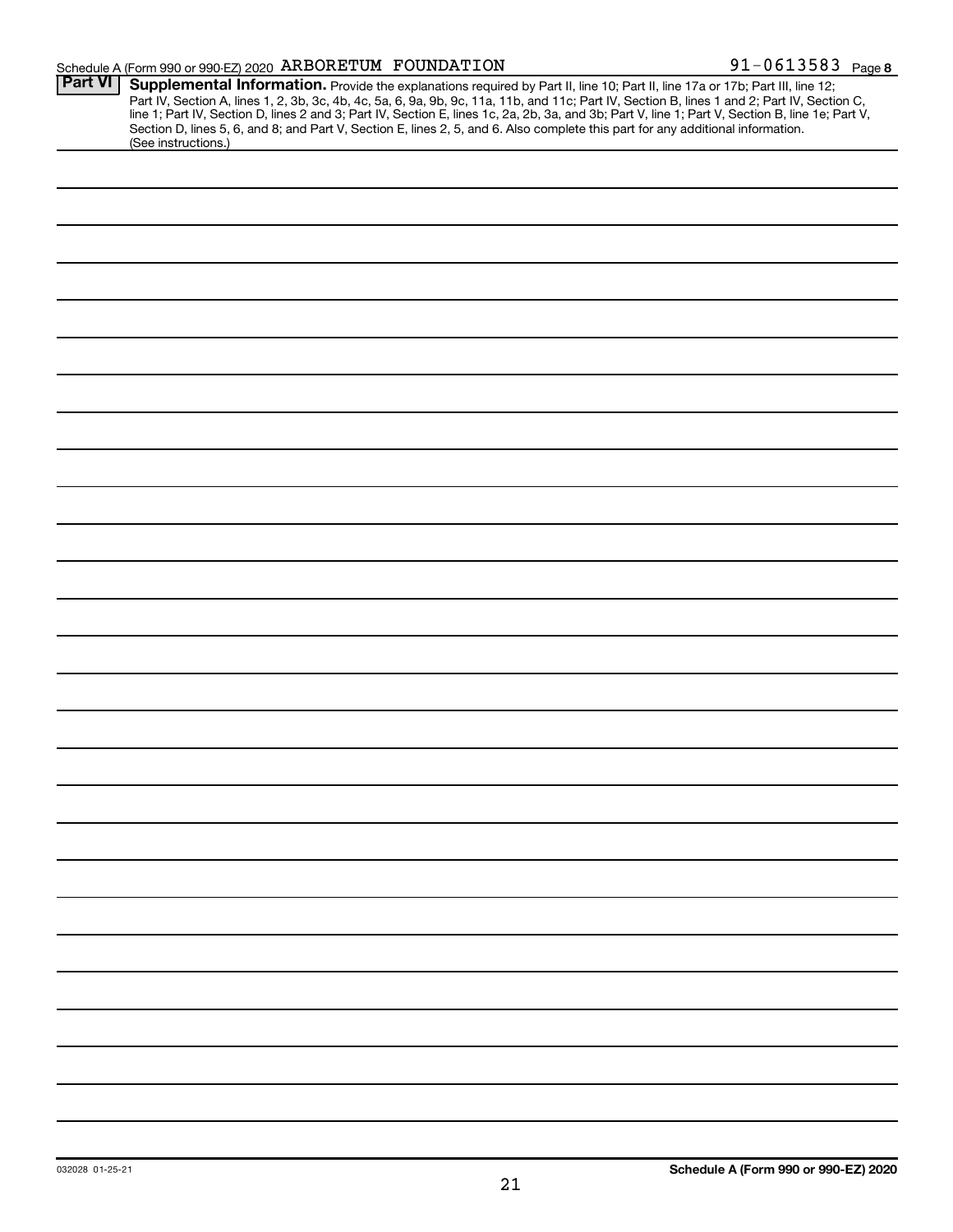Department of the Treasury Internal Revenue Service **(Form 990, 990-EZ,**

Name of the organization

## \*\* PUBLIC DISCLOSURE COPY \*\*

## **Schedule B Schedule of Contributors**

**or 990-PF) | Attach to Form 990, Form 990-EZ, or Form 990-PF. | Go to www.irs.gov/Form990 for the latest information.** OMB No. 1545-0047

**2020**

**Employer identification number**

91-0613583

| ARBORETUM FOUNDATION |  |
|----------------------|--|
|                      |  |

| <b>Organization type (check one):</b> |                                                                           |  |  |  |  |  |
|---------------------------------------|---------------------------------------------------------------------------|--|--|--|--|--|
| Filers of:                            | Section:                                                                  |  |  |  |  |  |
| Form 990 or 990-EZ                    | $ \mathbf{X} $ 501(c)( 3) (enter number) organization                     |  |  |  |  |  |
|                                       | 4947(a)(1) nonexempt charitable trust not treated as a private foundation |  |  |  |  |  |
|                                       | 527 political organization                                                |  |  |  |  |  |
| Form 990-PF                           | 501(c)(3) exempt private foundation                                       |  |  |  |  |  |
|                                       | 4947(a)(1) nonexempt charitable trust treated as a private foundation     |  |  |  |  |  |
|                                       | 501(c)(3) taxable private foundation                                      |  |  |  |  |  |

Check if your organization is covered by the General Rule or a Special Rule.

**Note:**  Only a section 501(c)(7), (8), or (10) organization can check boxes for both the General Rule and a Special Rule. See instructions.

#### **General Rule**

 $\Box$ 

 $\Box$ 

For an organization filing Form 990, 990-EZ, or 990-PF that received, during the year, contributions totaling \$5,000 or more (in money or property) from any one contributor. Complete Parts I and II. See instructions for determining a contributor's total contributions.

#### **Special Rules**

any one contributor, during the year, total contributions of the greater of (1) \$5,000; or (2) 2% of the amount on (i) Form 990, Part VIII, line 1h;  $\boxed{\text{X}}$  For an organization described in section 501(c)(3) filing Form 990 or 990-EZ that met the 33 1/3% support test of the regulations under sections 509(a)(1) and 170(b)(1)(A)(vi), that checked Schedule A (Form 990 or 990-EZ), Part II, line 13, 16a, or 16b, and that received from or (ii) Form 990-EZ, line 1. Complete Parts I and II.

For an organization described in section 501(c)(7), (8), or (10) filing Form 990 or 990-EZ that received from any one contributor, during the year, total contributions of more than \$1,000 exclusively for religious, charitable, scientific, literary, or educational purposes, or for the prevention of cruelty to children or animals. Complete Parts I (entering "N/A" in column (b) instead of the contributor name and address), II, and III.  $\Box$ 

purpose. Don't complete any of the parts unless the General Rule applies to this organization because it received nonexclusively year, contributions exclusively for religious, charitable, etc., purposes, but no such contributions totaled more than \$1,000. If this box is checked, enter here the total contributions that were received during the year for an exclusively religious, charitable, etc., For an organization described in section 501(c)(7), (8), or (10) filing Form 990 or 990-EZ that received from any one contributor, during the religious, charitable, etc., contributions totaling \$5,000 or more during the year  $~\ldots\ldots\ldots\ldots\ldots\ldots\ldots\ldots\blacktriangleright~$ \$

**Caution:**  An organization that isn't covered by the General Rule and/or the Special Rules doesn't file Schedule B (Form 990, 990-EZ, or 990-PF),  **must** but it answer "No" on Part IV, line 2, of its Form 990; or check the box on line H of its Form 990-EZ or on its Form 990-PF, Part I, line 2, to certify that it doesn't meet the filing requirements of Schedule B (Form 990, 990-EZ, or 990-PF).

**For Paperwork Reduction Act Notice, see the instructions for Form 990, 990-EZ, or 990-PF. Schedule B (Form 990, 990-EZ, or 990-PF) (2020)** LHA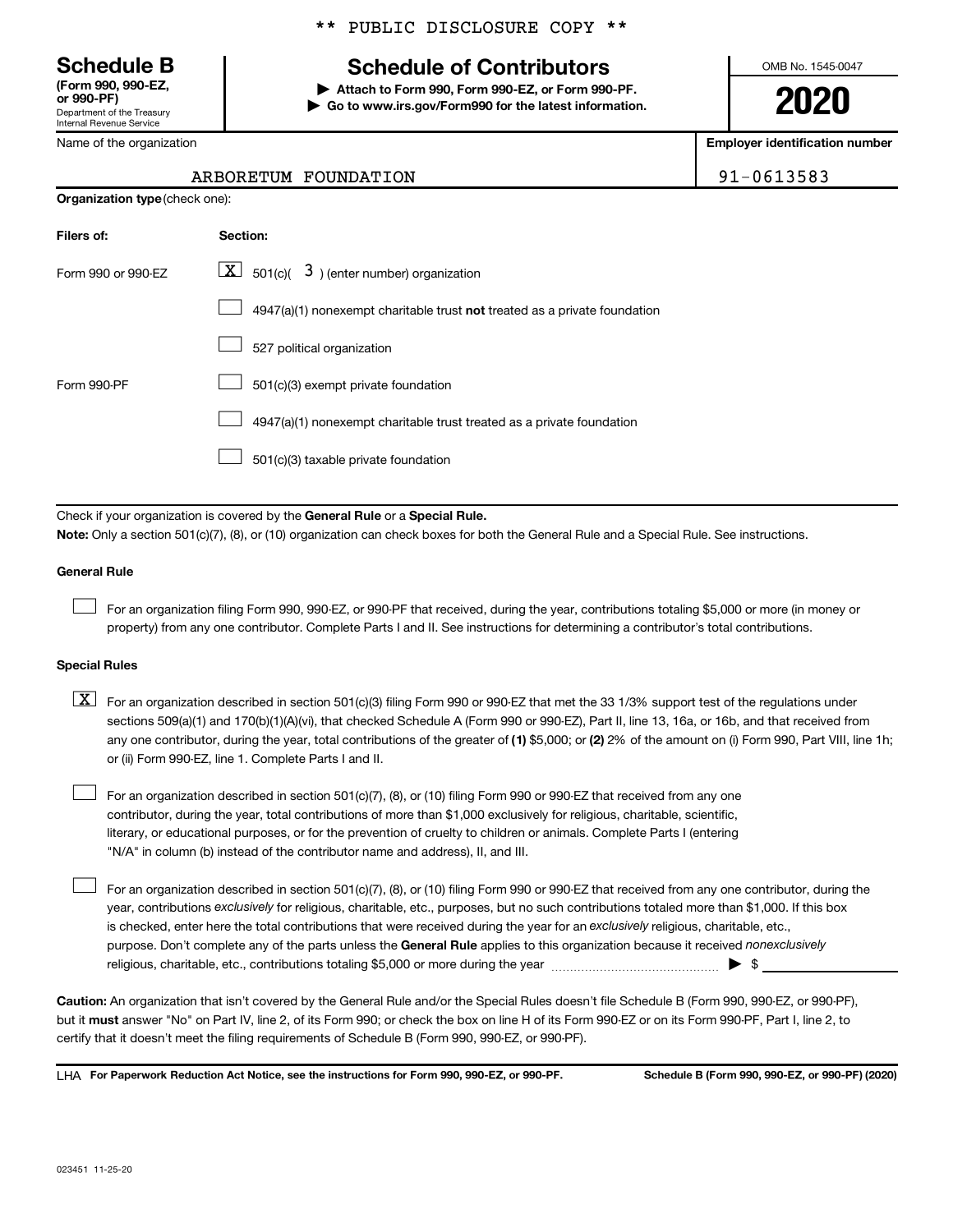## Schedule B (Form 990, 990-EZ, or 990-PF) (2020)

Name of organization

**Employer identification number 2**

## ARBORETUM FOUNDATION 91-0613583

| Part I     | <b>Contributors</b> (see instructions). Use duplicate copies of Part I if additional space is needed. |                                                                                                                                      |
|------------|-------------------------------------------------------------------------------------------------------|--------------------------------------------------------------------------------------------------------------------------------------|
| (a)<br>No. | (b)<br>Name, address, and ZIP + 4                                                                     | (d)<br>(c)<br><b>Total contributions</b><br>Type of contribution                                                                     |
| 1          |                                                                                                       | $\overline{\text{X}}$<br>Person<br>Payroll<br>78,130.<br><b>Noncash</b><br>\$<br>(Complete Part II for<br>noncash contributions.)    |
| (a)<br>No. | (b)<br>Name, address, and ZIP + 4                                                                     | (c)<br>(d)<br><b>Total contributions</b><br>Type of contribution                                                                     |
| 2          |                                                                                                       | Person<br>Payroll<br>304,979.<br>$\overline{\textbf{x}}$<br><b>Noncash</b><br>\$<br>(Complete Part II for<br>noncash contributions.) |
| (a)<br>No. | (b)<br>Name, address, and ZIP + 4                                                                     | (c)<br>(d)<br><b>Total contributions</b><br>Type of contribution                                                                     |
| 3          |                                                                                                       | $\overline{\text{X}}$<br>Person<br>Payroll<br>90,000.<br><b>Noncash</b><br>\$<br>(Complete Part II for<br>noncash contributions.)    |
| (a)<br>No. | (b)<br>Name, address, and ZIP + 4                                                                     | (c)<br>(d)<br><b>Total contributions</b><br>Type of contribution                                                                     |
| 4          |                                                                                                       | $\overline{\mathbf{X}}$<br>Person<br>Payroll<br>56,000.<br><b>Noncash</b><br>\$<br>(Complete Part II for<br>noncash contributions.)  |
| (a)<br>No. | (b)<br>Name, address, and ZIP + 4                                                                     | (c)<br>(d)<br>Type of contribution<br><b>Total contributions</b>                                                                     |
| 5          |                                                                                                       | $\overline{\text{X}}$<br>Person<br>Payroll<br>349,000.<br><b>Noncash</b><br>$\$$<br>(Complete Part II for<br>noncash contributions.) |
| (a)<br>No. | (b)<br>Name, address, and ZIP + 4                                                                     | (c)<br>(d)<br><b>Total contributions</b><br>Type of contribution                                                                     |
| 6          |                                                                                                       | $\overline{\text{X}}$<br>Person<br>Payroll<br>65,000.<br>Noncash<br>\$<br>(Complete Part II for<br>noncash contributions.)           |

023452 11-25-20 **Schedule B (Form 990, 990-EZ, or 990-PF) (2020)**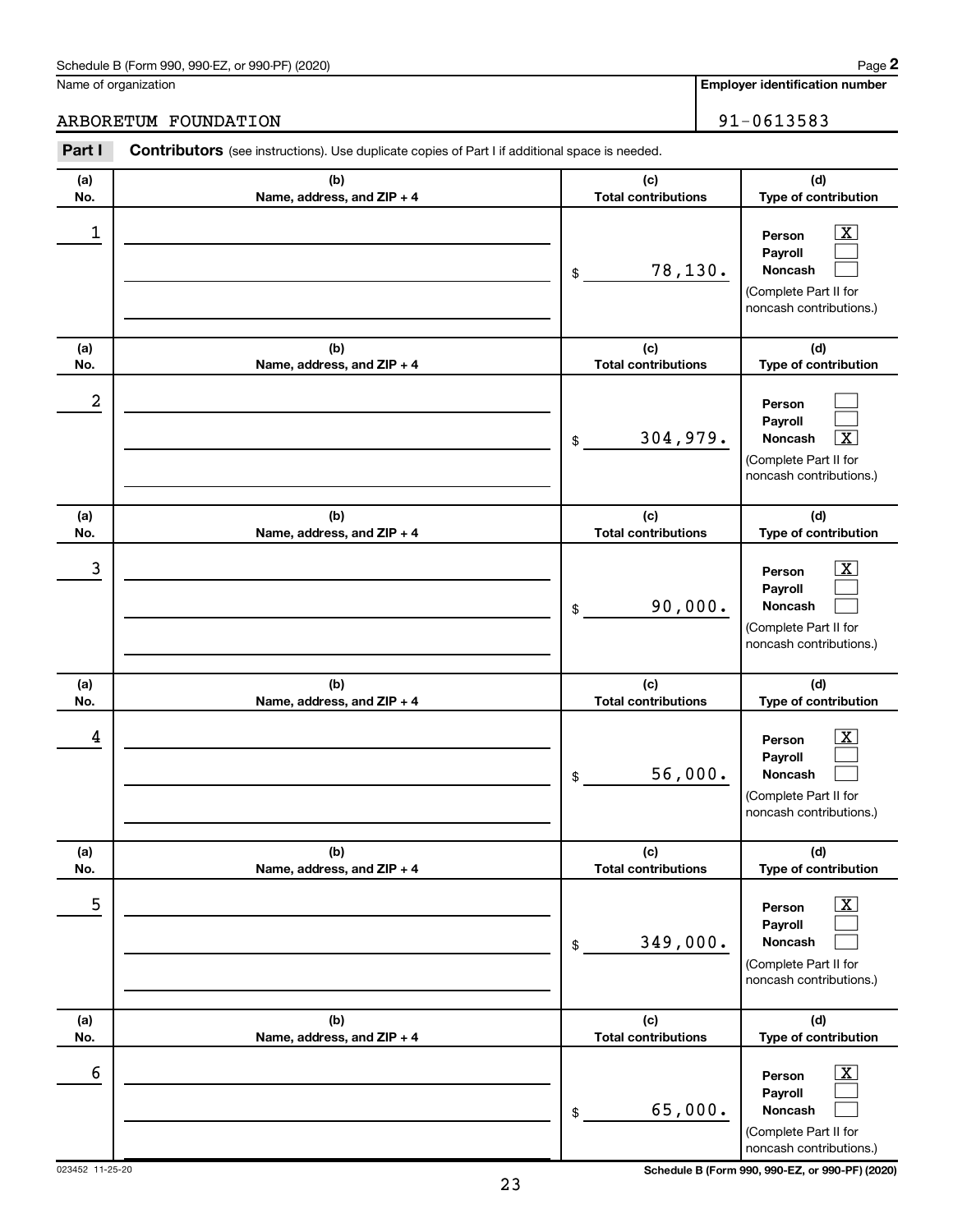## Schedule B (Form 990, 990-EZ, or 990-PF) (2020)

Name of organization

## ARBORETUM FOUNDATION 91-0613583

| Part I     | <b>Contributors</b> (see instructions). Use duplicate copies of Part I if additional space is needed. |                                   |                                                                                                           |
|------------|-------------------------------------------------------------------------------------------------------|-----------------------------------|-----------------------------------------------------------------------------------------------------------|
| (a)<br>No. | (b)<br>Name, address, and ZIP + 4                                                                     | (c)<br><b>Total contributions</b> | (d)<br>Type of contribution                                                                               |
| 7          |                                                                                                       | 129,500.<br>\$                    | $\overline{\text{X}}$<br>Person<br>Payroll<br>Noncash<br>(Complete Part II for<br>noncash contributions.) |
| (a)<br>No. | (b)<br>Name, address, and ZIP + 4                                                                     | (c)<br><b>Total contributions</b> | (d)<br>Type of contribution                                                                               |
|            |                                                                                                       | \$                                | Person<br>Payroll<br>Noncash<br>(Complete Part II for<br>noncash contributions.)                          |
| (a)<br>No. | (b)<br>Name, address, and ZIP + 4                                                                     | (c)<br><b>Total contributions</b> | (d)<br>Type of contribution                                                                               |
|            |                                                                                                       | \$                                | Person<br>Payroll<br>Noncash<br>(Complete Part II for<br>noncash contributions.)                          |
| (a)<br>No. | (b)<br>Name, address, and ZIP + 4                                                                     | (c)<br><b>Total contributions</b> | (d)<br>Type of contribution                                                                               |
|            |                                                                                                       | \$                                | Person<br>Payroll<br>Noncash<br>(Complete Part II for<br>noncash contributions.)                          |
| (a)<br>No. | (b)<br>Name, address, and ZIP + 4                                                                     | (c)<br><b>Total contributions</b> | (d)<br>Type of contribution                                                                               |
|            |                                                                                                       | $\,$                              | Person<br>Payroll<br><b>Noncash</b><br>(Complete Part II for<br>noncash contributions.)                   |
| (a)<br>No. | (b)<br>Name, address, and ZIP + 4                                                                     | (c)<br><b>Total contributions</b> | (d)<br>Type of contribution                                                                               |
|            |                                                                                                       | \$                                | Person<br>Payroll<br>Noncash<br>(Complete Part II for<br>noncash contributions.)                          |

023452 11-25-20 **Schedule B (Form 990, 990-EZ, or 990-PF) (2020)**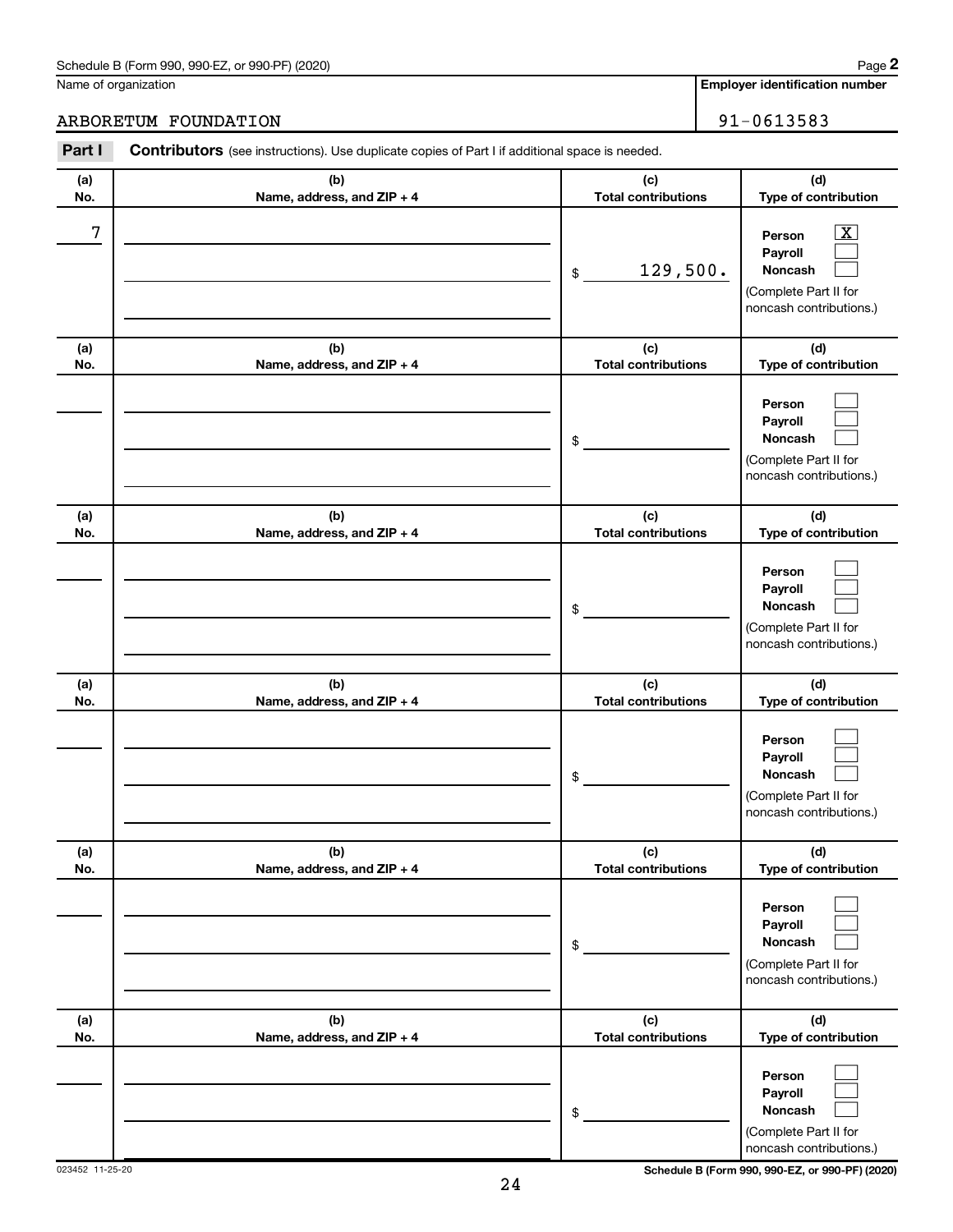| Schedule B (Form 990, 990-EZ, or 990-PF) (2020) | Paɑe |
|-------------------------------------------------|------|
|-------------------------------------------------|------|

Name of organization

**Employer identification number**

ARBORETUM FOUNDATION 91-0613583

Part II Noncash Property (see instructions). Use duplicate copies of Part II if additional space is needed.

| (a)        |                                              |                            |               |
|------------|----------------------------------------------|----------------------------|---------------|
| No.        | (b)                                          | (c)                        | (d)           |
| from       | Description of noncash property given        | FMV (or estimate)          | Date received |
| Part I     |                                              | (See instructions.)        |               |
|            | <b>3019 SH \$SBUX</b>                        |                            |               |
| 2          |                                              |                            |               |
|            |                                              |                            |               |
|            |                                              | 304,979.<br>$$\mathbb{S}$$ | 02/03/21      |
|            |                                              |                            |               |
| (a)        |                                              | (c)                        |               |
| No.        | (b)                                          | FMV (or estimate)          | (d)           |
| from       | Description of noncash property given        | (See instructions.)        | Date received |
| Part I     |                                              |                            |               |
|            |                                              |                            |               |
|            |                                              |                            |               |
|            |                                              |                            |               |
|            |                                              | $\sim$                     |               |
|            |                                              |                            |               |
| (a)<br>No. | (b)                                          | (c)                        | (d)           |
| from       | Description of noncash property given        | FMV (or estimate)          | Date received |
| Part I     |                                              | (See instructions.)        |               |
|            |                                              |                            |               |
|            |                                              |                            |               |
|            |                                              |                            |               |
|            |                                              | $\frac{1}{2}$              |               |
|            |                                              |                            |               |
| (a)        |                                              |                            |               |
| No.        | (b)                                          | (c)<br>FMV (or estimate)   | (d)           |
| from       | Description of noncash property given        | (See instructions.)        | Date received |
| Part I     |                                              |                            |               |
|            |                                              |                            |               |
|            |                                              |                            |               |
|            |                                              |                            |               |
|            |                                              | \$                         |               |
|            |                                              |                            |               |
| (a)<br>No. |                                              | (c)                        | (d)           |
| from       | (b)<br>Description of noncash property given | FMV (or estimate)          | Date received |
| Part I     |                                              | (See instructions.)        |               |
|            |                                              |                            |               |
|            |                                              |                            |               |
|            |                                              |                            |               |
|            |                                              | \$                         |               |
|            |                                              |                            |               |
| (a)        |                                              |                            |               |
| No.        | (b)                                          | (c)<br>FMV (or estimate)   | (d)           |
| from       | Description of noncash property given        | (See instructions.)        | Date received |
| Part I     |                                              |                            |               |
|            |                                              |                            |               |
|            |                                              |                            |               |
|            |                                              |                            |               |
|            |                                              | \$                         |               |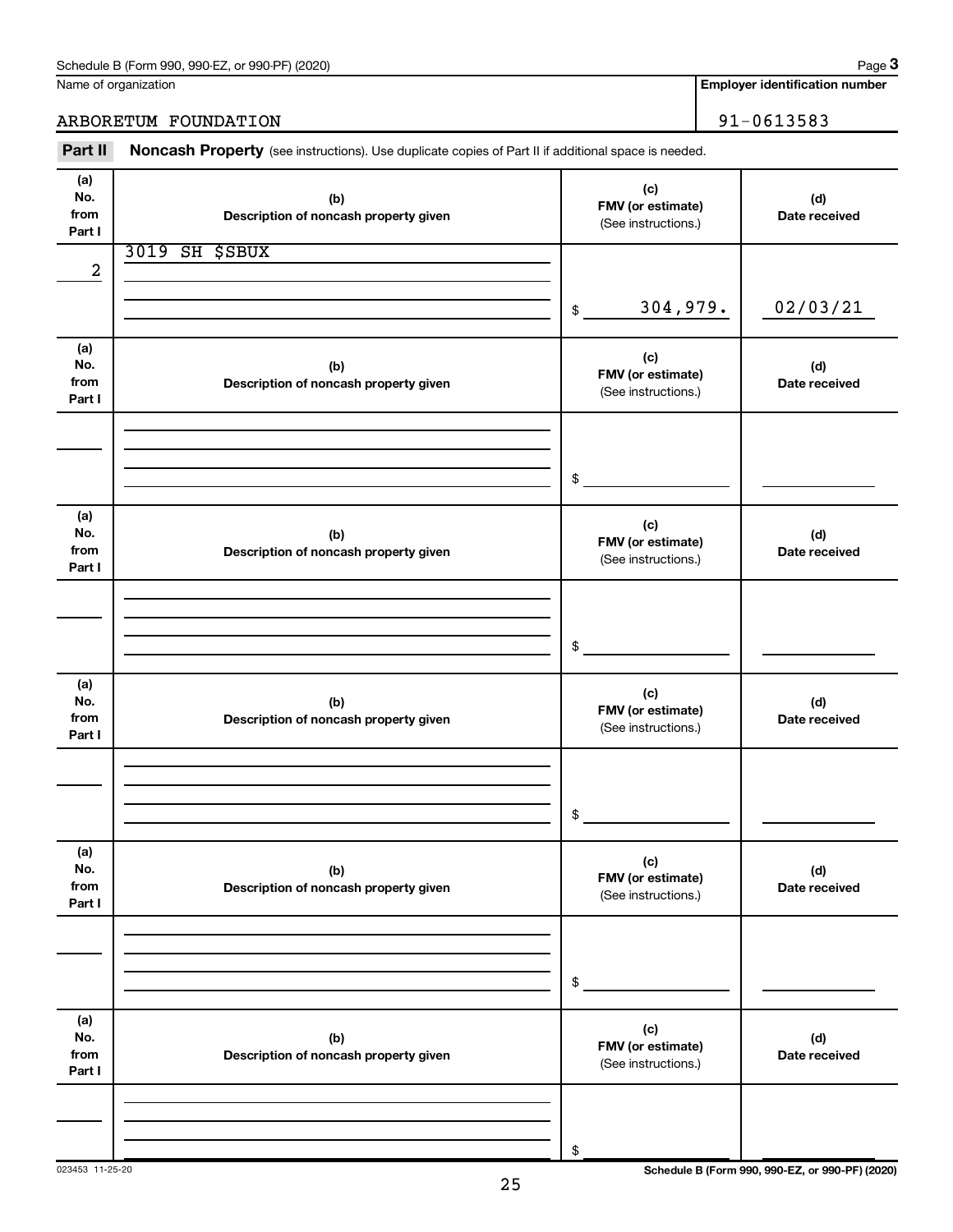| Name of organization        |                                                                                                                                                                                                                                                                                                                                                                    |                      | <b>Employer identification number</b>                                                                                                                          |
|-----------------------------|--------------------------------------------------------------------------------------------------------------------------------------------------------------------------------------------------------------------------------------------------------------------------------------------------------------------------------------------------------------------|----------------------|----------------------------------------------------------------------------------------------------------------------------------------------------------------|
|                             | ARBORETUM FOUNDATION                                                                                                                                                                                                                                                                                                                                               |                      | 91-0613583                                                                                                                                                     |
| Part III                    | from any one contributor. Complete columns (a) through (e) and the following line entry. For organizations<br>completing Part III, enter the total of exclusively religious, charitable, etc., contributions of \$1,000 or less for the year. (Enter this info. once.) $\blacktriangleright$ \$<br>Use duplicate copies of Part III if additional space is needed. |                      | Exclusively religious, charitable, etc., contributions to organizations described in section 501(c)(7), (8), or (10) that total more than \$1,000 for the year |
| (a) No.<br>from<br>Part I   | (b) Purpose of gift                                                                                                                                                                                                                                                                                                                                                | (c) Use of gift      | (d) Description of how gift is held                                                                                                                            |
|                             |                                                                                                                                                                                                                                                                                                                                                                    |                      |                                                                                                                                                                |
|                             |                                                                                                                                                                                                                                                                                                                                                                    | (e) Transfer of gift |                                                                                                                                                                |
|                             | Transferee's name, address, and $ZIP + 4$                                                                                                                                                                                                                                                                                                                          |                      | Relationship of transferor to transferee                                                                                                                       |
| (a) No.<br>from<br>Part I   | (b) Purpose of gift                                                                                                                                                                                                                                                                                                                                                | (c) Use of gift      | (d) Description of how gift is held                                                                                                                            |
|                             |                                                                                                                                                                                                                                                                                                                                                                    | (e) Transfer of gift |                                                                                                                                                                |
|                             | Transferee's name, address, and $ZIP + 4$                                                                                                                                                                                                                                                                                                                          |                      | Relationship of transferor to transferee                                                                                                                       |
| $(a)$ No.<br>from<br>Part I | (b) Purpose of gift                                                                                                                                                                                                                                                                                                                                                | (c) Use of gift      | (d) Description of how gift is held                                                                                                                            |
|                             |                                                                                                                                                                                                                                                                                                                                                                    | (e) Transfer of gift |                                                                                                                                                                |
|                             | Transferee's name, address, and $ZIP + 4$                                                                                                                                                                                                                                                                                                                          |                      | Relationship of transferor to transferee                                                                                                                       |
|                             |                                                                                                                                                                                                                                                                                                                                                                    |                      |                                                                                                                                                                |
| (a) No.<br>from<br>Part I   | (b) Purpose of gift                                                                                                                                                                                                                                                                                                                                                | (c) Use of gift      | (d) Description of how gift is held                                                                                                                            |
|                             |                                                                                                                                                                                                                                                                                                                                                                    |                      |                                                                                                                                                                |
|                             |                                                                                                                                                                                                                                                                                                                                                                    | (e) Transfer of gift |                                                                                                                                                                |
|                             | Transferee's name, address, and ZIP + 4                                                                                                                                                                                                                                                                                                                            |                      | Relationship of transferor to transferee                                                                                                                       |
|                             |                                                                                                                                                                                                                                                                                                                                                                    |                      |                                                                                                                                                                |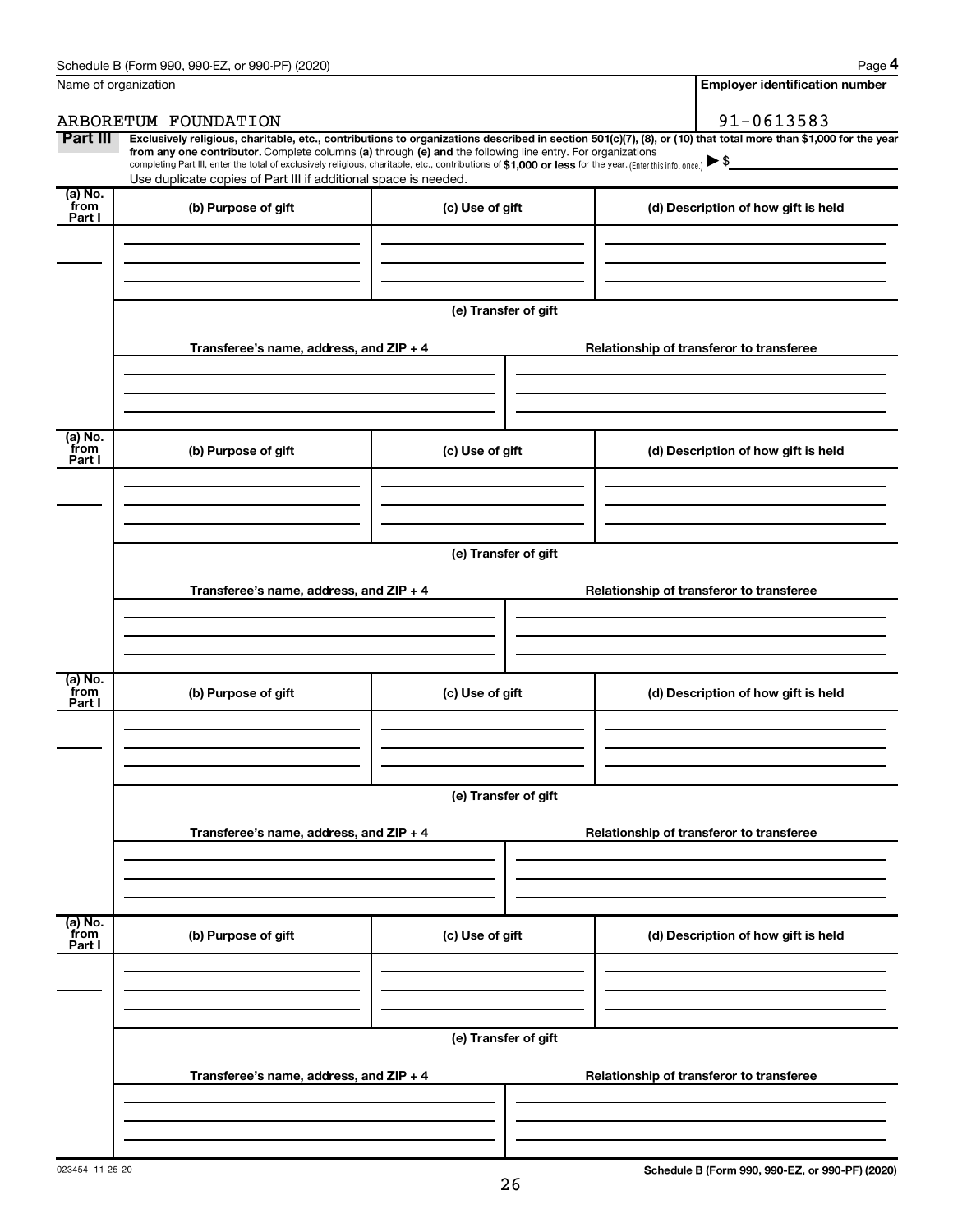| Department of the Treasury<br>Internal Revenue Service  | Complete if the organization is described below. Prediction form \$50 or Form \$50-EZ.<br>$\blacktriangleright$ Go to www.irs.gov/Form990 for instructions and the latest information.                                        |         |                                                                             | <b>Open to Public</b><br>Inspection                                                                                                                         |
|---------------------------------------------------------|-------------------------------------------------------------------------------------------------------------------------------------------------------------------------------------------------------------------------------|---------|-----------------------------------------------------------------------------|-------------------------------------------------------------------------------------------------------------------------------------------------------------|
|                                                         | If the organization answered "Yes," on Form 990, Part IV, line 3, or Form 990-EZ, Part V, line 46 (Political Campaign Activities), then                                                                                       |         |                                                                             |                                                                                                                                                             |
|                                                         | • Section 501(c)(3) organizations: Complete Parts I-A and B. Do not complete Part I-C.                                                                                                                                        |         |                                                                             |                                                                                                                                                             |
|                                                         | • Section 501(c) (other than section 501(c)(3)) organizations: Complete Parts I-A and C below. Do not complete Part I-B.                                                                                                      |         |                                                                             |                                                                                                                                                             |
| • Section 527 organizations: Complete Part I-A only.    |                                                                                                                                                                                                                               |         |                                                                             |                                                                                                                                                             |
|                                                         | If the organization answered "Yes," on Form 990, Part IV, line 4, or Form 990-EZ, Part VI, line 47 (Lobbying Activities), then                                                                                                |         |                                                                             |                                                                                                                                                             |
|                                                         | ● Section 501(c)(3) organizations that have filed Form 5768 (election under section 501(h)): Complete Part II-A. Do not complete Part II-B.                                                                                   |         |                                                                             |                                                                                                                                                             |
|                                                         | • Section 501(c)(3) organizations that have NOT filed Form 5768 (election under section 501(h)): Complete Part II-B. Do not complete Part II-A.                                                                               |         |                                                                             |                                                                                                                                                             |
|                                                         | If the organization answered "Yes," on Form 990, Part IV, line 5 (Proxy Tax) (See separate instructions) or Form 990-EZ, Part V, line 35c (Proxy                                                                              |         |                                                                             |                                                                                                                                                             |
| Tax) (See separate instructions), then                  |                                                                                                                                                                                                                               |         |                                                                             |                                                                                                                                                             |
|                                                         | • Section 501(c)(4), (5), or (6) organizations: Complete Part III.                                                                                                                                                            |         |                                                                             |                                                                                                                                                             |
| Name of organization                                    |                                                                                                                                                                                                                               |         |                                                                             | <b>Employer identification number</b>                                                                                                                       |
|                                                         | ARBORETUM FOUNDATION                                                                                                                                                                                                          |         |                                                                             | 91-0613583                                                                                                                                                  |
| Part I-A                                                | Complete if the organization is exempt under section 501(c) or is a section 527 organization.                                                                                                                                 |         |                                                                             |                                                                                                                                                             |
|                                                         |                                                                                                                                                                                                                               |         |                                                                             |                                                                                                                                                             |
|                                                         | 1 Provide a description of the organization's direct and indirect political campaign activities in Part IV.                                                                                                                   |         |                                                                             |                                                                                                                                                             |
| 2                                                       | Political campaign activity expenditures [11] matter contract to the contract of the contract of the contract of the contract of the contract of the contract of the contract of the contract of the contract of the contract |         | $\triangleright$ \$                                                         |                                                                                                                                                             |
| Volunteer hours for political campaign activities<br>3. |                                                                                                                                                                                                                               |         |                                                                             |                                                                                                                                                             |
| Part I-B                                                | Complete if the organization is exempt under section 501(c)(3).                                                                                                                                                               |         |                                                                             |                                                                                                                                                             |
|                                                         |                                                                                                                                                                                                                               |         | $\blacktriangleright$ \$                                                    |                                                                                                                                                             |
| 2                                                       |                                                                                                                                                                                                                               |         |                                                                             |                                                                                                                                                             |
| З                                                       |                                                                                                                                                                                                                               |         |                                                                             | Yes<br>No                                                                                                                                                   |
|                                                         |                                                                                                                                                                                                                               |         |                                                                             | Yes<br><b>No</b>                                                                                                                                            |
| <b>b</b> If "Yes," describe in Part IV.                 |                                                                                                                                                                                                                               |         |                                                                             |                                                                                                                                                             |
| Part I-C                                                | Complete if the organization is exempt under section 501(c), except section 501(c)(3).                                                                                                                                        |         |                                                                             |                                                                                                                                                             |
|                                                         | 1 Enter the amount directly expended by the filing organization for section 527 exempt function activities                                                                                                                    |         | $\blacktriangleright$ \$                                                    |                                                                                                                                                             |
|                                                         | 2 Enter the amount of the filing organization's funds contributed to other organizations for section 527                                                                                                                      |         |                                                                             |                                                                                                                                                             |
|                                                         | exempt function activities with the content of the content of the content of the content of the content of the                                                                                                                |         | $\blacktriangleright$ \$                                                    |                                                                                                                                                             |
|                                                         | 3 Total exempt function expenditures. Add lines 1 and 2. Enter here and on Form 1120-POL,                                                                                                                                     |         |                                                                             |                                                                                                                                                             |
|                                                         |                                                                                                                                                                                                                               |         | $\blacktriangleright$ \$                                                    |                                                                                                                                                             |
|                                                         |                                                                                                                                                                                                                               |         |                                                                             | Yes<br><b>No</b>                                                                                                                                            |
| 5                                                       | Enter the names, addresses and employer identification number (EIN) of all section 527 political organizations to which the filing organization                                                                               |         |                                                                             |                                                                                                                                                             |
|                                                         | made payments. For each organization listed, enter the amount paid from the filing organization's funds. Also enter the amount of political                                                                                   |         |                                                                             |                                                                                                                                                             |
|                                                         | contributions received that were promptly and directly delivered to a separate political organization, such as a separate segregated fund or a                                                                                |         |                                                                             |                                                                                                                                                             |
|                                                         | political action committee (PAC). If additional space is needed, provide information in Part IV.                                                                                                                              |         |                                                                             |                                                                                                                                                             |
| (a) Name                                                | (b) Address                                                                                                                                                                                                                   | (c) EIN | (d) Amount paid from<br>filing organization's<br>funds. If none, enter -0-. | (e) Amount of political<br>contributions received and<br>promptly and directly<br>delivered to a separate<br>political organization.<br>If none, enter -0-. |
|                                                         |                                                                                                                                                                                                                               |         |                                                                             |                                                                                                                                                             |
|                                                         |                                                                                                                                                                                                                               |         |                                                                             |                                                                                                                                                             |
|                                                         |                                                                                                                                                                                                                               |         |                                                                             |                                                                                                                                                             |
|                                                         |                                                                                                                                                                                                                               |         |                                                                             |                                                                                                                                                             |
|                                                         |                                                                                                                                                                                                                               |         |                                                                             |                                                                                                                                                             |
|                                                         |                                                                                                                                                                                                                               |         |                                                                             |                                                                                                                                                             |
|                                                         |                                                                                                                                                                                                                               |         |                                                                             |                                                                                                                                                             |
|                                                         |                                                                                                                                                                                                                               |         |                                                                             |                                                                                                                                                             |

# **Political Campaign and Lobbying Activities**<br> **Critical Strainis Exempt From Income Tax Under section 501(c) and section 527**

**For Organizations Exempt From Income Tax Under section 501(c) and section 527**

Complete if the organization is described below. <br>
> Attach to Form 990 or Form 990-EZ.

032041 12-02-20

OMB No. 1545-0047

**Open to Public**

| $\left \frac{1}{2}$ SCHEDULE C<br>(Form 990 or 990-EZ) |  |
|--------------------------------------------------------|--|
|                                                        |  |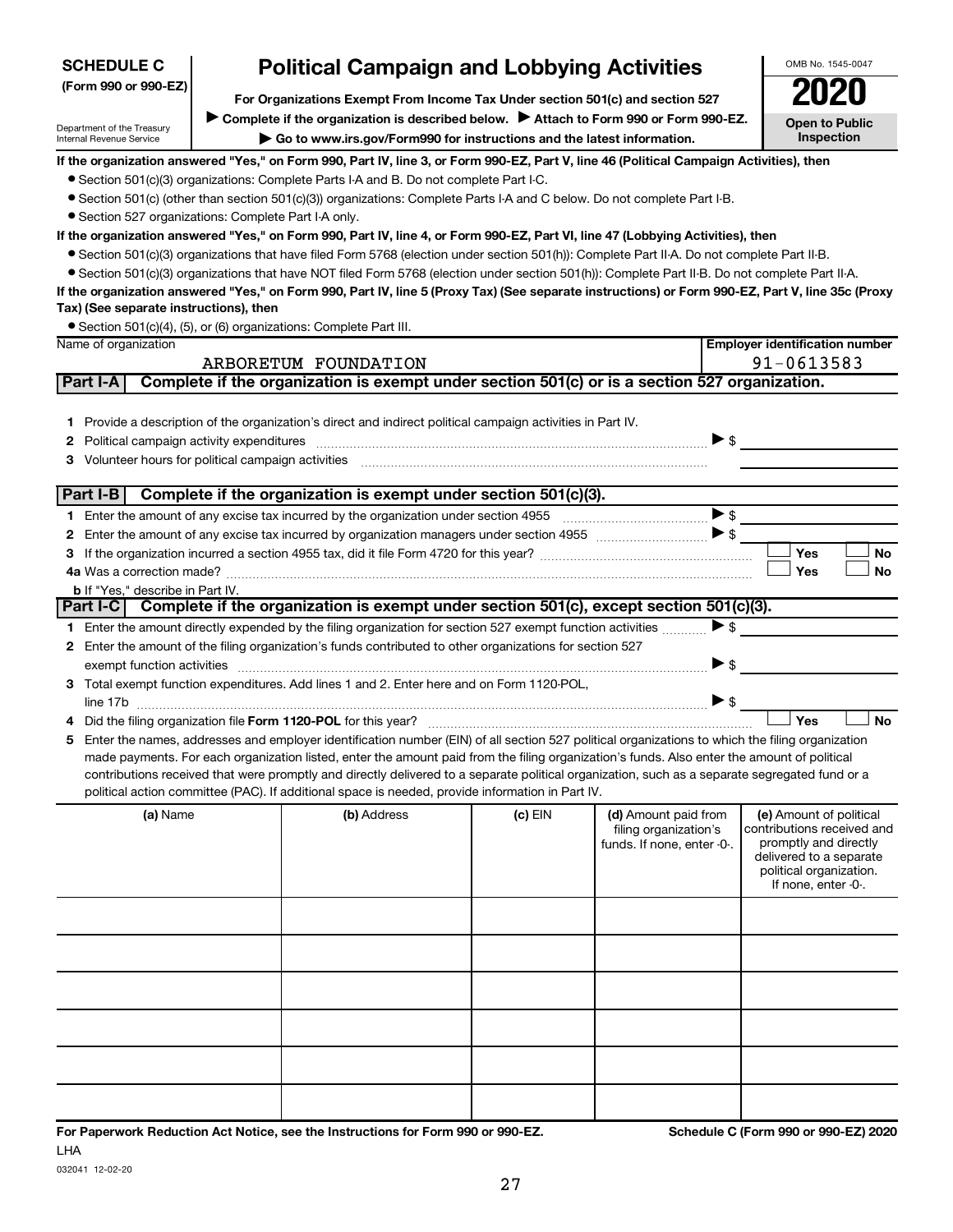| Schedule C (Form 990 or 990-EZ) 2020 ARBORETUM FOUNDATION                                                       |                                                       |                                                                                                                                   |            |                                        | $91 - 0613583$ Page 2          |
|-----------------------------------------------------------------------------------------------------------------|-------------------------------------------------------|-----------------------------------------------------------------------------------------------------------------------------------|------------|----------------------------------------|--------------------------------|
| Complete if the organization is exempt under section 501(c)(3) and filed Form 5768 (election under<br>Part II-A |                                                       |                                                                                                                                   |            |                                        |                                |
| section 501(h)).                                                                                                |                                                       |                                                                                                                                   |            |                                        |                                |
| A Check $\blacktriangleright$                                                                                   |                                                       | if the filing organization belongs to an affiliated group (and list in Part IV each affiliated group member's name, address, EIN, |            |                                        |                                |
|                                                                                                                 | expenses, and share of excess lobbying expenditures). |                                                                                                                                   |            |                                        |                                |
| B Check $\blacktriangleright$                                                                                   |                                                       | if the filing organization checked box A and "limited control" provisions apply.                                                  |            |                                        |                                |
|                                                                                                                 | <b>Limits on Lobbying Expenditures</b>                | (The term "expenditures" means amounts paid or incurred.)                                                                         |            | (a) Filing<br>organization's<br>totals | (b) Affiliated group<br>totals |
| 1a Total lobbying expenditures to influence public opinion (grassroots lobbying)                                |                                                       |                                                                                                                                   |            | $\overline{0}$ .                       |                                |
|                                                                                                                 |                                                       |                                                                                                                                   |            | $\overline{0}$ .                       |                                |
| c                                                                                                               |                                                       |                                                                                                                                   |            | $0$ .                                  |                                |
| d Other exempt purpose expenditures                                                                             |                                                       |                                                                                                                                   |            | 1,885,963.                             |                                |
|                                                                                                                 |                                                       |                                                                                                                                   |            | 1,885,963.                             |                                |
| f Lobbying nontaxable amount. Enter the amount from the following table in both columns.                        |                                                       |                                                                                                                                   |            | 244, 298.                              |                                |
| If the amount on line $1e$ , column $(a)$ or $(b)$ is:                                                          |                                                       | The lobbying nontaxable amount is:                                                                                                |            |                                        |                                |
| Not over \$500,000                                                                                              |                                                       | 20% of the amount on line 1e.                                                                                                     |            |                                        |                                |
| Over \$500,000 but not over \$1,000,000                                                                         |                                                       | \$100,000 plus 15% of the excess over \$500,000.                                                                                  |            |                                        |                                |
| Over \$1,000,000 but not over \$1,500,000                                                                       |                                                       | \$175,000 plus 10% of the excess over \$1,000,000                                                                                 |            |                                        |                                |
| Over \$1,500,000 but not over \$17,000,000                                                                      |                                                       | \$225,000 plus 5% of the excess over \$1,500,000.                                                                                 |            |                                        |                                |
| Over \$17,000,000                                                                                               | \$1,000,000.                                          |                                                                                                                                   |            |                                        |                                |
|                                                                                                                 |                                                       |                                                                                                                                   |            |                                        |                                |
| g Grassroots nontaxable amount (enter 25% of line 1f)                                                           |                                                       |                                                                                                                                   |            | 61,075.                                |                                |
| h Subtract line 1g from line 1a. If zero or less, enter -0-                                                     |                                                       |                                                                                                                                   |            | 0.                                     |                                |
| i Subtract line 1f from line 1c. If zero or less, enter -0-                                                     |                                                       |                                                                                                                                   |            | $\overline{0}$ .                       |                                |
| j If there is an amount other than zero on either line 1h or line 1i, did the organization file Form 4720       |                                                       |                                                                                                                                   |            |                                        |                                |
| reporting section 4911 tax for this year?                                                                       |                                                       |                                                                                                                                   |            |                                        | Yes<br>No                      |
| (Some organizations that made a section 501(h) election do not have to complete all of the five columns below.  |                                                       | 4-Year Averaging Period Under Section 501(h)<br>See the separate instructions for lines 2a through 2f.)                           |            |                                        |                                |
|                                                                                                                 |                                                       | Lobbying Expenditures During 4-Year Averaging Period                                                                              |            |                                        |                                |
| Calendar year<br>(or fiscal year beginning in)                                                                  | (a) 2017                                              | (b) 2018                                                                                                                          | $(c)$ 2019 | $(d)$ 2020                             | (e) Total                      |
| 2a Lobbying nontaxable amount                                                                                   | 225,458.                                              | 239,651.                                                                                                                          | 243,210.   | 244,298.                               | 952,617.                       |
| <b>b</b> Lobbying ceiling amount<br>(150% of line 2a, column(e))                                                |                                                       |                                                                                                                                   |            |                                        | 1,428,926.                     |

**c** Total lobbying expenditures

**d** Grassroots nontaxable amount **e** Grassroots ceiling amount

(150% of line 2d, column (e))

**f** Grassroots lobbying expenditures

 $\begin{array}{|c|c|c|c|c|c|c|c|c|} \hline 56,365. & \quad 59,913. & \quad 60,803. & \quad 61,075. & \quad 238,156. \ \hline \end{array}$ 

**Schedule C (Form 990 or 990-EZ) 2020**

357,234.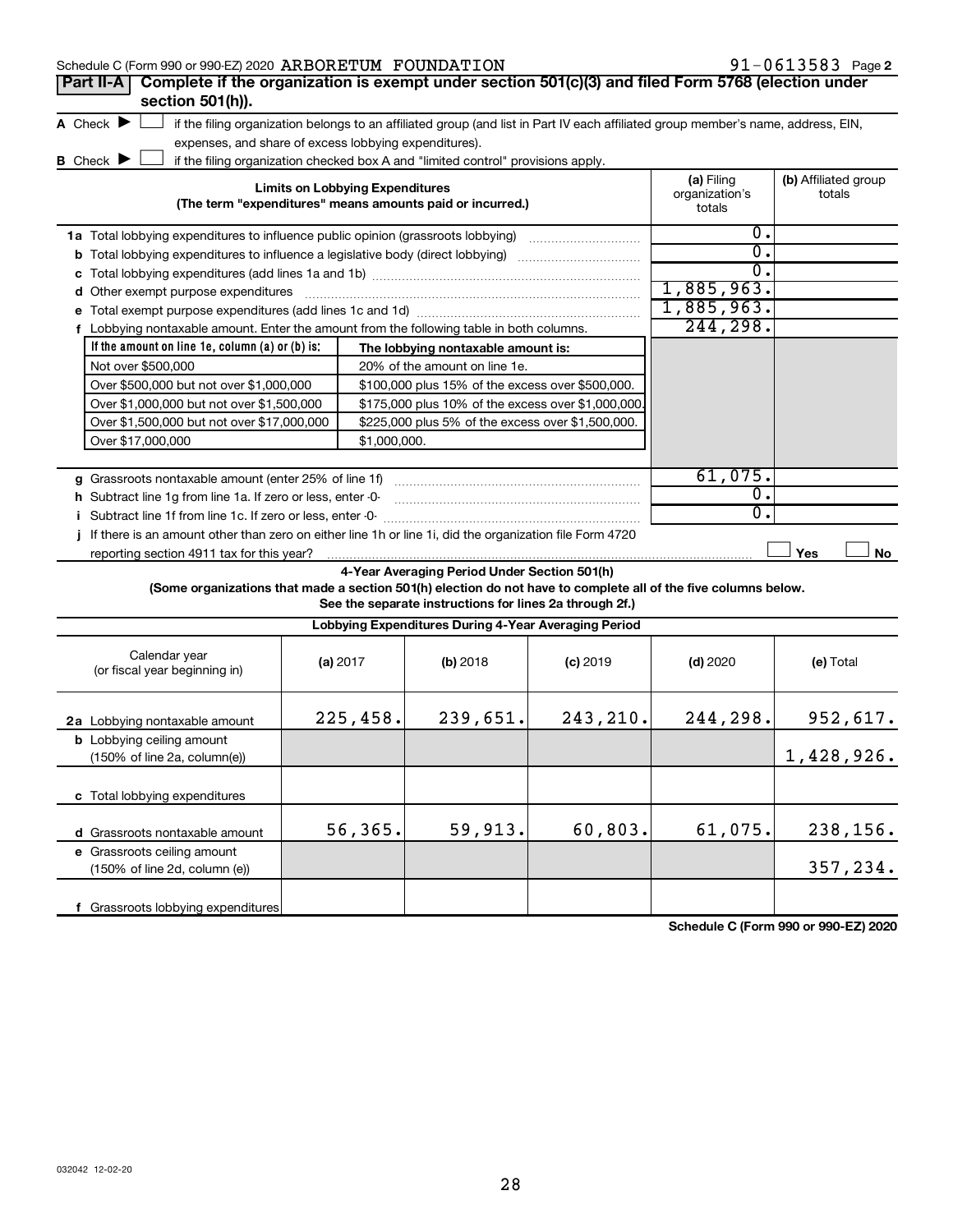#### Schedule C (Form 990 or 990-EZ) 2020 Page ARBORETUM FOUNDATION 91-0613583

## **Part II-B Complete if the organization is exempt under section 501(c)(3) and has NOT filed Form 5768 (election under section 501(h)).**

|              | For each "Yes" response on lines 1a through 1i below, provide in Part IV a detailed description                                                                                                                                                                                                                                                                                                                                                                           | (a) |                | (b)    |    |
|--------------|---------------------------------------------------------------------------------------------------------------------------------------------------------------------------------------------------------------------------------------------------------------------------------------------------------------------------------------------------------------------------------------------------------------------------------------------------------------------------|-----|----------------|--------|----|
|              | of the lobbying activity.                                                                                                                                                                                                                                                                                                                                                                                                                                                 | Yes | No             | Amount |    |
| 1.           | During the year, did the filing organization attempt to influence foreign, national, state, or<br>local legislation, including any attempt to influence public opinion on a legislative matter<br>or referendum, through the use of:                                                                                                                                                                                                                                      |     |                |        |    |
|              | <b>b</b> Paid staff or management (include compensation in expenses reported on lines 1c through 1i)?                                                                                                                                                                                                                                                                                                                                                                     |     |                |        |    |
|              |                                                                                                                                                                                                                                                                                                                                                                                                                                                                           |     |                |        |    |
|              |                                                                                                                                                                                                                                                                                                                                                                                                                                                                           |     |                |        |    |
|              |                                                                                                                                                                                                                                                                                                                                                                                                                                                                           |     |                |        |    |
|              |                                                                                                                                                                                                                                                                                                                                                                                                                                                                           |     |                |        |    |
|              | g Direct contact with legislators, their staffs, government officials, or a legislative body?                                                                                                                                                                                                                                                                                                                                                                             |     |                |        |    |
|              | h Rallies, demonstrations, seminars, conventions, speeches, lectures, or any similar means?                                                                                                                                                                                                                                                                                                                                                                               |     |                |        |    |
|              | <i>i</i> Other activities?<br>$\begin{minipage}{0.5\textwidth} \begin{tabular}{ l l l } \hline \multicolumn{1}{ l l l } \hline \multicolumn{1}{ l l } \multicolumn{1}{ l } \multicolumn{1}{ l } \multicolumn{1}{ l } \multicolumn{1}{ l } \multicolumn{1}{ l } \multicolumn{1}{ l } \multicolumn{1}{ l } \multicolumn{1}{ l } \multicolumn{1}{ l } \multicolumn{1}{ l } \multicolumn{1}{ l } \multicolumn{1}{ l } \multicolumn{1}{ l } \multicolumn{1}{ l } \multicolumn$ |     |                |        |    |
|              |                                                                                                                                                                                                                                                                                                                                                                                                                                                                           |     |                |        |    |
|              | 2a Did the activities in line 1 cause the organization to be not described in section 501(c)(3)?                                                                                                                                                                                                                                                                                                                                                                          |     |                |        |    |
|              |                                                                                                                                                                                                                                                                                                                                                                                                                                                                           |     |                |        |    |
|              | c If "Yes," enter the amount of any tax incurred by organization managers under section 4912                                                                                                                                                                                                                                                                                                                                                                              |     |                |        |    |
|              | d If the filing organization incurred a section 4912 tax, did it file Form 4720 for this year?                                                                                                                                                                                                                                                                                                                                                                            |     |                |        |    |
|              | Part III-A Complete if the organization is exempt under section $501(c)(4)$ , section $501(c)(5)$ , or section                                                                                                                                                                                                                                                                                                                                                            |     |                |        |    |
|              | $501(c)(6)$ .                                                                                                                                                                                                                                                                                                                                                                                                                                                             |     |                |        |    |
|              |                                                                                                                                                                                                                                                                                                                                                                                                                                                                           |     |                | Yes    | No |
| 1            |                                                                                                                                                                                                                                                                                                                                                                                                                                                                           |     | $\mathbf{1}$   |        |    |
| $\mathbf{2}$ |                                                                                                                                                                                                                                                                                                                                                                                                                                                                           |     | $\mathbf{2}$   |        |    |
| 3            | Did the organization agree to carry over lobbying and political campaign activity expenditures from the prior year?                                                                                                                                                                                                                                                                                                                                                       |     | 3              |        |    |
|              | Part III-B Complete if the organization is exempt under section 501(c)(4), section 501(c)(5), or section<br>501(c)(6) and if either (a) BOTH Part III-A, lines 1 and 2, are answered "No" OR (b) Part III-A, line 3, is<br>answered "Yes."                                                                                                                                                                                                                                |     |                |        |    |
| 1            |                                                                                                                                                                                                                                                                                                                                                                                                                                                                           |     | 1              |        |    |
| 2            | Section 162(e) nondeductible lobbying and political expenditures (do not include amounts of political                                                                                                                                                                                                                                                                                                                                                                     |     |                |        |    |
|              | expenses for which the section 527(f) tax was paid).                                                                                                                                                                                                                                                                                                                                                                                                                      |     |                |        |    |
|              |                                                                                                                                                                                                                                                                                                                                                                                                                                                                           |     | 2a             |        |    |
|              | b Carryover from last year manufactured and content to content the content of the content of the content of the content of the content of the content of the content of the content of the content of the content of the conte                                                                                                                                                                                                                                            |     | 2 <sub>b</sub> |        |    |
|              |                                                                                                                                                                                                                                                                                                                                                                                                                                                                           |     | 2c             |        |    |
| 3            |                                                                                                                                                                                                                                                                                                                                                                                                                                                                           |     | 3              |        |    |
| 4            | If notices were sent and the amount on line 2c exceeds the amount on line 3, what portion of the excess                                                                                                                                                                                                                                                                                                                                                                   |     |                |        |    |
|              | does the organization agree to carryover to the reasonable estimate of nondeductible lobbying and political                                                                                                                                                                                                                                                                                                                                                               |     |                |        |    |
|              |                                                                                                                                                                                                                                                                                                                                                                                                                                                                           |     | 4              |        |    |
| 5            |                                                                                                                                                                                                                                                                                                                                                                                                                                                                           |     | 5              |        |    |
|              | Part IV<br><b>Supplemental Information</b>                                                                                                                                                                                                                                                                                                                                                                                                                                |     |                |        |    |
|              | Provide the descriptions required for Part I-A, line 1; Part I-B, line 4; Part I-C, line 5; Part II-A (affiliated group list); Part II-A, lines 1 and 2 (See                                                                                                                                                                                                                                                                                                              |     |                |        |    |

instructions); and Part II-B, line 1. Also, complete this part for any additional information.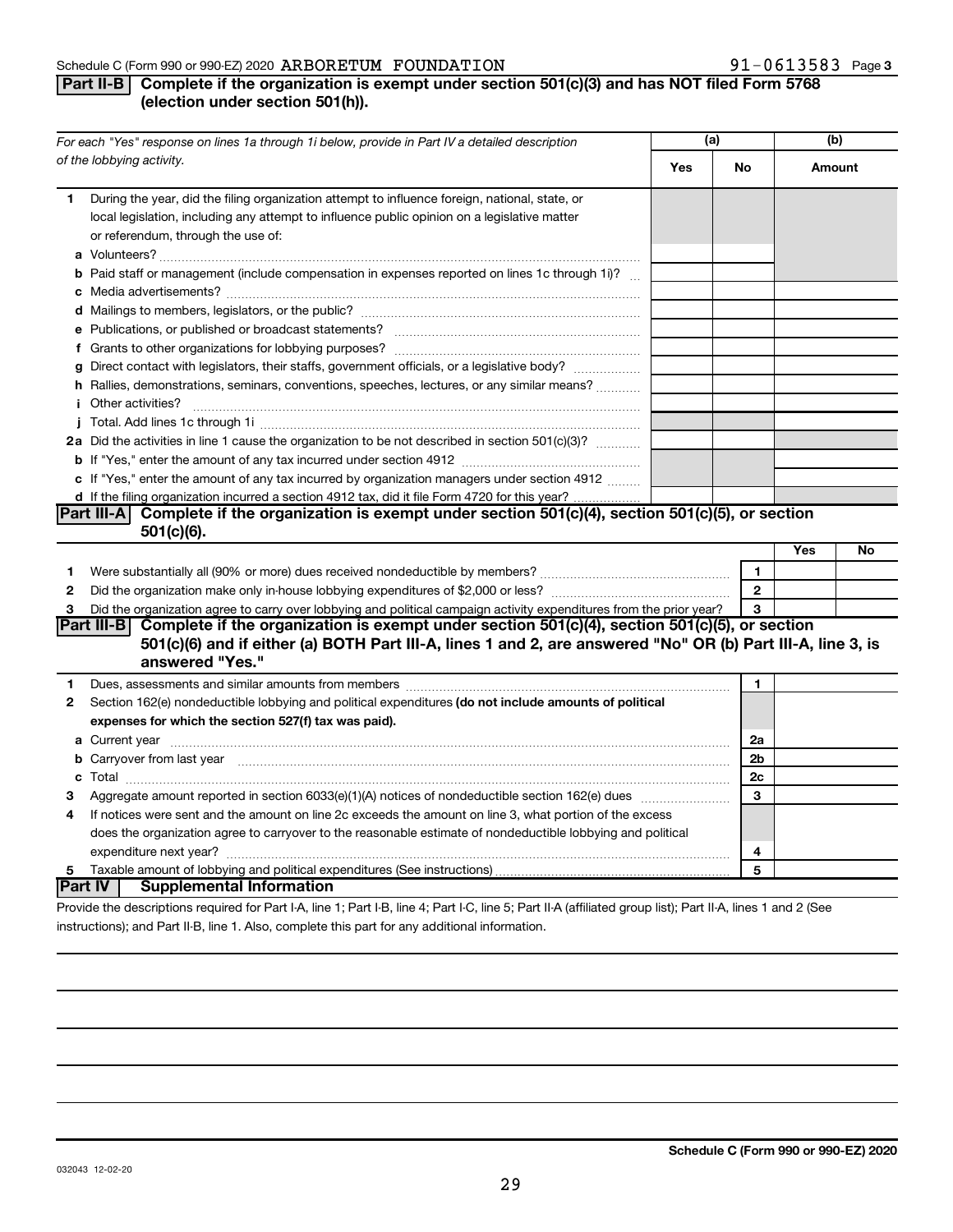| <b>SCHEDULE D</b> |
|-------------------|
|-------------------|

# **SCHEDULE D Supplemental Financial Statements**<br> **Form 990 2020**<br> **Part IV** line 6.7.8.9.10, 11a, 11b, 11d, 11d, 11d, 11d, 11d, 12a, 0r, 12b

**(Form 990) | Complete if the organization answered "Yes" on Form 990, Part IV, line 6, 7, 8, 9, 10, 11a, 11b, 11c, 11d, 11e, 11f, 12a, or 12b.**

**| Attach to Form 990. |Go to www.irs.gov/Form990 for instructions and the latest information.**



Department of the Treasury Internal Revenue Service **Name of the organization <b>Employer is a set of the organization Employer in the organization Employer is a set of the organization Employer in the organization Employer is a set of the organization Employer in t** 

|                     |  |  | ployer identification number |
|---------------------|--|--|------------------------------|
| $0.1$ $0.71$ $0.70$ |  |  |                              |

**Schedule D (Form 990) 2020** 

|         | ARBORETUM FOUNDATION                                                                                                                                                                                                                                |                         | 91-0613583                                         |
|---------|-----------------------------------------------------------------------------------------------------------------------------------------------------------------------------------------------------------------------------------------------------|-------------------------|----------------------------------------------------|
| Part I  | Organizations Maintaining Donor Advised Funds or Other Similar Funds or Accounts. Complete if the                                                                                                                                                   |                         |                                                    |
|         | organization answered "Yes" on Form 990, Part IV, line 6.                                                                                                                                                                                           |                         |                                                    |
|         |                                                                                                                                                                                                                                                     | (a) Donor advised funds | (b) Funds and other accounts                       |
| 1       |                                                                                                                                                                                                                                                     |                         |                                                    |
| 2       | Aggregate value of contributions to (during year)                                                                                                                                                                                                   |                         |                                                    |
| З       | Aggregate value of grants from (during year)                                                                                                                                                                                                        |                         |                                                    |
| 4       |                                                                                                                                                                                                                                                     |                         |                                                    |
| 5       | Did the organization inform all donors and donor advisors in writing that the assets held in donor advised funds                                                                                                                                    |                         |                                                    |
|         |                                                                                                                                                                                                                                                     |                         | Yes<br>No                                          |
| 6       | Did the organization inform all grantees, donors, and donor advisors in writing that grant funds can be used only                                                                                                                                   |                         |                                                    |
|         | for charitable purposes and not for the benefit of the donor or donor advisor, or for any other purpose conferring                                                                                                                                  |                         |                                                    |
|         |                                                                                                                                                                                                                                                     |                         | Yes<br>No                                          |
| Part II | Conservation Easements. Complete if the organization answered "Yes" on Form 990, Part IV, line 7.                                                                                                                                                   |                         |                                                    |
|         |                                                                                                                                                                                                                                                     |                         |                                                    |
| 1       | Purpose(s) of conservation easements held by the organization (check all that apply).                                                                                                                                                               |                         |                                                    |
|         | Preservation of land for public use (for example, recreation or education)                                                                                                                                                                          |                         | Preservation of a historically important land area |
|         | Protection of natural habitat                                                                                                                                                                                                                       |                         | Preservation of a certified historic structure     |
|         | Preservation of open space                                                                                                                                                                                                                          |                         |                                                    |
| 2       | Complete lines 2a through 2d if the organization held a qualified conservation contribution in the form of a conservation easement on the last                                                                                                      |                         |                                                    |
|         | day of the tax year.                                                                                                                                                                                                                                |                         | Held at the End of the Tax Year                    |
|         |                                                                                                                                                                                                                                                     |                         | 2a                                                 |
| b       | Total acreage restricted by conservation easements                                                                                                                                                                                                  |                         | 2b                                                 |
| с       |                                                                                                                                                                                                                                                     |                         | 2c                                                 |
|         | d Number of conservation easements included in (c) acquired after 7/25/06, and not on a historic structure                                                                                                                                          |                         |                                                    |
|         | listed in the National Register [111] [12] The Mational Register [11] All and the Mation of The Mational Register [11] All and the Mation of The Mation of The Mation of The Mation of The Mation of The Mation of The Mation                       |                         | 2d                                                 |
| 3       | Number of conservation easements modified, transferred, released, extinguished, or terminated by the organization during the tax                                                                                                                    |                         |                                                    |
|         | $year \triangleright$                                                                                                                                                                                                                               |                         |                                                    |
| 4       | Number of states where property subject to conservation easement is located >                                                                                                                                                                       |                         |                                                    |
| 5       | Does the organization have a written policy regarding the periodic monitoring, inspection, handling of                                                                                                                                              |                         |                                                    |
|         | violations, and enforcement of the conservation easements it holds?                                                                                                                                                                                 |                         | Yes<br>No                                          |
| 6       | Staff and volunteer hours devoted to monitoring, inspecting, handling of violations, and enforcing conservation easements during the year                                                                                                           |                         |                                                    |
|         |                                                                                                                                                                                                                                                     |                         |                                                    |
| 7       | Amount of expenses incurred in monitoring, inspecting, handling of violations, and enforcing conservation easements during the year                                                                                                                 |                         |                                                    |
|         | $\blacktriangleright$ \$                                                                                                                                                                                                                            |                         |                                                    |
| 8       | Does each conservation easement reported on line 2(d) above satisfy the requirements of section 170(h)(4)(B)(i)                                                                                                                                     |                         |                                                    |
|         |                                                                                                                                                                                                                                                     |                         | Yes<br>No                                          |
| 9       | In Part XIII, describe how the organization reports conservation easements in its revenue and expense statement and                                                                                                                                 |                         |                                                    |
|         | balance sheet, and include, if applicable, the text of the footnote to the organization's financial statements that describes the                                                                                                                   |                         |                                                    |
|         | organization's accounting for conservation easements.<br>Organizations Maintaining Collections of Art, Historical Treasures, or Other Similar Assets.                                                                                               |                         |                                                    |
|         | Part III<br>Complete if the organization answered "Yes" on Form 990, Part IV, line 8.                                                                                                                                                               |                         |                                                    |
|         |                                                                                                                                                                                                                                                     |                         |                                                    |
|         | 1a If the organization elected, as permitted under FASB ASC 958, not to report in its revenue statement and balance sheet works                                                                                                                     |                         |                                                    |
|         | of art, historical treasures, or other similar assets held for public exhibition, education, or research in furtherance of public<br>service, provide in Part XIII the text of the footnote to its financial statements that describes these items. |                         |                                                    |
|         |                                                                                                                                                                                                                                                     |                         |                                                    |
|         | <b>b</b> If the organization elected, as permitted under FASB ASC 958, to report in its revenue statement and balance sheet works of                                                                                                                |                         |                                                    |
|         | art, historical treasures, or other similar assets held for public exhibition, education, or research in furtherance of public service,                                                                                                             |                         |                                                    |
|         | provide the following amounts relating to these items:                                                                                                                                                                                              |                         |                                                    |
|         | (i)                                                                                                                                                                                                                                                 |                         | - \$                                               |
|         | (ii) Assets included in Form 990, Part X                                                                                                                                                                                                            |                         | $\blacktriangleright$ \$                           |
| 2       | If the organization received or held works of art, historical treasures, or other similar assets for financial gain, provide                                                                                                                        |                         |                                                    |
|         | the following amounts required to be reported under FASB ASC 958 relating to these items:                                                                                                                                                           |                         |                                                    |
| а       |                                                                                                                                                                                                                                                     |                         | - \$                                               |
|         |                                                                                                                                                                                                                                                     |                         | $\blacktriangleright$ s                            |

| LHA For Paperwork Reduction Act Notice, see the Instructions for Form 990. |
|----------------------------------------------------------------------------|
| 032051 12-01-20                                                            |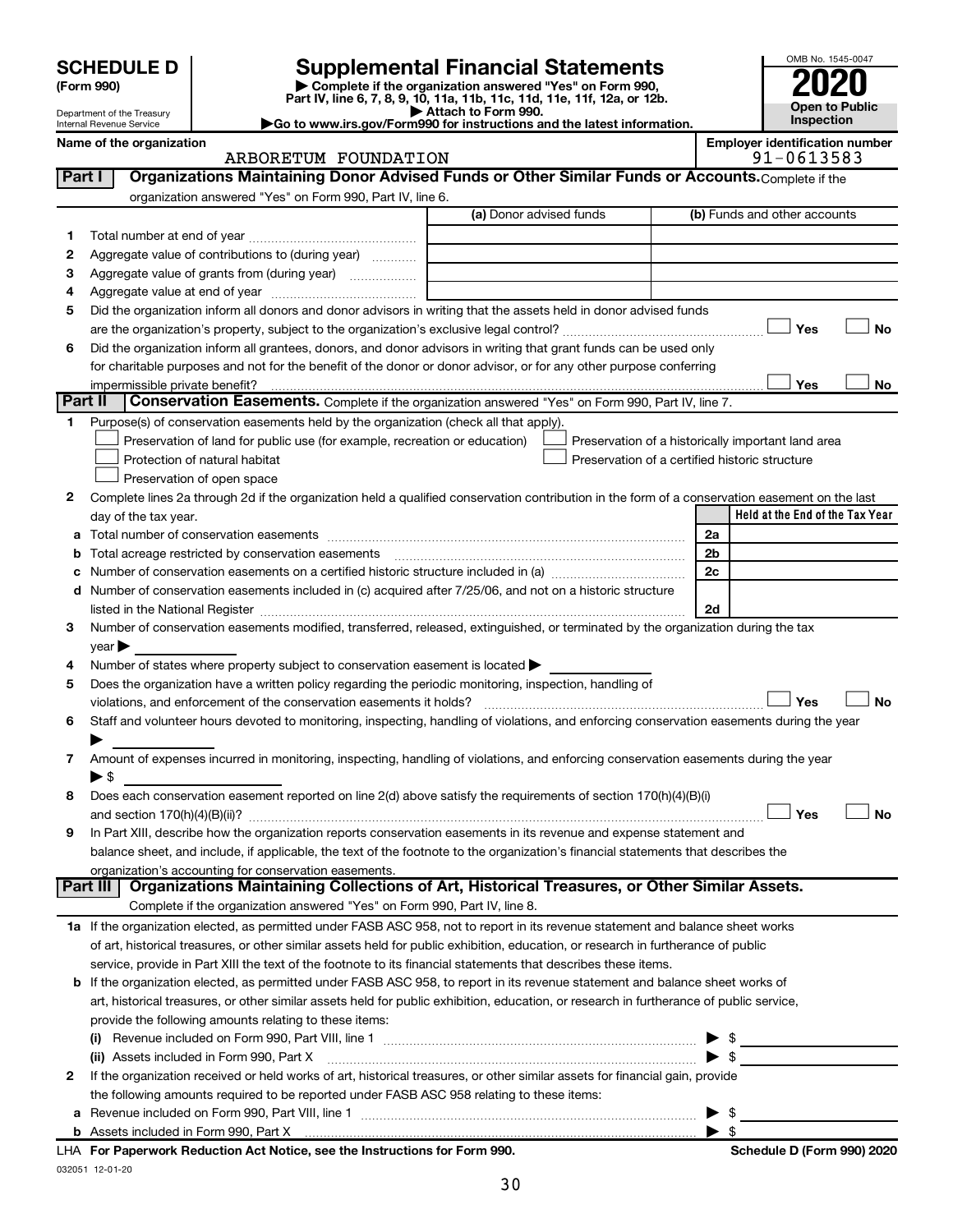|   | Schedule D (Form 990) 2020                                                                                                                                                                                                            | ARBORETUM FOUNDATION |                |                          |                 | $91 - 0613583$ Page 2                |                     |            |                  |
|---|---------------------------------------------------------------------------------------------------------------------------------------------------------------------------------------------------------------------------------------|----------------------|----------------|--------------------------|-----------------|--------------------------------------|---------------------|------------|------------------|
|   | Part III<br>Organizations Maintaining Collections of Art, Historical Treasures, or Other Similar Assets (continued)                                                                                                                   |                      |                |                          |                 |                                      |                     |            |                  |
| 3 | Using the organization's acquisition, accession, and other records, check any of the following that make significant use of its                                                                                                       |                      |                |                          |                 |                                      |                     |            |                  |
|   | collection items (check all that apply):                                                                                                                                                                                              |                      |                |                          |                 |                                      |                     |            |                  |
| a | Public exhibition                                                                                                                                                                                                                     |                      |                | Loan or exchange program |                 |                                      |                     |            |                  |
| b | Scholarly research                                                                                                                                                                                                                    |                      | Other          |                          |                 |                                      |                     |            |                  |
| с | Preservation for future generations                                                                                                                                                                                                   |                      |                |                          |                 |                                      |                     |            |                  |
| 4 | Provide a description of the organization's collections and explain how they further the organization's exempt purpose in Part XIII.                                                                                                  |                      |                |                          |                 |                                      |                     |            |                  |
| 5 | During the year, did the organization solicit or receive donations of art, historical treasures, or other similar assets                                                                                                              |                      |                |                          |                 |                                      |                     |            |                  |
|   |                                                                                                                                                                                                                                       |                      |                |                          |                 |                                      | Yes                 |            | No               |
|   | Part IV<br><b>Escrow and Custodial Arrangements.</b> Complete if the organization answered "Yes" on Form 990, Part IV, line 9, or                                                                                                     |                      |                |                          |                 |                                      |                     |            |                  |
|   | reported an amount on Form 990, Part X, line 21.                                                                                                                                                                                      |                      |                |                          |                 |                                      |                     |            |                  |
|   | 1a Is the organization an agent, trustee, custodian or other intermediary for contributions or other assets not included                                                                                                              |                      |                |                          |                 |                                      |                     |            |                  |
|   |                                                                                                                                                                                                                                       |                      |                |                          |                 |                                      | Yes                 |            | No               |
|   | b If "Yes," explain the arrangement in Part XIII and complete the following table:                                                                                                                                                    |                      |                |                          |                 |                                      |                     |            |                  |
|   |                                                                                                                                                                                                                                       |                      |                |                          |                 |                                      | Amount              |            |                  |
|   | c Beginning balance Manual Communication and the contract of the contract of the contract of the contract of the contract of the contract of the contract of the contract of the contract of the contract of the contract of t        |                      |                |                          | 1c              |                                      |                     |            |                  |
|   |                                                                                                                                                                                                                                       |                      |                |                          | 1d              |                                      |                     |            |                  |
|   | e Distributions during the year manufactured and continuum and contained and the year manufactured and contained and the year manufactured and contained and contained and contained and contained and contained and contained        |                      |                |                          | 1e              |                                      |                     |            |                  |
|   |                                                                                                                                                                                                                                       |                      |                |                          | 1f              |                                      |                     |            |                  |
|   | 2a Did the organization include an amount on Form 990, Part X, line 21, for escrow or custodial account liability?                                                                                                                    |                      |                |                          |                 | .                                    | Yes                 |            | No               |
|   | <b>b</b> If "Yes," explain the arrangement in Part XIII. Check here if the explanation has been provided on Part XIII<br>Endowment Funds. Complete if the organization answered "Yes" on Form 990, Part IV, line 10.<br><b>Part V</b> |                      |                |                          |                 |                                      |                     |            |                  |
|   |                                                                                                                                                                                                                                       | (a) Current year     | (b) Prior year | (c) Two years back       |                 | $\vert$ (d) Three years back $\vert$ | (e) Four years back |            |                  |
|   | <b>1a</b> Beginning of year balance <i>manument</i>                                                                                                                                                                                   | 3,264,369.           | 2,742,900.     | 2, 132, 162.             |                 | 2,033,369.                           |                     | 1,884,977. |                  |
|   |                                                                                                                                                                                                                                       | 213,007.             | 526,085.       | 578,469.                 |                 | 31,000.                              |                     |            | 20,525.          |
|   | c Net investment earnings, gains, and losses                                                                                                                                                                                          | 656,191.             | 74,533.        | 109,348.                 |                 | 142,068.                             |                     |            | 199,723.         |
|   | <b>d</b> Grants or scholarships <i></i>                                                                                                                                                                                               |                      |                |                          |                 |                                      |                     |            |                  |
|   | e Other expenditures for facilities                                                                                                                                                                                                   |                      |                |                          |                 |                                      |                     |            |                  |
|   | and programs                                                                                                                                                                                                                          | 94,890.              | 79, 149.       | 77,079.                  |                 | 74, 275.                             |                     |            | 71,856.          |
|   | f Administrative expenses                                                                                                                                                                                                             |                      |                |                          |                 |                                      |                     |            |                  |
|   | <b>g</b> End of year balance $\ldots$                                                                                                                                                                                                 | 4,038,677.           | 3, 264, 369.   | 2,742,900.               |                 | 2,132,162.                           |                     | 2,033,369. |                  |
| 2 | Provide the estimated percentage of the current year end balance (line 1g, column (a)) held as:                                                                                                                                       |                      |                |                          |                 |                                      |                     |            |                  |
|   | a Board designated or quasi-endowment >                                                                                                                                                                                               | 43.4900              | %              |                          |                 |                                      |                     |            |                  |
|   | <b>b</b> Permanent endowment > 37.3900                                                                                                                                                                                                | $\%$                 |                |                          |                 |                                      |                     |            |                  |
|   | 19.1200%<br>c Term endowment $\blacktriangleright$                                                                                                                                                                                    |                      |                |                          |                 |                                      |                     |            |                  |
|   | The percentages on lines 2a, 2b, and 2c should equal 100%.                                                                                                                                                                            |                      |                |                          |                 |                                      |                     |            |                  |
|   | 3a Are there endowment funds not in the possession of the organization that are held and administered for the organization                                                                                                            |                      |                |                          |                 |                                      |                     |            |                  |
|   | by:                                                                                                                                                                                                                                   |                      |                |                          |                 |                                      |                     | Yes        | No               |
|   | (i)                                                                                                                                                                                                                                   |                      |                |                          |                 |                                      | 3a(i)               | х          |                  |
|   |                                                                                                                                                                                                                                       |                      |                |                          |                 |                                      | 3a(ii)              |            | x                |
|   |                                                                                                                                                                                                                                       |                      |                |                          |                 |                                      | 3b                  |            |                  |
| 4 | Describe in Part XIII the intended uses of the organization's endowment funds.                                                                                                                                                        |                      |                |                          |                 |                                      |                     |            |                  |
|   | Land, Buildings, and Equipment.<br><b>Part VI</b>                                                                                                                                                                                     |                      |                |                          |                 |                                      |                     |            |                  |
|   | Complete if the organization answered "Yes" on Form 990, Part IV, line 11a. See Form 990, Part X, line 10.                                                                                                                            |                      |                |                          |                 |                                      |                     |            |                  |
|   | Description of property                                                                                                                                                                                                               | (a) Cost or other    |                | (b) Cost or other        | (c) Accumulated |                                      | (d) Book value      |            |                  |
|   |                                                                                                                                                                                                                                       | basis (investment)   |                | basis (other)            | depreciation    |                                      |                     |            |                  |
|   |                                                                                                                                                                                                                                       |                      |                |                          |                 |                                      |                     |            |                  |
| b |                                                                                                                                                                                                                                       |                      |                |                          |                 |                                      |                     |            |                  |
|   |                                                                                                                                                                                                                                       |                      |                |                          |                 |                                      |                     |            |                  |
|   |                                                                                                                                                                                                                                       |                      |                |                          |                 |                                      |                     |            |                  |
|   |                                                                                                                                                                                                                                       |                      |                | 142,580.                 | 142,580.        |                                      |                     |            | 0.               |
|   | Total. Add lines 1a through 1e. (Column (d) must equal Form 990, Part X, column (B), line 10c.)                                                                                                                                       |                      |                |                          |                 |                                      |                     |            | $\overline{0}$ . |

**Schedule D (Form 990) 2020**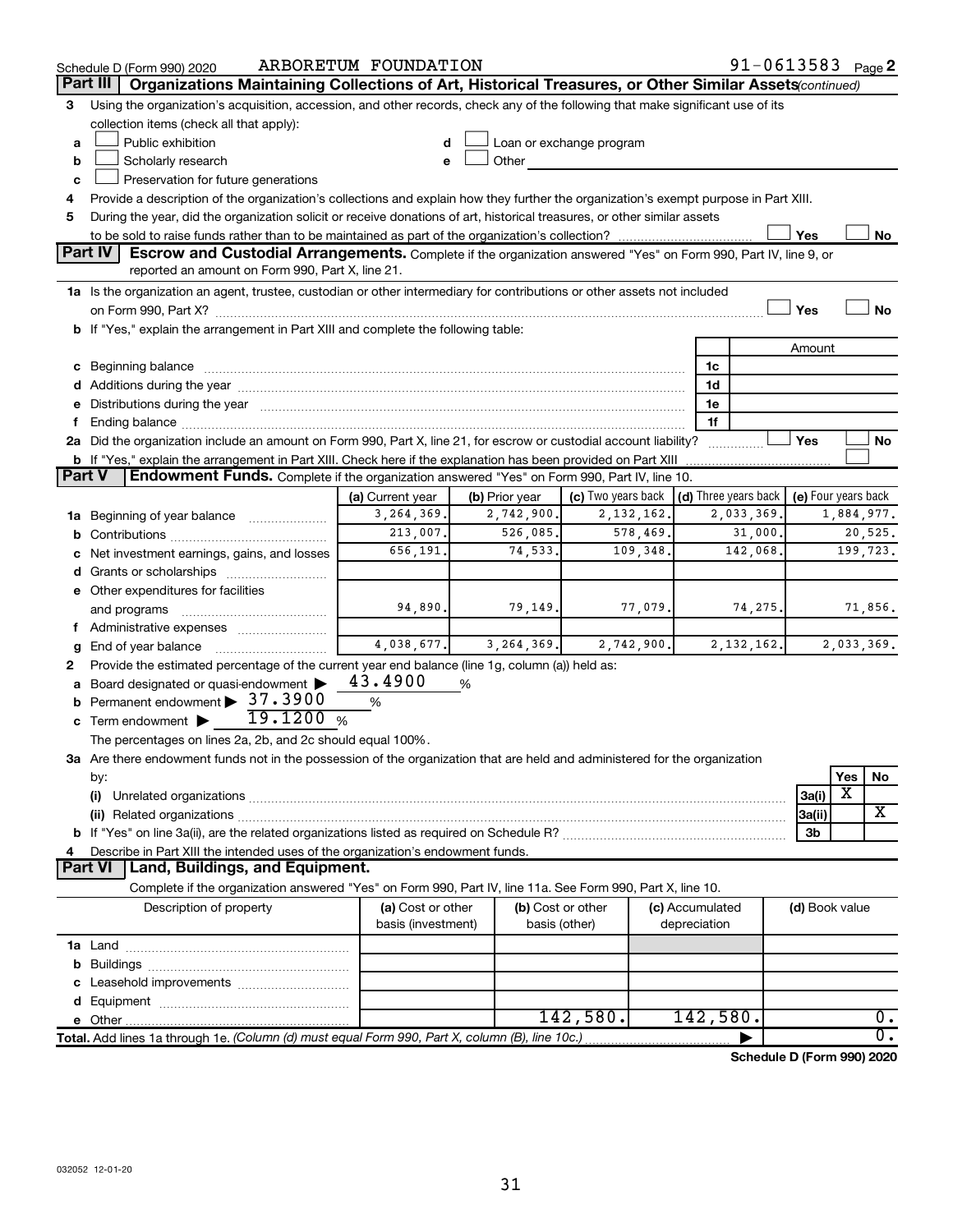| (a) Description of security or category (including name of security)                                              | (b) Book value  | (c) Method of valuation: Cost or end-of-year market value |                |
|-------------------------------------------------------------------------------------------------------------------|-----------------|-----------------------------------------------------------|----------------|
| (1) Financial derivatives                                                                                         |                 |                                                           |                |
|                                                                                                                   |                 |                                                           |                |
| $(3)$ Other                                                                                                       |                 |                                                           |                |
| (A)                                                                                                               |                 |                                                           |                |
| (B)                                                                                                               |                 |                                                           |                |
|                                                                                                                   |                 |                                                           |                |
| (C)                                                                                                               |                 |                                                           |                |
| (D)                                                                                                               |                 |                                                           |                |
| (E)                                                                                                               |                 |                                                           |                |
| (F)                                                                                                               |                 |                                                           |                |
| (G)                                                                                                               |                 |                                                           |                |
| (H)                                                                                                               |                 |                                                           |                |
| Total. (Col. (b) must equal Form 990, Part X, col. (B) line 12.)                                                  |                 |                                                           |                |
| Part VIII Investments - Program Related.                                                                          |                 |                                                           |                |
| Complete if the organization answered "Yes" on Form 990, Part IV, line 11c. See Form 990, Part X, line 13.        |                 |                                                           |                |
| (a) Description of investment                                                                                     | (b) Book value  | (c) Method of valuation: Cost or end-of-year market value |                |
| (1)                                                                                                               |                 |                                                           |                |
| (2)                                                                                                               |                 |                                                           |                |
|                                                                                                                   |                 |                                                           |                |
| (3)                                                                                                               |                 |                                                           |                |
| (4)                                                                                                               |                 |                                                           |                |
| (5)                                                                                                               |                 |                                                           |                |
| (6)                                                                                                               |                 |                                                           |                |
| (7)                                                                                                               |                 |                                                           |                |
| (8)                                                                                                               |                 |                                                           |                |
| (9)                                                                                                               |                 |                                                           |                |
| Total. (Col. (b) must equal Form 990, Part X, col. (B) line 13.) $\blacktriangleright$                            |                 |                                                           |                |
| Part IX<br><b>Other Assets.</b>                                                                                   |                 |                                                           |                |
| Complete if the organization answered "Yes" on Form 990, Part IV, line 11d. See Form 990, Part X, line 15.        |                 |                                                           |                |
|                                                                                                                   | (a) Description |                                                           | (b) Book value |
| (1)                                                                                                               |                 |                                                           |                |
|                                                                                                                   |                 |                                                           |                |
|                                                                                                                   |                 |                                                           |                |
| (2)                                                                                                               |                 |                                                           |                |
| (3)                                                                                                               |                 |                                                           |                |
| (4)                                                                                                               |                 |                                                           |                |
| (5)                                                                                                               |                 |                                                           |                |
| (6)                                                                                                               |                 |                                                           |                |
| (7)                                                                                                               |                 |                                                           |                |
| (8)                                                                                                               |                 |                                                           |                |
| (9)                                                                                                               |                 |                                                           |                |
| Total. (Column (b) must equal Form 990, Part X, col. (B) line 15.)                                                |                 |                                                           |                |
| <b>Other Liabilities.</b><br>Part X                                                                               |                 |                                                           |                |
|                                                                                                                   |                 |                                                           |                |
| Complete if the organization answered "Yes" on Form 990, Part IV, line 11e or 11f. See Form 990, Part X, line 25. |                 |                                                           |                |
| (a) Description of liability<br>1.                                                                                |                 |                                                           | (b) Book value |
| Federal income taxes<br>(1)                                                                                       |                 |                                                           |                |
| (2)                                                                                                               |                 |                                                           |                |
| (3)                                                                                                               |                 |                                                           |                |
| (4)                                                                                                               |                 |                                                           |                |
| (5)                                                                                                               |                 |                                                           |                |
| (6)                                                                                                               |                 |                                                           |                |
| (7)                                                                                                               |                 |                                                           |                |
| (8)                                                                                                               |                 |                                                           |                |
| (9)                                                                                                               |                 |                                                           |                |

Complete if the organization answered "Yes" on Form 990, Part IV, line 11b. See Form 990, Part X, line 12.

**2.** Liability for uncertain tax positions. In Part XIII, provide the text of the footnote to the organization's financial statements that reports the organization's liability for uncertain tax positions under FASB ASC 740. Check here if the text of the footnote has been provided in Part XIII  $\perp$ 

**Schedule D (Form 990) 2020**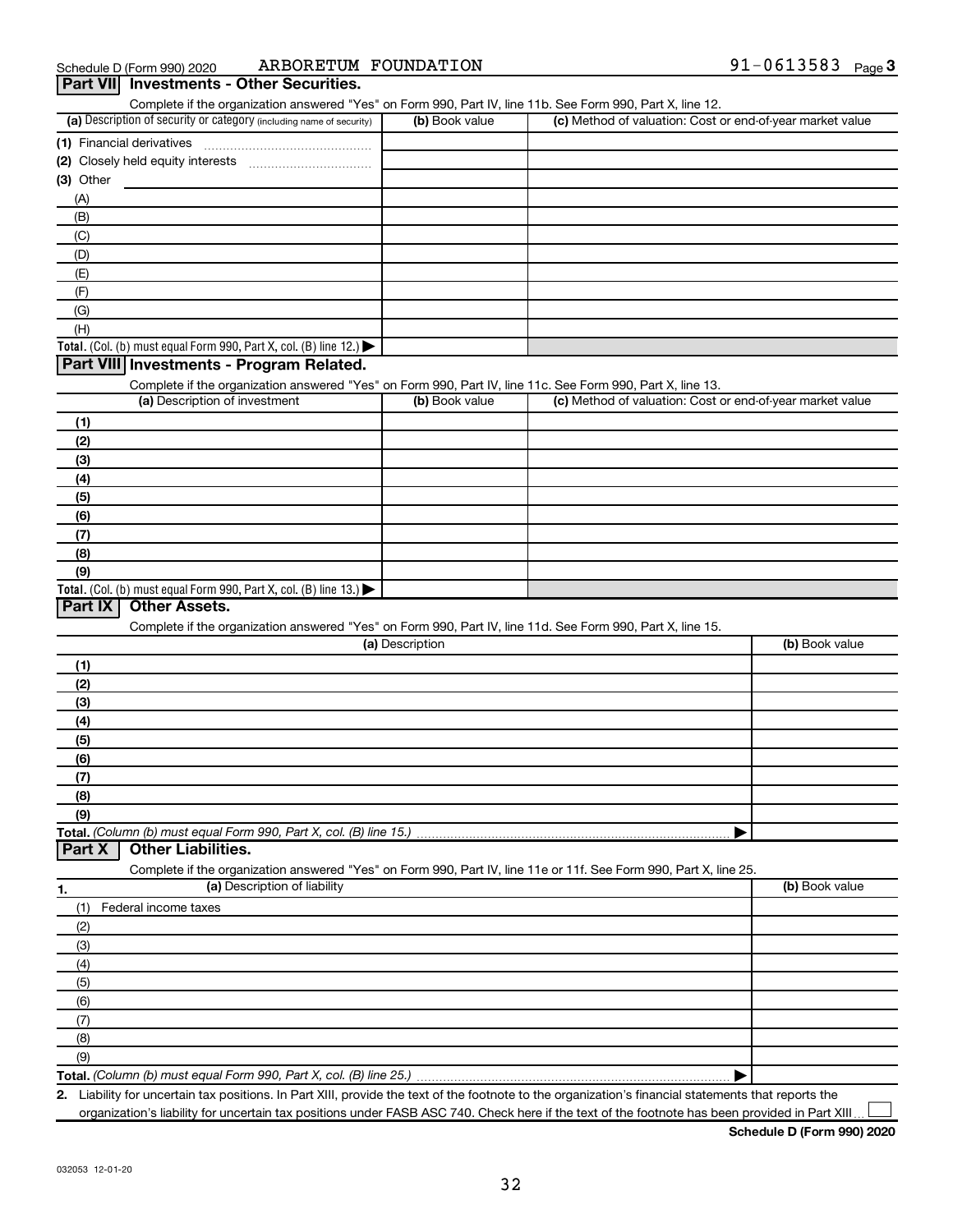|   | ARBORETUM FOUNDATION<br>Schedule D (Form 990) 2020                                                                                                                                                                                   |                |          |                | 91-0613583 $_{Page 4}$      |
|---|--------------------------------------------------------------------------------------------------------------------------------------------------------------------------------------------------------------------------------------|----------------|----------|----------------|-----------------------------|
|   | Reconciliation of Revenue per Audited Financial Statements With Revenue per Return.<br>Part XI                                                                                                                                       |                |          |                |                             |
|   | Complete if the organization answered "Yes" on Form 990, Part IV, line 12a.                                                                                                                                                          |                |          |                |                             |
| 1 | Total revenue, gains, and other support per audited financial statements                                                                                                                                                             |                |          | $\blacksquare$ | 3, 245, 648.                |
| 2 | Amounts included on line 1 but not on Form 990, Part VIII, line 12:                                                                                                                                                                  |                |          |                |                             |
| a |                                                                                                                                                                                                                                      | 2a             | 788,139. |                |                             |
|   |                                                                                                                                                                                                                                      | 2 <sub>h</sub> | 23,528.  |                |                             |
|   |                                                                                                                                                                                                                                      | 2 <sub>c</sub> |          |                |                             |
| d |                                                                                                                                                                                                                                      | 2d             | 25,613.  |                |                             |
| е | Add lines 2a through 2d                                                                                                                                                                                                              |                |          | 2е             | 837,280.                    |
| З |                                                                                                                                                                                                                                      |                |          | $\mathbf{3}$   | 2,408,368.                  |
| 4 | Amounts included on Form 990, Part VIII, line 12, but not on line 1:                                                                                                                                                                 |                |          |                |                             |
| a | Investment expenses not included on Form 990, Part VIII, line 7b [100] [200] 4a                                                                                                                                                      |                | 48,321.  |                |                             |
|   |                                                                                                                                                                                                                                      | 4b             |          |                |                             |
|   | c Add lines 4a and 4b                                                                                                                                                                                                                |                |          | 4c             | 48,321.                     |
|   |                                                                                                                                                                                                                                      |                |          | 5              | 2,456,689.                  |
|   |                                                                                                                                                                                                                                      |                |          |                |                             |
|   | Part XII   Reconciliation of Expenses per Audited Financial Statements With Expenses per Return.                                                                                                                                     |                |          |                |                             |
|   | Complete if the organization answered "Yes" on Form 990, Part IV, line 12a.                                                                                                                                                          |                |          |                |                             |
| 1 |                                                                                                                                                                                                                                      |                |          | $\mathbf{1}$   | 1,886,783.                  |
| 2 | Amounts included on line 1 but not on Form 990, Part IX, line 25:                                                                                                                                                                    |                |          |                |                             |
| a |                                                                                                                                                                                                                                      | 2a             | 23,528.  |                |                             |
| b |                                                                                                                                                                                                                                      | 2 <sub>b</sub> |          |                |                             |
|   |                                                                                                                                                                                                                                      | 2c             |          |                |                             |
| d |                                                                                                                                                                                                                                      | 2d             | 25,613.  |                |                             |
| e |                                                                                                                                                                                                                                      |                |          | 2e             |                             |
| з | Add lines 2a through 2d <b>continuum continuum contract and all the contract of the contract of the contract of the contract of the contract of the contract of the contract of the contract of the contract of the contract of </b> |                |          | $\mathbf{a}$   | $\frac{49,141}{1,837,642.}$ |
| 4 | Amounts included on Form 990, Part IX, line 25, but not on line 1:                                                                                                                                                                   |                |          |                |                             |
| a | Investment expenses not included on Form 990, Part VIII, line 7b [100] [100] [100] [100] [100] [100] [100] [10                                                                                                                       | 4a             | 48,321.  |                |                             |
|   | Other (Describe in Part XIII.)                                                                                                                                                                                                       | 4 <sub>b</sub> |          |                |                             |
|   | Add lines 4a and 4b                                                                                                                                                                                                                  |                |          | 4c             | 48,321.                     |
| 5 |                                                                                                                                                                                                                                      |                |          | 5              | 1,885,963.                  |
|   | Part XIII Supplemental Information.                                                                                                                                                                                                  |                |          |                |                             |

Provide the descriptions required for Part II, lines 3, 5, and 9; Part III, lines 1a and 4; Part IV, lines 1b and 2b; Part V, line 4; Part X, line 2; Part XI, lines 2d and 4b; and Part XII, lines 2d and 4b. Also complete this part to provide any additional information.

## PART XI, LINE 2D - OTHER ADJUSTMENTS:

SPECIAL EVENT EXPENSES 25,613.

PART XII, LINE 2D - OTHER ADJUSTMENTS:

## SPECIAL EVENT EXPENSES 25,613.

91-0613583 Page 4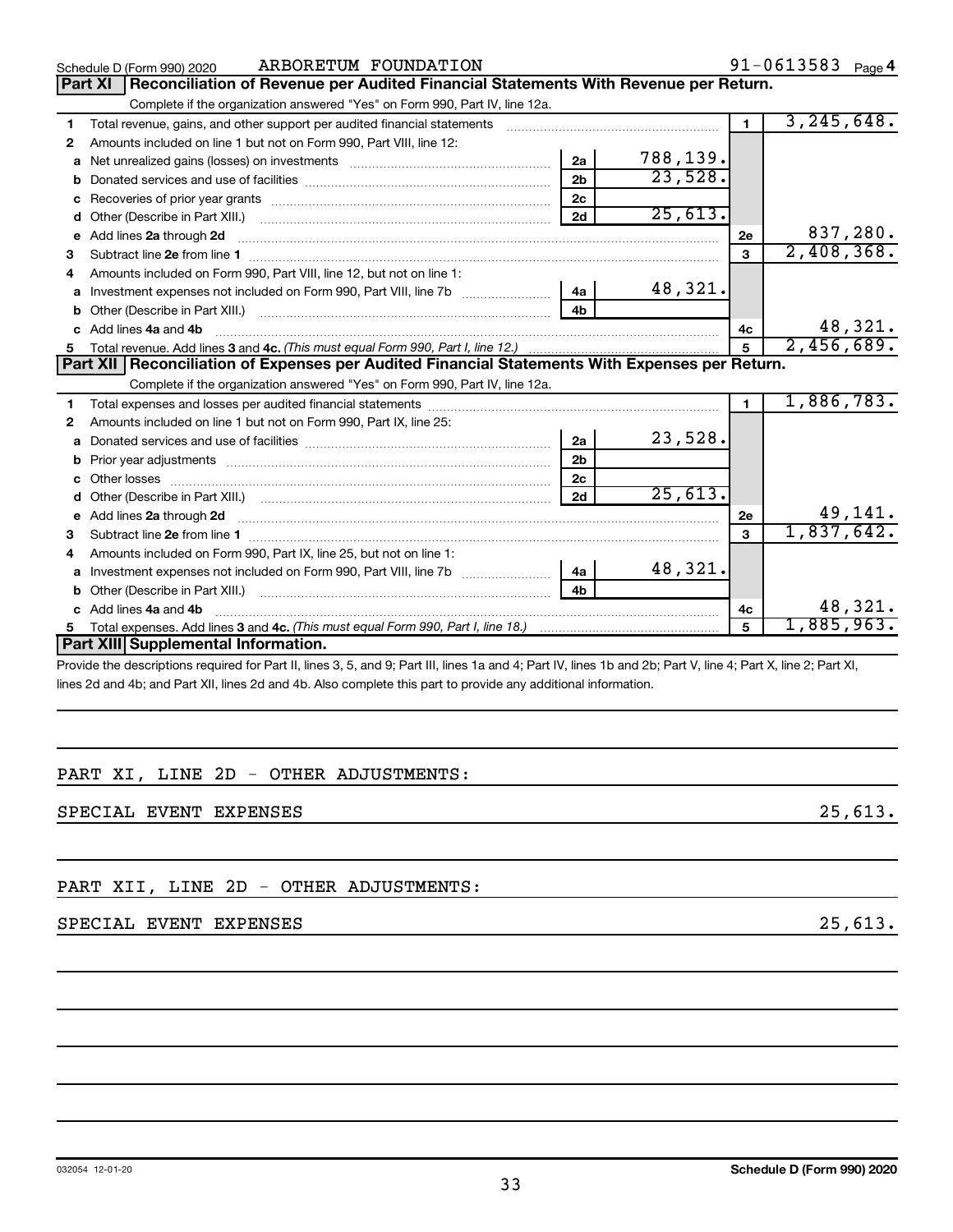| Complete if the organization answered "Yes" on Form 990, Part IV, line 17, 18, or 19, or if the<br>(Form 990 or 990-EZ)<br>organization entered more than \$15,000 on Form 990-EZ, line 6a.<br>Attach to Form 990 or Form 990-EZ.<br>Open to Public<br>Department of the Treasury<br>Inspection<br>Internal Revenue Service<br>Go to www.irs.gov/Form990 for instructions and the latest information.<br><b>Employer identification number</b><br>Name of the organization<br>91-0613583<br>ARBORETUM FOUNDATION |  |  |  |  |  |  |  |  |  |
|------------------------------------------------------------------------------------------------------------------------------------------------------------------------------------------------------------------------------------------------------------------------------------------------------------------------------------------------------------------------------------------------------------------------------------------------------------------------------------------------------------------|--|--|--|--|--|--|--|--|--|
|                                                                                                                                                                                                                                                                                                                                                                                                                                                                                                                  |  |  |  |  |  |  |  |  |  |
|                                                                                                                                                                                                                                                                                                                                                                                                                                                                                                                  |  |  |  |  |  |  |  |  |  |
|                                                                                                                                                                                                                                                                                                                                                                                                                                                                                                                  |  |  |  |  |  |  |  |  |  |
|                                                                                                                                                                                                                                                                                                                                                                                                                                                                                                                  |  |  |  |  |  |  |  |  |  |
| Part I<br>Fundraising Activities. Complete if the organization answered "Yes" on Form 990, Part IV, line 17. Form 990-EZ filers are not                                                                                                                                                                                                                                                                                                                                                                          |  |  |  |  |  |  |  |  |  |
| required to complete this part.                                                                                                                                                                                                                                                                                                                                                                                                                                                                                  |  |  |  |  |  |  |  |  |  |
| 1 Indicate whether the organization raised funds through any of the following activities. Check all that apply.                                                                                                                                                                                                                                                                                                                                                                                                  |  |  |  |  |  |  |  |  |  |
| Mail solicitations<br>Solicitation of non-government grants<br>a<br>e<br>Internet and email solicitations<br>Solicitation of government grants<br>f<br>b                                                                                                                                                                                                                                                                                                                                                         |  |  |  |  |  |  |  |  |  |
| Phone solicitations<br>Special fundraising events<br>с<br>g                                                                                                                                                                                                                                                                                                                                                                                                                                                      |  |  |  |  |  |  |  |  |  |
| In-person solicitations<br>d                                                                                                                                                                                                                                                                                                                                                                                                                                                                                     |  |  |  |  |  |  |  |  |  |
| 2 a Did the organization have a written or oral agreement with any individual (including officers, directors, trustees, or                                                                                                                                                                                                                                                                                                                                                                                       |  |  |  |  |  |  |  |  |  |
| key employees listed in Form 990, Part VII) or entity in connection with professional fundraising services?<br>Yes<br>No                                                                                                                                                                                                                                                                                                                                                                                         |  |  |  |  |  |  |  |  |  |
| b If "Yes," list the 10 highest paid individuals or entities (fundraisers) pursuant to agreements under which the fundraiser is to be<br>compensated at least \$5,000 by the organization.                                                                                                                                                                                                                                                                                                                       |  |  |  |  |  |  |  |  |  |
|                                                                                                                                                                                                                                                                                                                                                                                                                                                                                                                  |  |  |  |  |  |  |  |  |  |
| (v) Amount paid<br>(iii) Did<br>fundraiser<br>(vi) Amount paid<br>(i) Name and address of individual<br>(iv) Gross receipts<br>to (or retained by)                                                                                                                                                                                                                                                                                                                                                               |  |  |  |  |  |  |  |  |  |
| to (or retained by)<br>(ii) Activity<br>have custody<br>fundraiser<br>or entity (fundraiser)<br>from activity<br>or control of<br>organization<br>contributions?<br>listed in col. (i)                                                                                                                                                                                                                                                                                                                           |  |  |  |  |  |  |  |  |  |
| Yes<br>No                                                                                                                                                                                                                                                                                                                                                                                                                                                                                                        |  |  |  |  |  |  |  |  |  |
|                                                                                                                                                                                                                                                                                                                                                                                                                                                                                                                  |  |  |  |  |  |  |  |  |  |
|                                                                                                                                                                                                                                                                                                                                                                                                                                                                                                                  |  |  |  |  |  |  |  |  |  |
|                                                                                                                                                                                                                                                                                                                                                                                                                                                                                                                  |  |  |  |  |  |  |  |  |  |
|                                                                                                                                                                                                                                                                                                                                                                                                                                                                                                                  |  |  |  |  |  |  |  |  |  |
|                                                                                                                                                                                                                                                                                                                                                                                                                                                                                                                  |  |  |  |  |  |  |  |  |  |
|                                                                                                                                                                                                                                                                                                                                                                                                                                                                                                                  |  |  |  |  |  |  |  |  |  |
|                                                                                                                                                                                                                                                                                                                                                                                                                                                                                                                  |  |  |  |  |  |  |  |  |  |
|                                                                                                                                                                                                                                                                                                                                                                                                                                                                                                                  |  |  |  |  |  |  |  |  |  |
|                                                                                                                                                                                                                                                                                                                                                                                                                                                                                                                  |  |  |  |  |  |  |  |  |  |
|                                                                                                                                                                                                                                                                                                                                                                                                                                                                                                                  |  |  |  |  |  |  |  |  |  |
|                                                                                                                                                                                                                                                                                                                                                                                                                                                                                                                  |  |  |  |  |  |  |  |  |  |
|                                                                                                                                                                                                                                                                                                                                                                                                                                                                                                                  |  |  |  |  |  |  |  |  |  |
|                                                                                                                                                                                                                                                                                                                                                                                                                                                                                                                  |  |  |  |  |  |  |  |  |  |
|                                                                                                                                                                                                                                                                                                                                                                                                                                                                                                                  |  |  |  |  |  |  |  |  |  |
| Total                                                                                                                                                                                                                                                                                                                                                                                                                                                                                                            |  |  |  |  |  |  |  |  |  |
| 3 List all states in which the organization is registered or licensed to solicit contributions or has been notified it is exempt from registration<br>or licensing.                                                                                                                                                                                                                                                                                                                                              |  |  |  |  |  |  |  |  |  |
|                                                                                                                                                                                                                                                                                                                                                                                                                                                                                                                  |  |  |  |  |  |  |  |  |  |
|                                                                                                                                                                                                                                                                                                                                                                                                                                                                                                                  |  |  |  |  |  |  |  |  |  |
|                                                                                                                                                                                                                                                                                                                                                                                                                                                                                                                  |  |  |  |  |  |  |  |  |  |
|                                                                                                                                                                                                                                                                                                                                                                                                                                                                                                                  |  |  |  |  |  |  |  |  |  |

**For Paperwork Reduction Act Notice, see the Instructions for Form 990 or 990-EZ. Schedule G (Form 990 or 990-EZ) 2020** LHA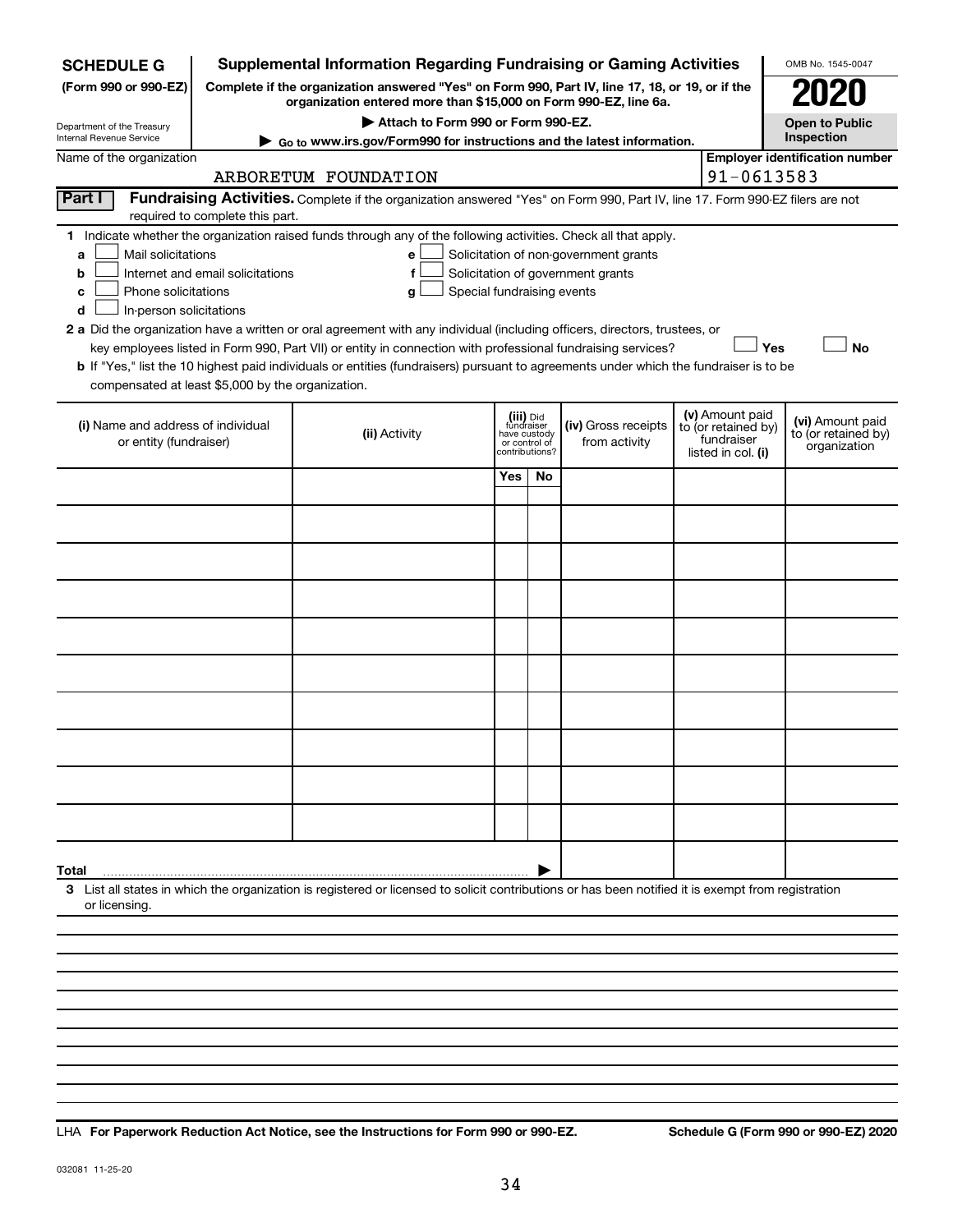## Schedule G (Form 990 or 990-EZ) 2020  $\,$  ARBORETUM FOUNDATION  $\,$  91  $-0613583$  Page

91-0613583 Page 2

Part II | Fundraising Events. Complete if the organization answered "Yes" on Form 990, Part IV, line 18, or reported more than \$15,000 of fundraising event contributions and gross income on Form 990-EZ, lines 1 and 6b. List events with gross receipts greater than \$5,000.

|                        |    | ו ומחסומאות כעבות כטותווטמתיה מות קוטא וווטחוס טו ו טוווו אטיבב, וווכא דמות טט. בואג כעכותא אתו קוטא וככסוט קופמכו מומח קט,טטט. |                        |                                                  |                  |                                                     |
|------------------------|----|---------------------------------------------------------------------------------------------------------------------------------|------------------------|--------------------------------------------------|------------------|-----------------------------------------------------|
|                        |    |                                                                                                                                 | (a) Event $#1$         | (b) Event $#2$                                   | (c) Other events | (d) Total events                                    |
|                        |    |                                                                                                                                 | VIRTUAL GALA           |                                                  | $\mathbf{1}$     | (add col. (a) through                               |
|                        |    |                                                                                                                                 | (event type)           | (event type)                                     | (total number)   | col. (c)                                            |
| Revenue                | 1. |                                                                                                                                 | 306,847.               |                                                  |                  | 306,847.                                            |
|                        |    |                                                                                                                                 | 225,930.               |                                                  |                  | 225,930.                                            |
|                        | 3  | Gross income (line 1 minus line 2)                                                                                              | 80,917.                |                                                  |                  | 80,917.                                             |
|                        |    |                                                                                                                                 |                        |                                                  |                  |                                                     |
|                        | 5  |                                                                                                                                 |                        |                                                  |                  |                                                     |
|                        | 6  |                                                                                                                                 | 21,194.                |                                                  |                  | 21,194.                                             |
| Direct Expenses        | 7  | Food and beverages                                                                                                              | 151.                   |                                                  |                  | 151.                                                |
|                        | 8  |                                                                                                                                 |                        |                                                  |                  | 1,562.                                              |
|                        | 9  |                                                                                                                                 | $\frac{1,562}{32,117}$ |                                                  |                  | 32,117.                                             |
|                        |    | 10 Direct expense summary. Add lines 4 through 9 in column (d)                                                                  |                        |                                                  |                  | 55,024.                                             |
|                        |    | 11 Net income summary. Subtract line 10 from line 3, column (d)                                                                 |                        |                                                  |                  | 25,893.                                             |
| Part III               |    | Gaming. Complete if the organization answered "Yes" on Form 990, Part IV, line 19, or reported more than                        |                        |                                                  |                  |                                                     |
|                        |    | \$15,000 on Form 990-EZ, line 6a.                                                                                               |                        |                                                  |                  |                                                     |
| Revenue                |    |                                                                                                                                 | (a) Bingo              | (b) Pull tabs/instant<br>bingo/progressive bingo | (c) Other gaming | (d) Total gaming (add<br>col. (a) through col. (c)) |
|                        |    |                                                                                                                                 |                        |                                                  |                  |                                                     |
|                        |    |                                                                                                                                 |                        |                                                  |                  |                                                     |
|                        |    |                                                                                                                                 |                        |                                                  |                  |                                                     |
| <b>Direct Expenses</b> |    |                                                                                                                                 |                        |                                                  |                  |                                                     |
|                        | 4  |                                                                                                                                 |                        |                                                  |                  |                                                     |
|                        |    |                                                                                                                                 |                        |                                                  |                  |                                                     |
|                        |    |                                                                                                                                 | Yes<br>%               | Yes<br>%                                         | Yes<br>%         |                                                     |
|                        | 6. | Volunteer labor                                                                                                                 | No                     | No                                               | No               |                                                     |
|                        | 7  | Direct expense summary. Add lines 2 through 5 in column (d)                                                                     |                        |                                                  |                  |                                                     |
|                        | 8  |                                                                                                                                 |                        |                                                  |                  |                                                     |
|                        |    |                                                                                                                                 |                        |                                                  |                  |                                                     |
| 9                      |    | Enter the state(s) in which the organization conducts gaming activities:                                                        |                        |                                                  |                  |                                                     |
|                        |    |                                                                                                                                 |                        |                                                  |                  | Yes<br>No                                           |
|                        |    | <b>b</b> If "No," explain:                                                                                                      |                        |                                                  |                  |                                                     |
|                        |    |                                                                                                                                 |                        |                                                  |                  |                                                     |
|                        |    |                                                                                                                                 |                        |                                                  |                  |                                                     |
|                        |    | <b>b</b> If "Yes," explain:                                                                                                     |                        |                                                  |                  | Yes<br><b>No</b>                                    |
|                        |    |                                                                                                                                 |                        |                                                  |                  |                                                     |
|                        |    |                                                                                                                                 |                        |                                                  |                  |                                                     |

032082 11-25-20

**Schedule G (Form 990 or 990-EZ) 2020**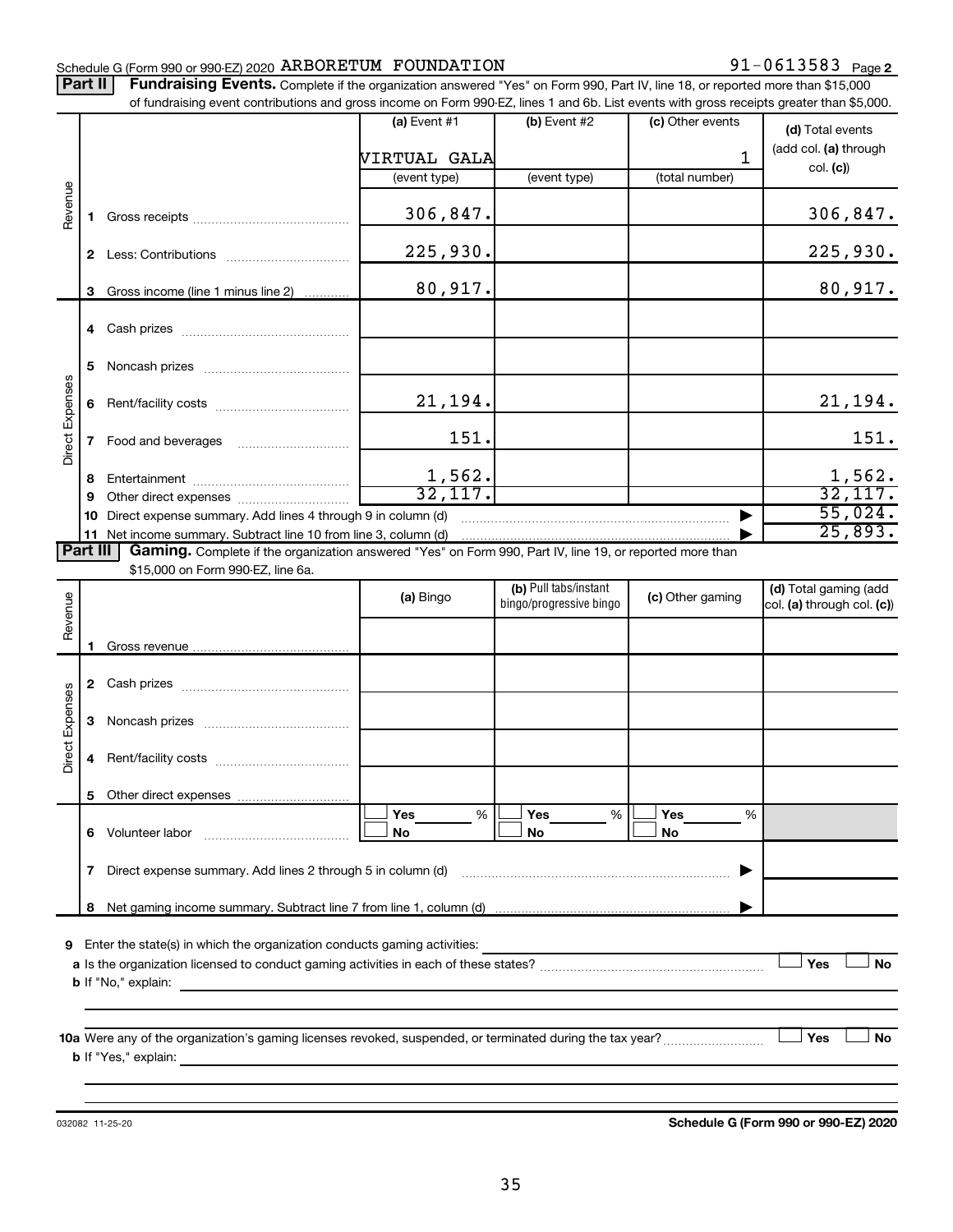| Schedule G (Form 990 or 990-EZ) 2020 ARBORETUM FOUNDATION                                                                                                                                                                                                          | 91-0613583 |                 |     | Page 3               |
|--------------------------------------------------------------------------------------------------------------------------------------------------------------------------------------------------------------------------------------------------------------------|------------|-----------------|-----|----------------------|
|                                                                                                                                                                                                                                                                    |            |                 | Yes | <b>No</b>            |
| 12 Is the organization a grantor, beneficiary or trustee of a trust, or a member of a partnership or other entity formed                                                                                                                                           |            |                 |     |                      |
|                                                                                                                                                                                                                                                                    |            |                 | Yes | No                   |
| 13 Indicate the percentage of gaming activity conducted in:                                                                                                                                                                                                        |            |                 |     |                      |
|                                                                                                                                                                                                                                                                    |            | 13а             |     | %                    |
| <b>b</b> An outside facility <i>www.communicality communicality communicality communicality communically communically communically communically communically communically communically communically communically communically communi</i>                          |            | 13 <sub>b</sub> |     | %                    |
| 14 Enter the name and address of the person who prepares the organization's gaming/special events books and records:                                                                                                                                               |            |                 |     |                      |
| Name $\blacktriangleright$<br><u> 1989 - Johann Barnett, fransk politik (d. 1989)</u>                                                                                                                                                                              |            |                 |     |                      |
|                                                                                                                                                                                                                                                                    |            |                 |     |                      |
| 15a Does the organization have a contract with a third party from whom the organization receives gaming revenue?                                                                                                                                                   |            |                 | Yes | <b>No</b>            |
|                                                                                                                                                                                                                                                                    |            |                 |     |                      |
| of gaming revenue retained by the third party $\triangleright$ \$                                                                                                                                                                                                  |            |                 |     |                      |
| c If "Yes," enter name and address of the third party:                                                                                                                                                                                                             |            |                 |     |                      |
|                                                                                                                                                                                                                                                                    |            |                 |     |                      |
| <u>and the state of the state of the state of the state of the state of the state of the state of the state of the state of the state of the state of the state of the state of the state of the state of the state of the state</u><br>Name $\blacktriangleright$ |            |                 |     |                      |
|                                                                                                                                                                                                                                                                    |            |                 |     |                      |
| Address $\blacktriangleright$<br><u> 1989 - Jan Barbara (h. 1989).</u>                                                                                                                                                                                             |            |                 |     |                      |
| 16 Gaming manager information:                                                                                                                                                                                                                                     |            |                 |     |                      |
| <u> 1989 - Johann Barbara, martin da basar a shekara 1989 - An tsaran a shekara 1989 - An tsara 1989 - An tsara</u><br>Name $\blacktriangleright$                                                                                                                  |            |                 |     |                      |
|                                                                                                                                                                                                                                                                    |            |                 |     |                      |
| Gaming manager compensation > \$                                                                                                                                                                                                                                   |            |                 |     |                      |
|                                                                                                                                                                                                                                                                    |            |                 |     |                      |
|                                                                                                                                                                                                                                                                    |            |                 |     |                      |
|                                                                                                                                                                                                                                                                    |            |                 |     |                      |
|                                                                                                                                                                                                                                                                    |            |                 |     |                      |
| Director/officer<br>Employee<br>Independent contractor                                                                                                                                                                                                             |            |                 |     |                      |
|                                                                                                                                                                                                                                                                    |            |                 |     |                      |
| <b>17</b> Mandatory distributions:                                                                                                                                                                                                                                 |            |                 |     |                      |
| a Is the organization required under state law to make charitable distributions from the gaming proceeds to                                                                                                                                                        |            |                 |     |                      |
| retain the state gaming license?                                                                                                                                                                                                                                   |            |                 |     | $\Box$ Yes $\Box$ No |
| <b>b</b> Enter the amount of distributions required under state law to be distributed to other exempt organizations or spent in the                                                                                                                                |            |                 |     |                      |
| organization's own exempt activities during the tax year $\triangleright$ \$<br><b>Part IV</b><br>Supplemental Information. Provide the explanations required by Part I, line 2b, columns (iii) and (v); and Part III, lines 9, 9b, 10b,                           |            |                 |     |                      |
| 15b, 15c, 16, and 17b, as applicable. Also provide any additional information. See instructions.                                                                                                                                                                   |            |                 |     |                      |
|                                                                                                                                                                                                                                                                    |            |                 |     |                      |
|                                                                                                                                                                                                                                                                    |            |                 |     |                      |
|                                                                                                                                                                                                                                                                    |            |                 |     |                      |
|                                                                                                                                                                                                                                                                    |            |                 |     |                      |
|                                                                                                                                                                                                                                                                    |            |                 |     |                      |
|                                                                                                                                                                                                                                                                    |            |                 |     |                      |
|                                                                                                                                                                                                                                                                    |            |                 |     |                      |
|                                                                                                                                                                                                                                                                    |            |                 |     |                      |
|                                                                                                                                                                                                                                                                    |            |                 |     |                      |
|                                                                                                                                                                                                                                                                    |            |                 |     |                      |
|                                                                                                                                                                                                                                                                    |            |                 |     |                      |
|                                                                                                                                                                                                                                                                    |            |                 |     |                      |
|                                                                                                                                                                                                                                                                    |            |                 |     |                      |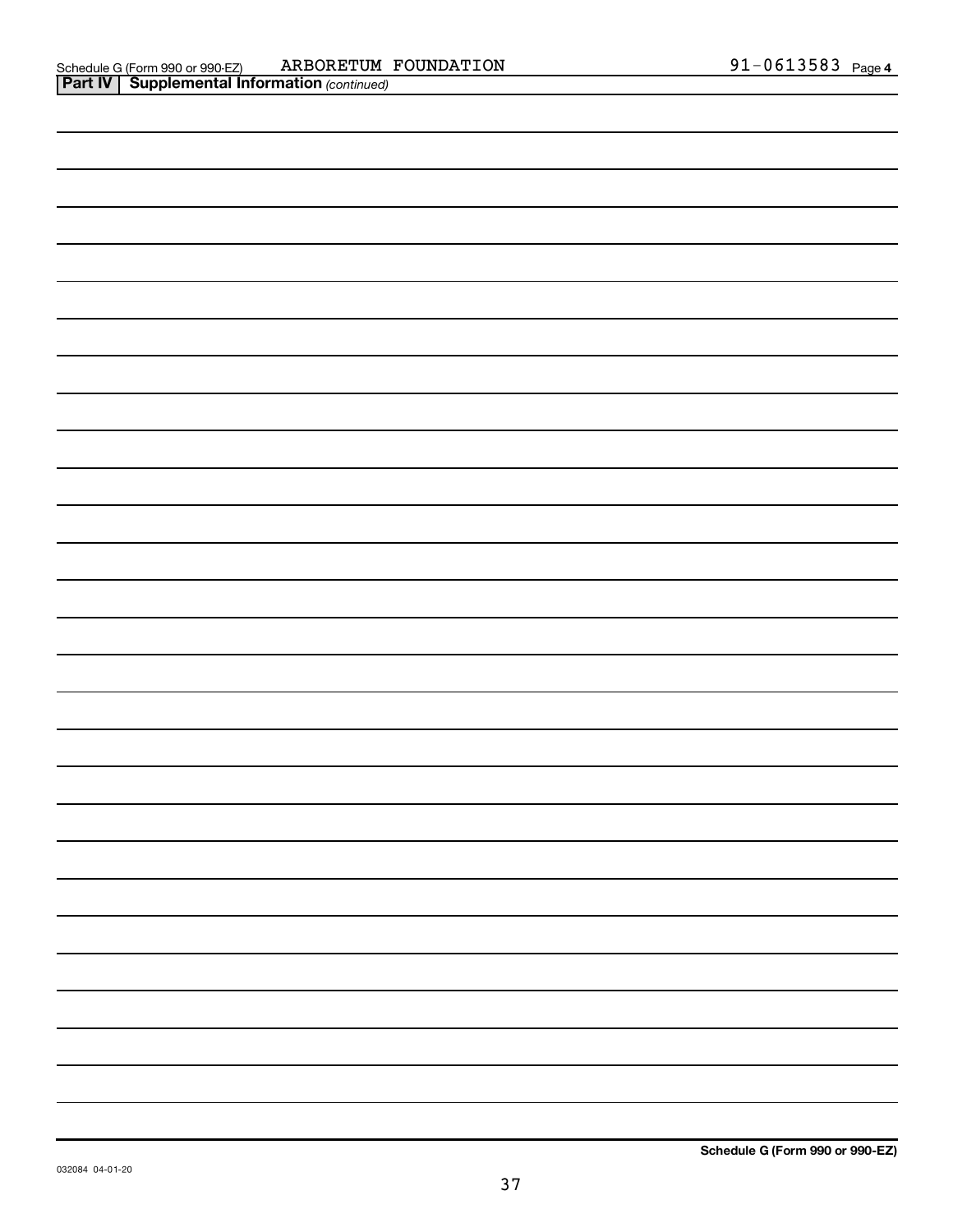| <b>SCHEDULE I</b><br>(Form 990)<br>Department of the Treasury<br>Internal Revenue Service                                                                                                                                                                                            |            | <b>Grants and Other Assistance to Organizations,</b><br>Governments, and Individuals in the United States<br>Complete if the organization answered "Yes" on Form 990, Part IV, line 21 or 22. | Attach to Form 990.                                   |                                         |                                                                |                                          | OMB No. 1545-0047<br><b>Open to Public</b><br>Inspection                                        |
|--------------------------------------------------------------------------------------------------------------------------------------------------------------------------------------------------------------------------------------------------------------------------------------|------------|-----------------------------------------------------------------------------------------------------------------------------------------------------------------------------------------------|-------------------------------------------------------|-----------------------------------------|----------------------------------------------------------------|------------------------------------------|-------------------------------------------------------------------------------------------------|
| Name of the organization                                                                                                                                                                                                                                                             |            |                                                                                                                                                                                               | Go to www.irs.gov/Form990 for the latest information. |                                         |                                                                |                                          | <b>Employer identification number</b>                                                           |
| ARBORETUM FOUNDATION                                                                                                                                                                                                                                                                 |            |                                                                                                                                                                                               |                                                       |                                         |                                                                |                                          | 91-0613583                                                                                      |
| Part I<br><b>General Information on Grants and Assistance</b>                                                                                                                                                                                                                        |            |                                                                                                                                                                                               |                                                       |                                         |                                                                |                                          |                                                                                                 |
| Does the organization maintain records to substantiate the amount of the grants or assistance, the grantees' eligibility for the grants or assistance, and the selection<br>$\mathbf 1$                                                                                              |            |                                                                                                                                                                                               |                                                       |                                         |                                                                |                                          |                                                                                                 |
|                                                                                                                                                                                                                                                                                      |            |                                                                                                                                                                                               |                                                       |                                         |                                                                |                                          | $\boxed{\text{X}}$ Yes<br>l No                                                                  |
| Describe in Part IV the organization's procedures for monitoring the use of grant funds in the United States.<br>$\mathbf{2}$                                                                                                                                                        |            |                                                                                                                                                                                               |                                                       |                                         |                                                                |                                          |                                                                                                 |
| Part II<br>Grants and Other Assistance to Domestic Organizations and Domestic Governments. Complete if the organization answered "Yes" on Form 990, Part IV, line 21, for any<br>recipient that received more than \$5,000. Part II can be duplicated if additional space is needed. |            |                                                                                                                                                                                               |                                                       |                                         |                                                                |                                          |                                                                                                 |
| <b>1 (a)</b> Name and address of organization<br>or government                                                                                                                                                                                                                       | $(b)$ EIN  | (c) IRC section<br>(if applicable)                                                                                                                                                            | (d) Amount of<br>cash grant                           | (e) Amount of<br>non-cash<br>assistance | (f) Method of<br>valuation (book,<br>FMV, appraisal,<br>other) | (g) Description of<br>noncash assistance | (h) Purpose of grant<br>or assistance                                                           |
| UNIVERSITY OF WASHINGTON<br>PO BOX 354115<br>SEATTLE, WA 98195                                                                                                                                                                                                                       | 91-6001537 | 501(C)(3)                                                                                                                                                                                     | 714,149.                                              | 0                                       |                                                                |                                          | EDUCATION, ARBORISTS,<br>GARDENERS, EQUIPMENT,<br>WOODLAND CREEK BERGER<br>PLAN, WOODLAND CREEK |
| CITY OF SEATTLE - SEATTLE PARKS<br>AND RECREATION - 4209 W MARGINAL<br>WAY - SEATTLE, WA 98106                                                                                                                                                                                       |            | 115                                                                                                                                                                                           | 70,000.                                               | 3,003. BOOK                             |                                                                | COMPOSTING<br>TOILET AND<br>DIGITAL LOCK | COMPOSTING TOILET,<br>DIGITAL LOCK, POND<br>RESTORATION, OTHER                                  |
|                                                                                                                                                                                                                                                                                      |            |                                                                                                                                                                                               |                                                       |                                         |                                                                |                                          |                                                                                                 |
|                                                                                                                                                                                                                                                                                      |            |                                                                                                                                                                                               |                                                       |                                         |                                                                |                                          |                                                                                                 |
|                                                                                                                                                                                                                                                                                      |            |                                                                                                                                                                                               |                                                       |                                         |                                                                |                                          |                                                                                                 |
|                                                                                                                                                                                                                                                                                      |            |                                                                                                                                                                                               |                                                       |                                         |                                                                |                                          |                                                                                                 |
|                                                                                                                                                                                                                                                                                      |            |                                                                                                                                                                                               |                                                       |                                         |                                                                |                                          | $2$ .                                                                                           |
| Enter total number of other organizations listed in the line 1 table<br>з                                                                                                                                                                                                            |            |                                                                                                                                                                                               |                                                       |                                         |                                                                |                                          |                                                                                                 |
| For Paperwork Reduction Act Notice, see the Instructions for Form 990.<br>LHA                                                                                                                                                                                                        |            | SEE PART IV FOR COLUMN (H) DESCRIPTIONS                                                                                                                                                       |                                                       |                                         |                                                                |                                          | Schedule I (Form 990) 2020                                                                      |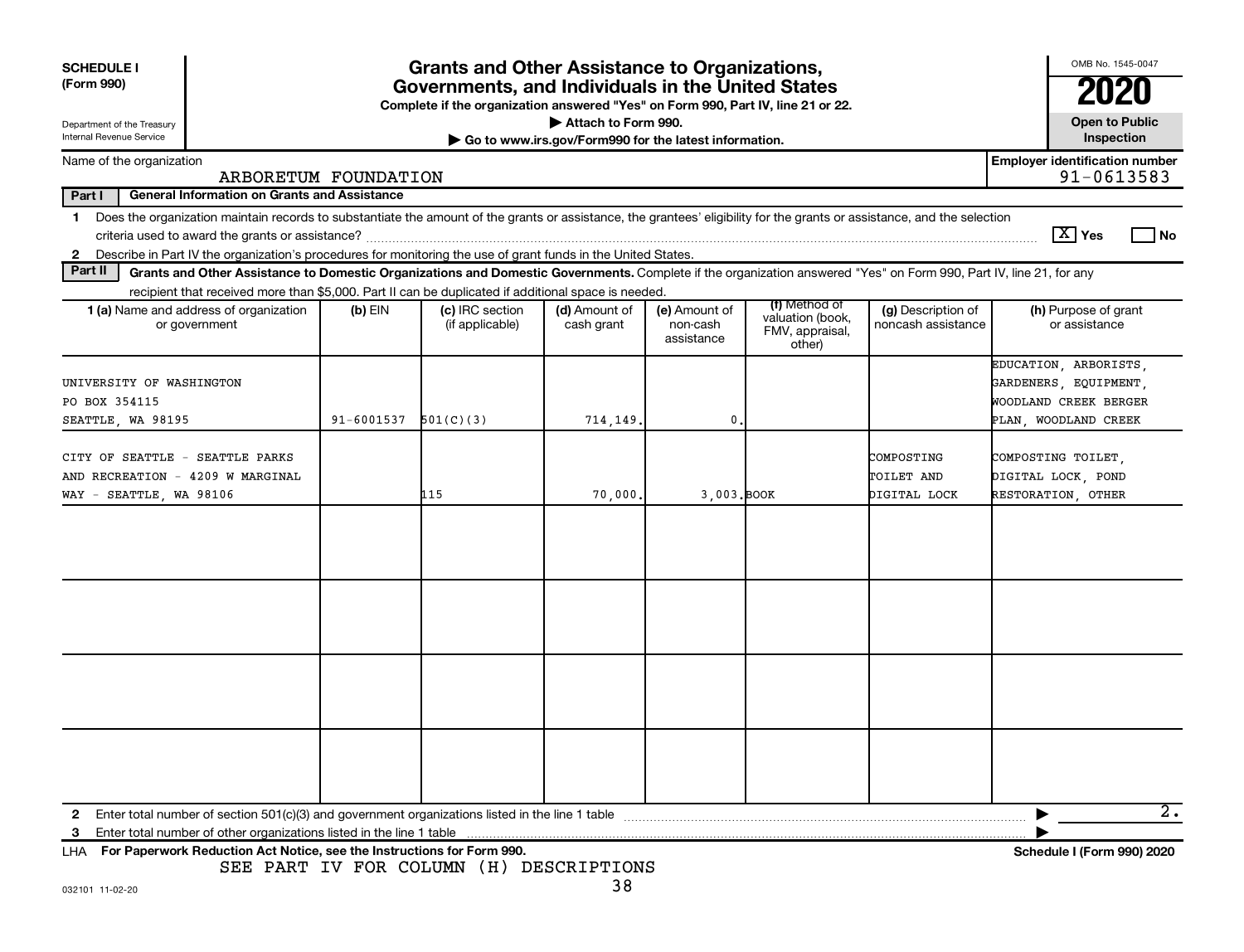Schedule I (Form 990) 2020 ARBORETUM FOUNDATION 91-0613583 Page

**2**

Part III | Grants and Other Assistance to Domestic Individuals. Complete if the organization answered "Yes" on Form 990, Part IV, line 22. Part III can be duplicated if additional space is needed.

| (a) Type of grant or assistance | (b) Number of<br>recipients | (c) Amount of<br>cash grant | (d) Amount of non-<br>cash assistance | (e) Method of valuation<br>(book, FMV, appraisal, other) | (f) Description of noncash assistance |
|---------------------------------|-----------------------------|-----------------------------|---------------------------------------|----------------------------------------------------------|---------------------------------------|
|                                 |                             |                             |                                       |                                                          |                                       |
|                                 |                             |                             |                                       |                                                          |                                       |
|                                 |                             |                             |                                       |                                                          |                                       |
|                                 |                             |                             |                                       |                                                          |                                       |
|                                 |                             |                             |                                       |                                                          |                                       |
|                                 |                             |                             |                                       |                                                          |                                       |
|                                 |                             |                             |                                       |                                                          |                                       |
|                                 |                             |                             |                                       |                                                          |                                       |
|                                 |                             |                             |                                       |                                                          |                                       |
|                                 |                             |                             |                                       |                                                          |                                       |

Part IV | Supplemental Information. Provide the information required in Part I, line 2; Part III, column (b); and any other additional information.

PART I, LINE 2:

FUNDS ARE GRANTED TO THE LOCAL SEATTLE CITY GOVERNMENT AND TO THE STATE

UNIVERSITY THAT USE THEM FOR ACTIVITIES IN THE ARBORETUM. WE RECEIVE ANNUAL

REPORTS ON THE USE OF THE FUNDS WE GRANT.

PART II, LINE 1, COLUMN (H):

NAME OF ORGANIZATION OR GOVERNMENT: UNIVERSITY OF WASHINGTON

(H) PURPOSE OF GRANT OR ASSISTANCE: EDUCATION, ARBORISTS, GARDENERS,

EQUIPMENT, WOODLAND CREEK BERGER PLAN, WOODLAND CREEK SCHEMATIC, LAKE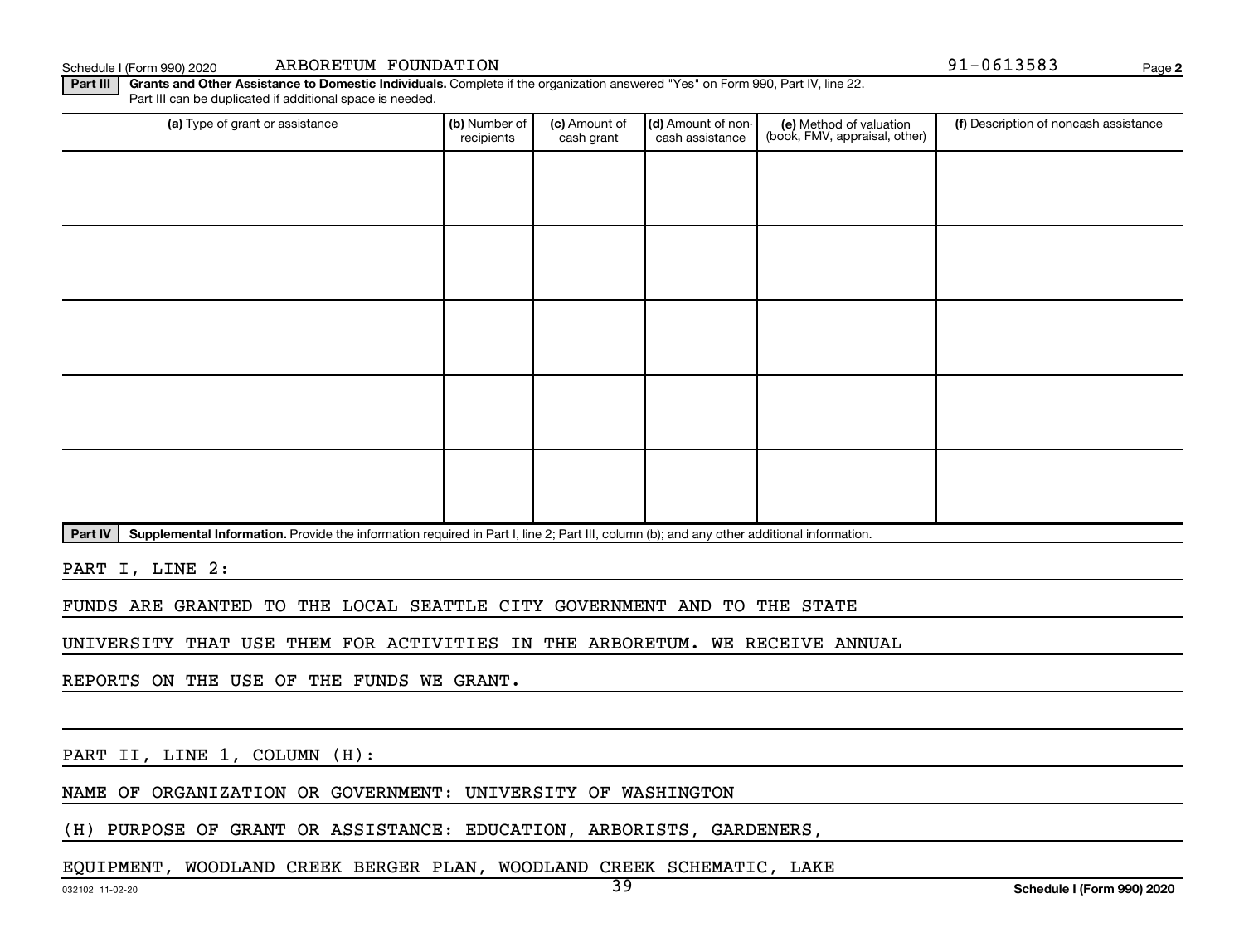**Part IV Supplemental Information**

WASHINGTON BEAUTIFICATION, RHODY GLEN RENOVATION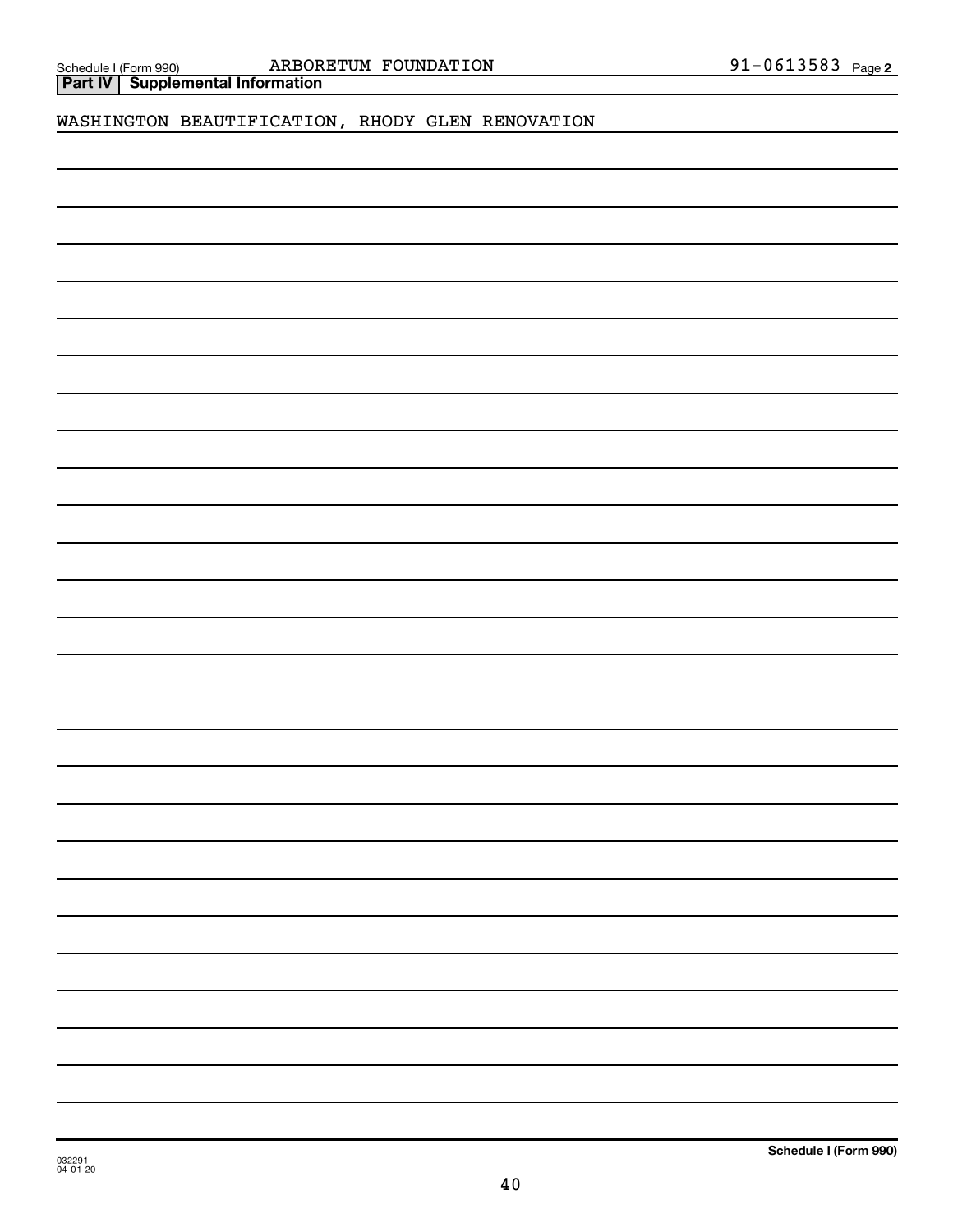## **SCHEDULE M (Form 990)**

## **Noncash Contributions**

OMB No. 1545-0047

**Employer identification number**

| Department of the Treasury |
|----------------------------|
|                            |
| Internal Revenue Service   |
|                            |

◆ Complete if the organizations answered "Yes" on Form 990, Part IV, lines 29 or 30.<br>● Complete if the organizations answered "Yes" on Form 990, Part IV, lines 29 or 30. **Attach to Form 990.**  $\blacktriangleright$ 

 **Go to www.irs.gov/Form990 for instructions and the latest information.** J

**Open to Public Inspection**

|  | Name of the organization |
|--|--------------------------|
|  |                          |
|  |                          |

## ARBORETUM FOUNDATION 91-0613583

| Part I | <b>Types of Property</b>                                                                                                                                                                                                                                                                                                                                                                                                                                                                                                                                                                                          |                               |                                      |                                                                                                      |                                                              |     |     |    |
|--------|-------------------------------------------------------------------------------------------------------------------------------------------------------------------------------------------------------------------------------------------------------------------------------------------------------------------------------------------------------------------------------------------------------------------------------------------------------------------------------------------------------------------------------------------------------------------------------------------------------------------|-------------------------------|--------------------------------------|------------------------------------------------------------------------------------------------------|--------------------------------------------------------------|-----|-----|----|
|        |                                                                                                                                                                                                                                                                                                                                                                                                                                                                                                                                                                                                                   | (a)<br>Check if<br>applicable | (b)<br>Number of<br>contributions or | (c)<br>Noncash contribution<br>amounts reported on<br>items contributed Form 990, Part VIII, line 1g | (d)<br>Method of determining<br>noncash contribution amounts |     |     |    |
| 1      |                                                                                                                                                                                                                                                                                                                                                                                                                                                                                                                                                                                                                   |                               |                                      |                                                                                                      |                                                              |     |     |    |
| 2      | Art - Historical treasures                                                                                                                                                                                                                                                                                                                                                                                                                                                                                                                                                                                        |                               |                                      |                                                                                                      |                                                              |     |     |    |
| З      | Art - Fractional interests                                                                                                                                                                                                                                                                                                                                                                                                                                                                                                                                                                                        |                               |                                      |                                                                                                      |                                                              |     |     |    |
| 4      | Books and publications                                                                                                                                                                                                                                                                                                                                                                                                                                                                                                                                                                                            |                               |                                      |                                                                                                      |                                                              |     |     |    |
| 5      | Clothing and household goods                                                                                                                                                                                                                                                                                                                                                                                                                                                                                                                                                                                      |                               |                                      |                                                                                                      |                                                              |     |     |    |
| 6      |                                                                                                                                                                                                                                                                                                                                                                                                                                                                                                                                                                                                                   |                               |                                      |                                                                                                      |                                                              |     |     |    |
| 7      |                                                                                                                                                                                                                                                                                                                                                                                                                                                                                                                                                                                                                   |                               |                                      |                                                                                                      |                                                              |     |     |    |
| 8      |                                                                                                                                                                                                                                                                                                                                                                                                                                                                                                                                                                                                                   |                               |                                      |                                                                                                      |                                                              |     |     |    |
| 9      | Securities - Publicly traded                                                                                                                                                                                                                                                                                                                                                                                                                                                                                                                                                                                      | $\overline{\text{x}}$         | 61                                   | 333,120.FMV                                                                                          |                                                              |     |     |    |
| 10     | Securities - Closely held stock                                                                                                                                                                                                                                                                                                                                                                                                                                                                                                                                                                                   |                               |                                      |                                                                                                      |                                                              |     |     |    |
| 11     | Securities - Partnership, LLC, or                                                                                                                                                                                                                                                                                                                                                                                                                                                                                                                                                                                 |                               |                                      |                                                                                                      |                                                              |     |     |    |
|        | trust interests                                                                                                                                                                                                                                                                                                                                                                                                                                                                                                                                                                                                   |                               |                                      |                                                                                                      |                                                              |     |     |    |
| 12     |                                                                                                                                                                                                                                                                                                                                                                                                                                                                                                                                                                                                                   |                               |                                      |                                                                                                      |                                                              |     |     |    |
| 13     | Qualified conservation contribution -                                                                                                                                                                                                                                                                                                                                                                                                                                                                                                                                                                             |                               |                                      |                                                                                                      |                                                              |     |     |    |
|        |                                                                                                                                                                                                                                                                                                                                                                                                                                                                                                                                                                                                                   |                               |                                      |                                                                                                      |                                                              |     |     |    |
| 14     | Qualified conservation contribution - Other                                                                                                                                                                                                                                                                                                                                                                                                                                                                                                                                                                       |                               |                                      |                                                                                                      |                                                              |     |     |    |
| 15     | Real estate - Residential                                                                                                                                                                                                                                                                                                                                                                                                                                                                                                                                                                                         |                               |                                      |                                                                                                      |                                                              |     |     |    |
| 16     | Real estate - Commercial                                                                                                                                                                                                                                                                                                                                                                                                                                                                                                                                                                                          |                               |                                      |                                                                                                      |                                                              |     |     |    |
| 17     |                                                                                                                                                                                                                                                                                                                                                                                                                                                                                                                                                                                                                   |                               |                                      |                                                                                                      |                                                              |     |     |    |
| 18     |                                                                                                                                                                                                                                                                                                                                                                                                                                                                                                                                                                                                                   |                               |                                      |                                                                                                      |                                                              |     |     |    |
| 19     |                                                                                                                                                                                                                                                                                                                                                                                                                                                                                                                                                                                                                   |                               |                                      |                                                                                                      |                                                              |     |     |    |
| 20     | Drugs and medical supplies                                                                                                                                                                                                                                                                                                                                                                                                                                                                                                                                                                                        |                               |                                      |                                                                                                      |                                                              |     |     |    |
| 21     |                                                                                                                                                                                                                                                                                                                                                                                                                                                                                                                                                                                                                   |                               |                                      |                                                                                                      |                                                              |     |     |    |
| 22     |                                                                                                                                                                                                                                                                                                                                                                                                                                                                                                                                                                                                                   |                               |                                      |                                                                                                      |                                                              |     |     |    |
| 23     |                                                                                                                                                                                                                                                                                                                                                                                                                                                                                                                                                                                                                   |                               |                                      |                                                                                                      |                                                              |     |     |    |
| 24     | Archeological artifacts                                                                                                                                                                                                                                                                                                                                                                                                                                                                                                                                                                                           |                               |                                      |                                                                                                      |                                                              |     |     |    |
| 25     | $($ AUCTION ITEMS $)$<br>Other $\blacktriangleright$                                                                                                                                                                                                                                                                                                                                                                                                                                                                                                                                                              | х                             | 56                                   | 29,411.FMV                                                                                           |                                                              |     |     |    |
| 26     | Other $\blacktriangleright$<br>$\left(\begin{array}{ccc} \begin{array}{ccc} \end{array} & \begin{array}{ccc} \end{array} & \begin{array}{ccc} \end{array} & \begin{array}{ccc} \end{array} & \begin{array}{ccc} \end{array} & \begin{array}{ccc} \end{array} & \begin{array}{ccc} \end{array} & \begin{array}{ccc} \end{array} & \begin{array}{ccc} \end{array} & \begin{array}{ccc} \end{array} & \begin{array}{ccc} \end{array} & \begin{array}{ccc} \end{array} & \begin{array}{ccc} \end{array} & \begin{array}{ccc} \end{array} & \begin{array}{ccc} \end{array} & \begin{array}{ccc} \end{array} & \begin{$ |                               |                                      |                                                                                                      |                                                              |     |     |    |
| 27     | Other $\blacktriangleright$                                                                                                                                                                                                                                                                                                                                                                                                                                                                                                                                                                                       |                               |                                      |                                                                                                      |                                                              |     |     |    |
| 28     | Other $\blacktriangleright$                                                                                                                                                                                                                                                                                                                                                                                                                                                                                                                                                                                       |                               |                                      |                                                                                                      |                                                              |     |     |    |
| 29     | Number of Forms 8283 received by the organization during the tax year for contributions                                                                                                                                                                                                                                                                                                                                                                                                                                                                                                                           |                               |                                      |                                                                                                      |                                                              |     |     |    |
|        | for which the organization completed Form 8283, Part V, Donee Acknowledgement                                                                                                                                                                                                                                                                                                                                                                                                                                                                                                                                     |                               |                                      | 29                                                                                                   |                                                              |     |     |    |
|        |                                                                                                                                                                                                                                                                                                                                                                                                                                                                                                                                                                                                                   |                               |                                      |                                                                                                      |                                                              |     | Yes | No |
|        | 30a During the year, did the organization receive by contribution any property reported in Part I, lines 1 through 28, that it                                                                                                                                                                                                                                                                                                                                                                                                                                                                                    |                               |                                      |                                                                                                      |                                                              |     |     |    |
|        | must hold for at least three years from the date of the initial contribution, and which isn't required to be used for                                                                                                                                                                                                                                                                                                                                                                                                                                                                                             |                               |                                      |                                                                                                      |                                                              |     |     |    |
|        |                                                                                                                                                                                                                                                                                                                                                                                                                                                                                                                                                                                                                   |                               |                                      |                                                                                                      |                                                              | 30a |     | x. |
|        | <b>b</b> If "Yes," describe the arrangement in Part II.                                                                                                                                                                                                                                                                                                                                                                                                                                                                                                                                                           |                               |                                      |                                                                                                      |                                                              |     |     |    |
| 31     | Does the organization have a gift acceptance policy that requires the review of any nonstandard contributions?                                                                                                                                                                                                                                                                                                                                                                                                                                                                                                    |                               |                                      |                                                                                                      |                                                              | 31  | х   |    |
|        | 32a Does the organization hire or use third parties or related organizations to solicit, process, or sell noncash                                                                                                                                                                                                                                                                                                                                                                                                                                                                                                 |                               |                                      |                                                                                                      |                                                              |     |     |    |
|        | contributions?                                                                                                                                                                                                                                                                                                                                                                                                                                                                                                                                                                                                    |                               |                                      |                                                                                                      |                                                              | 32a |     | x  |
|        | b If "Yes," describe in Part II.                                                                                                                                                                                                                                                                                                                                                                                                                                                                                                                                                                                  |                               |                                      |                                                                                                      |                                                              |     |     |    |
| 33     | If the organization didn't report an amount in column (c) for a type of property for which column (a) is checked,                                                                                                                                                                                                                                                                                                                                                                                                                                                                                                 |                               |                                      |                                                                                                      |                                                              |     |     |    |

| <b>LHA</b><br>For Paperwork Reduction Act Notice, see the Instructions for Form 990. |
|--------------------------------------------------------------------------------------|
|--------------------------------------------------------------------------------------|

**Schedule M (Form 990) 2020**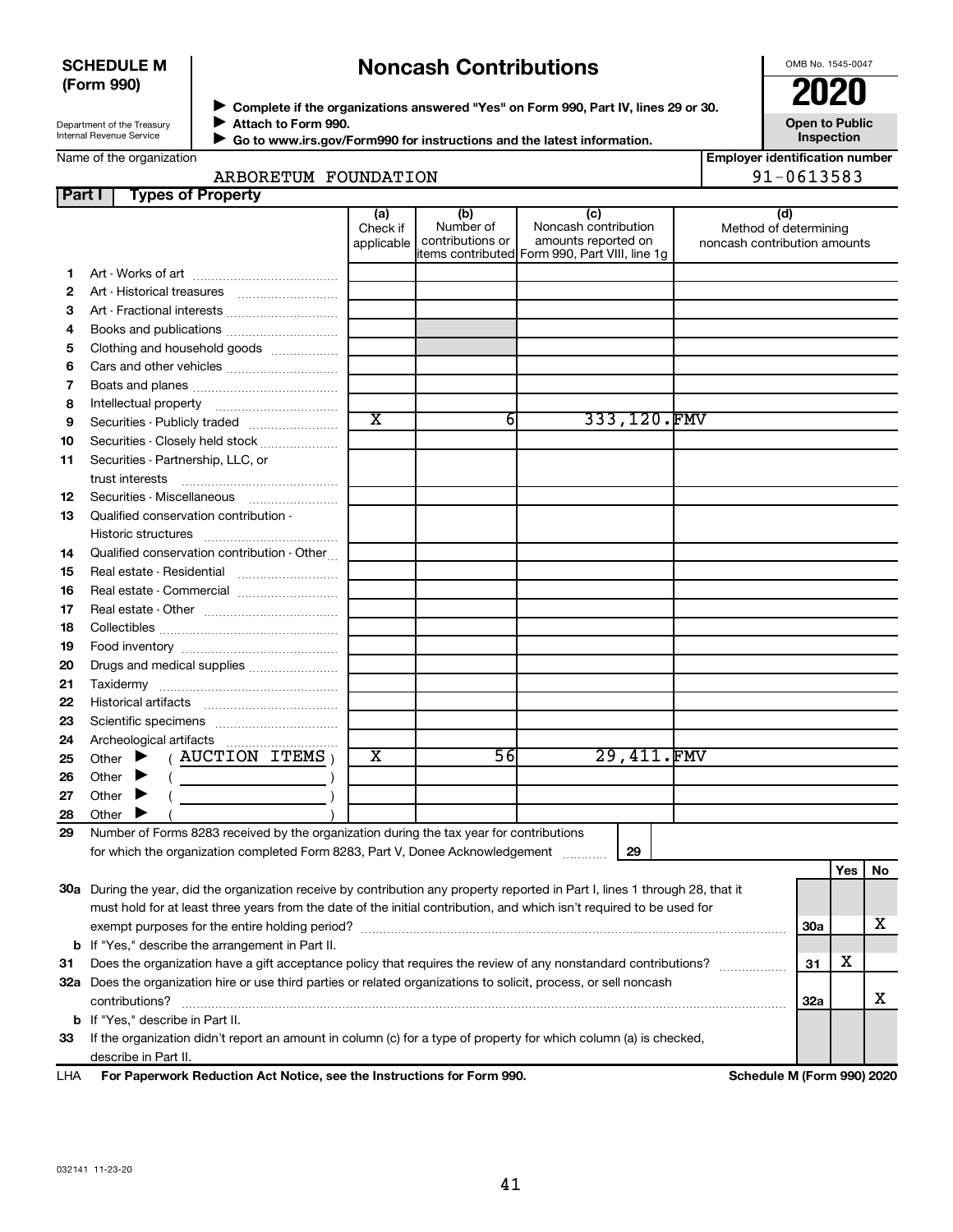**2**

Provide the information required by Part I, lines 30b, 32b, and 33, and whether the organization is reporting in Part I, column (b), the number of contributions, the number of items received, or a combination of both. Also complete this part for any additional information. **Part II Supplemental Information.**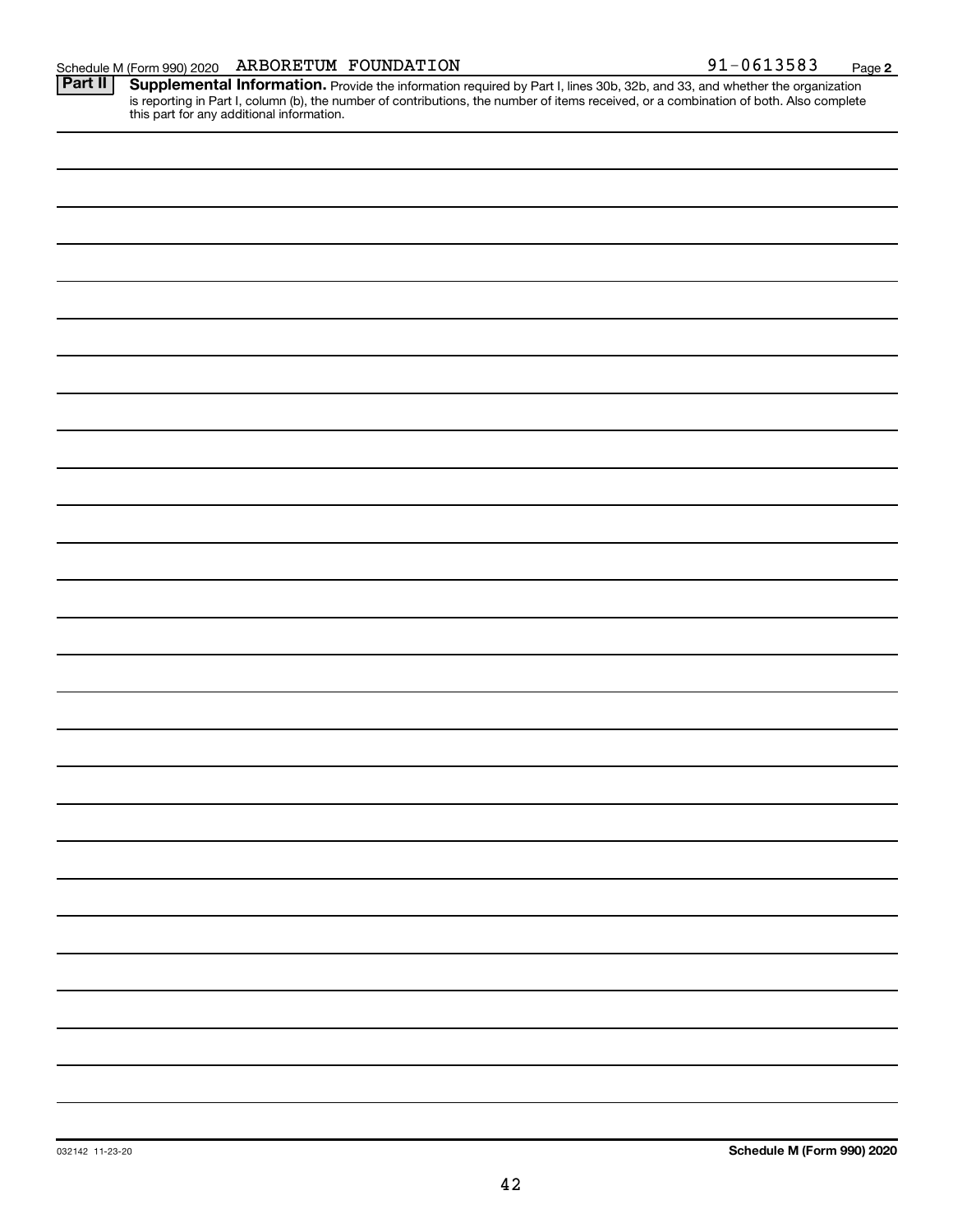Department of the Treasury **(Form 990 or 990-EZ)**

Name of the organization

Internal Revenue Service

**Complete to provide information for responses to specific questions on Form 990 or 990-EZ or to provide any additional information. | Attach to Form 990 or 990-EZ. | Go to www.irs.gov/Form990 for the latest information. SCHEDULE O Supplemental Information to Form 990 or 990-EZ 2020**<br>(Form 990 or 990-EZ) Complete to provide information for responses to specific questions on



ARBORETUM FOUNDATION RESOLUTION RESOLUTION

**Employer identification number**

FORM 990, PART III, LINE 4D, OTHER PROGRAM SERVICES:

ALTHOUGH CERTAIN ACTIVITIES WERE RESTRICTED IN FY21 DUE TO PANDEMIC

CONCERNS, MORE THAN 200 VOLUNTEERS DONATED 3,000 HOURS OF WORK TO THE

FOUNDATION DURING THIS FISCAL YEAR. THE FOUNDATION HIRES STAFF TO

COORDINATE THE VOLUNTEER STEWARDS PROGRAM FOR PACIFIC CONNECTIONS AND

AZALEA WAY. FOUNDATION STAFF OVERSEE THE VOLUNTEER RUN PLANT DONATIONS

NURSERY AND THE PAT CALVERT GREENHOUSE WHICH HAVE PROGRAMS TO PROVIDE

ONGOING EDUCATION AND SKILLS TRAINING IN HORTICULTURE. FOUNDATION STAFF

ALSO COORDINATE A FULL SLATE OF PROGRAMMING AT THE JAPANESE GARDEN AND

FOUNDATION VOLUNTEER UNIT 86 PROVIDES DOCENTS TO THE JAPANESE GARDEN.

EXPENSES \$ 206,711. INCLUDING GRANTS OF \$ 17,235. REVENUE \$ 91,091.

FORM 990, PART VI, SECTION A, LINE 6:

MEMBERSHIP IS OPEN TO THE PUBLIC ON AN ANNUAL BASIS AND MEMBERS RECEIVE VARIOUS DISCOUNTS.

FORM 990, PART VI, SECTION A, LINE 7A:

DUES-PAYING MEMBERS VOTE TO ELECT THE BOARD OF DIRECTORS AND THE OFFICERS.

THERE ARE NO CLASSES OF MEMBERSHIP FOR VOTING PURPOSES.

FORM 990, PART VI, SECTION B, LINE 11B:

FORM 990 IS E-MAILED TO THE BOARD MEMBERS FOR THEIR REVIEW PRIOR TO IT BEING FILED.

FORM 990, PART VI, SECTION B, LINE 12C:

032211 11-20-20 **For Paperwork Reduction Act Notice, see the Instructions for Form 990 or 990-EZ. Schedule O (Form 990 or 990-EZ) 2020** LHA WE ASK THE BOARD ANNUALLY TO FILE CONFLICT OF INTEREST FORMS AND TO NOTIFY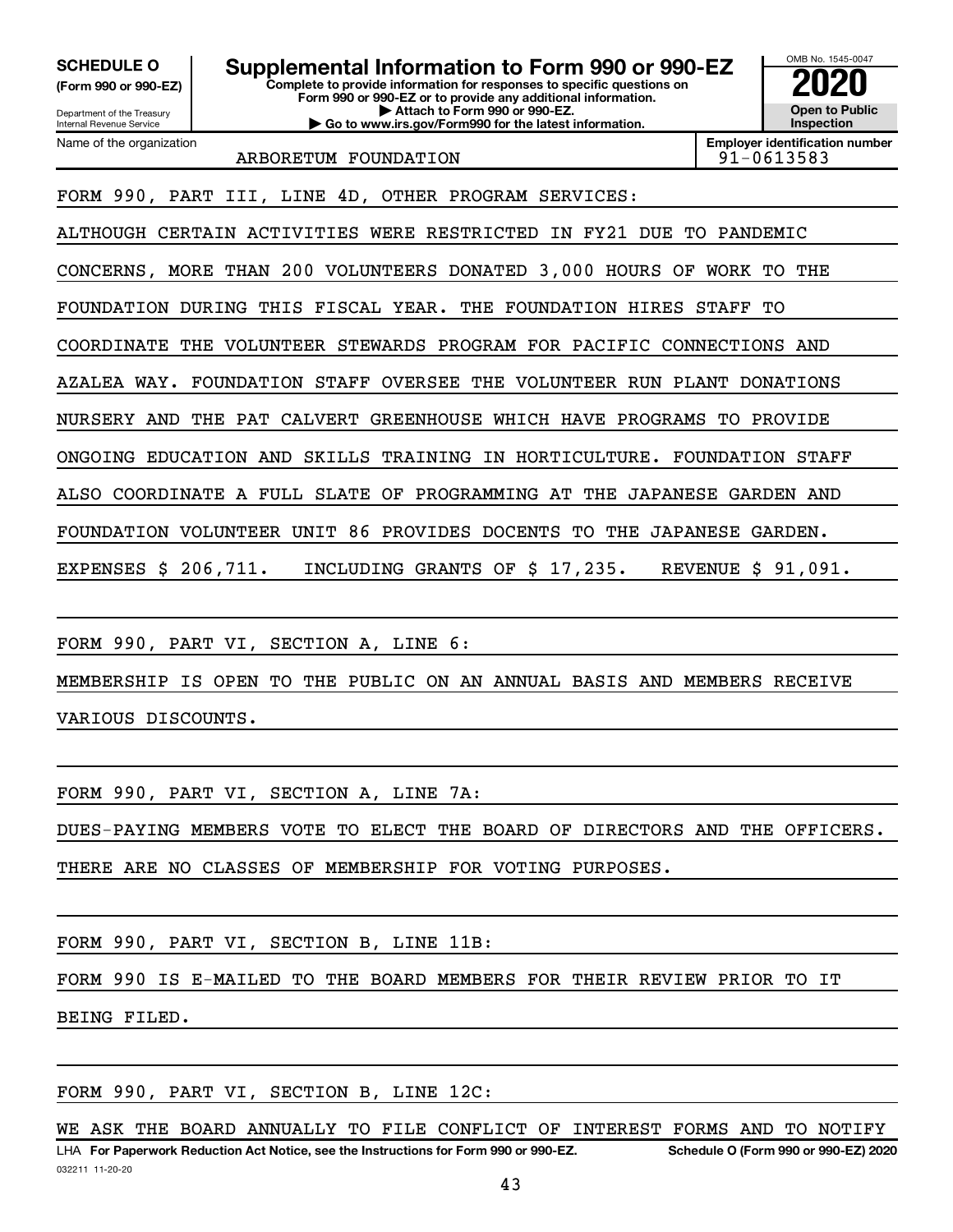| Schedule O (Form 990 or 990-EZ) 2020<br>Page 2                            |                                                         |  |  |  |  |  |  |
|---------------------------------------------------------------------------|---------------------------------------------------------|--|--|--|--|--|--|
| Name of the organization<br>ARBORETUM FOUNDATION                          | <b>Employer identification number</b><br>$91 - 0613583$ |  |  |  |  |  |  |
| US OF CONFLICTS. IF ANY CONFLICTS OF INTEREST ARE NOTED, ADDITIONAL STEPS |                                                         |  |  |  |  |  |  |
| ARE TAKEN TO MITIGATE THE CONFLICT.                                       |                                                         |  |  |  |  |  |  |

FORM 990, PART VI, SECTION B, LINE 15:

THE EXECUTIVE DIRECTOR IS EVALUATED PERIODICALLY, EITHER BY THE BOARD OR AN OUTSIDE CONSULTANT. COMPENSATION IS BASED ON INDUSTRY NORMS IN CONJUNCTION WITH EVALUATIONS AND THE PROCESS IS DOCUMENTED.

FOR THE FINANCE AND ADVANCEMENT DIRECTORS, PERIODIC EVALUATIONS AND COMPARABILITY DATA ARE UTLIZED TO DETERMINE SALARY INCREASES AND TO ENSURE COMPENSATION IS WITHIN INDUSTRY NORMS.

FORM 990, PART VI, SECTION C, LINE 19:

DOCUMENTS ARE AVAILABLE UPON REQUEST.

FORM 990, SCH O:

032212 11-20-20 **Schedule O (Form 990 or 990-EZ) 2020** IN ORDER TO ACCOMPLISH THE FOUNDATION'S MISSION OF PRESERVING AND DEVELOPING THE WASHINGTON PARK ARBORETUM, A SIGNIFICANT AMOUNT OF TIME, EFFORT, AND MONEY IS SPENT RAISING FUNDS. AS PART OF ITS FUNCTION AS A SUPPORTING AND ADVOCACY ORGANIZATION FOR THE ARBORETUM AS A WHOLE, THERE HAVE BEEN INSTANCES IN WHICH THE FOUNDATION HAS RAISED FUNDS FOR GENERAL IMPROVEMENTS BUT THE FUNDING DID NOT FLOW THROUGH THE FOUNDATION'S OWN BOOKS. THE MOST RECENT EXAMPLE IS THE STATE ROUTE 520 BRIDGE PROJECT, WHICH IMPACTED ARBORETUM WETLANDS AND WAS STILL ONGOING. AMONG OTHER POSITIVE RESULTS FROM THE FOUNDATION'S ADVOCACY ON BEHALF OF THE ARBORETUM DURING THIS PROCESS, THE STATE AGREED TO BUILD THE NEW ARBORETUM LOOP TRAIL, A \$7.8 MILLION (UNAUDITED) PROJECT THAT IMPROVES BIKE AND PEDESTRIAN PATHWAYS AND RELATED AREAS THROUGH THE

44